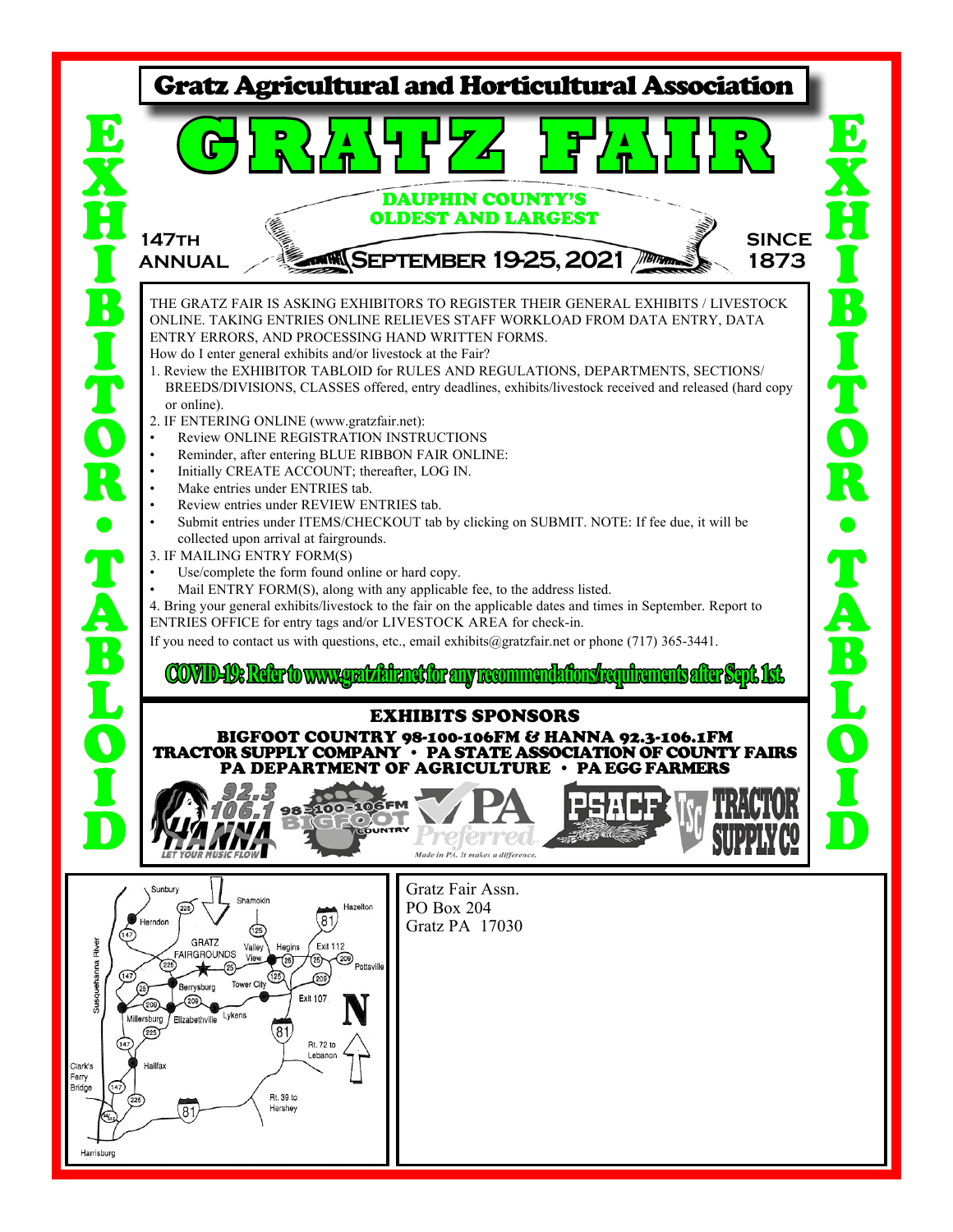# **INDEX**

| ORDER OF EXHIBITION AND RULES AND REGULATIONS2-3        |
|---------------------------------------------------------|
|                                                         |
|                                                         |
|                                                         |
|                                                         |
|                                                         |
| <b>OPEN-</b>                                            |
|                                                         |
|                                                         |
|                                                         |
|                                                         |
|                                                         |
| 4-H & FFA -                                             |
|                                                         |
|                                                         |
| DEPT 102.DAIRY CATTLE [includes SHOWMANSHIP] 8-9        |
| DEPT 103.BEEF CATTLE [BREEDING; DAIRY STEERS;           |
|                                                         |
| DEPT 104.SHEEP [BREEDING; MARKET; SHOWMANSHIP] 10-11    |
| DEPT 105.SWINE [MARKET; SHOWMANSHIP]  11                |
| DEPT 106.GOATS [BREEDING; MARKET; SHOWMANSHIP]11-12     |
| DEPT 109.RABBITS[includes MEAT PENS; SHOWMANSHIP]12-13  |
|                                                         |
|                                                         |
| <b>YOUTH-</b>                                           |
|                                                         |
|                                                         |
| DEPT 162.HAY & GRAIN [GRAIN & SEED CROPS; HAY] 14       |
|                                                         |
|                                                         |
| DEPT 165.HOME PRODUCTS [BAKED PRODUCTS; JR BAKING       |
|                                                         |
|                                                         |
| DEPT 169.ARTS & CRAFTS [includes GROUP EXHIBITS; POSTER |
|                                                         |
| <b>OPEN-</b>                                            |
| DEPT 12.HAY & GRAIN [GRAIN & SEED CROPS; HAY] 19        |
|                                                         |
|                                                         |
| DEPT 15.HOME PRODUCTS [BAKED PRODUCTS; CANNED OR DRIED  |
| PRODUCTS; BUTTERS, JAMS, JELLIES, MARMALADES] 21-22     |
| DEPT 16. SPECIAL BAKING CONTESTS [THUMBPRINT COOKIE;    |
| DECORATED COOKIE; PA'S INCREDIBLE ANGEL FOOD            |
| CAKE; VEGETABLE QUICK BREAD; BLUE RIBBON APPLE PIE;     |
|                                                         |
| DEPT 17.FLORAL SHOW [FLOWERING POTTED PLANTS;           |
| HANGING BASKET FLOWERING; FOLIAGE POTTED PLANTS;        |
| HANGING BASKET FOLIAGE; ANNUALS; PERENNIALS;            |
| ARTISTIC ARRANGEMENTS; BULBS, TUBERS & RHIZOMES;        |
|                                                         |
| DEPT 18.NEEDLECRAFT [SEWING; NEEDLEWORK; FIBER          |
|                                                         |
| DEPT 19.ART, PHOTOGRAPHY, CRAFTS30-32                   |
|                                                         |
|                                                         |
|                                                         |
| DEPT 22.CONTESTS [ANTIQUE TRACTOR PULLS; KIDS           |
|                                                         |
|                                                         |
|                                                         |
|                                                         |
| 2021 OFFICERS/COMMITTEES and 2020 YOUTH SALE OF         |

ENTRY PROCESS and ENTRY FEE TABLE .................................. 40 OPEN - person that meets rules of DEPT and/or SECTION and/or

- CLASS can enter (age requirements apply where applicable).
- 4-H & FFA person that meets rules for 4-H & FFA ELIGIBILITY and DEPT and/or SECTION and/or CLASS can enter.
- YOUTH person that meets rules of DEPT and/or SECTION and/or CLASS can enter (see age and/or grade requirements) GRANGE; OTHER; KIDS KORNER; TALENT - refer to DEPT and/or SECTION and/or SECTION and/or CLASS for rules.

#### **IMPORTANT EXHIBITOR INFORMATION**

Computer software is being used this year. Some items of interest are in the following areas:

- A. Assigning one exhibitor number to you that same number will be used for all your entries;
- B. Requiring additional exhibitor information such as mailing address, phone number and email address for contact purposes, and the PA Fair Fund Program;
- C. Requiring information about an item you want entered be placed on the ENTRY FORM using DEPARTMENT, SECTION/DIVISION/ BREED, CLASS, DESCRIPTION and ID (where required). At many places, examples are given as to how to place an entry on the ENTRY FORM.

If you have any questions, comments, or concerns, please call the phone number or email as listed on the ENTRY FORM.

Reminder - please take note of the ENTRY FORM deadline; also, when the items you entered are to be brought to the fair - date, time, place.

#### **ORDER OF EXHIBITION AND RULES AND REGULATIONS**

- A. Entry Form(s) will be furnished by the Premium Exhibits Committee Contact Person or Chairperson on request and are to be filled out by the exhibitor giving: name(an individual's name acceptable only; exceptions are Groups [Art, Industrial Art, Grange, etc.] use group name), address, phone number, email, school district name and your current grade (if student), 4-H club name and your current age (if 4-H member), department, section/division/breed, class, description of the article, animal, etc. and ID (where required). One exhibitor number will be assigned to be used by the exhibitor in all departments entered.
- B. See last page concerning registration fees and deadline. Registration means that the article or animal must be placed on an Entry Form and received by mail or in person by the appropriate date(s) above. Do not mail or give to the Chairperson; that will cause a delay in registration.
- C. Changes will be accepted until the date of delivery for an article or animal entered in the wrong class or being substituted. However, no additional animals or articles will be accepted after the deadline.
- D. Right is reserved to close entries before specified closing date. NO REFUNDS on entry fees.
- E. If mailing Entry Form, entry fees MUST be paid at the time of registration and payable to the Gratz Fair Association.
- F. A premium check must be cashed within 60 days from the date on the check; otherwise, your premium will be declared as a donation to the Gratz Fair.
- G. All articles entered for exhibition must have cards or tags attached with the exhibitor's name. In all classes, these cards must correspond to the entry lists. Cards and tags will be supplied by the fair. It shall be the responsibility of the exhibitor to properly name the ARTICLE or BREED OF LIVESTOCK that is being entered. Any exhibit improperly entered will be disqualified to receive a premium, but the judges will make the correction on the entry tag for the benefit of the owner so the same mistake in entering need not be made the second time.
- H. Reasonable care will be taken to protect all exhibits on display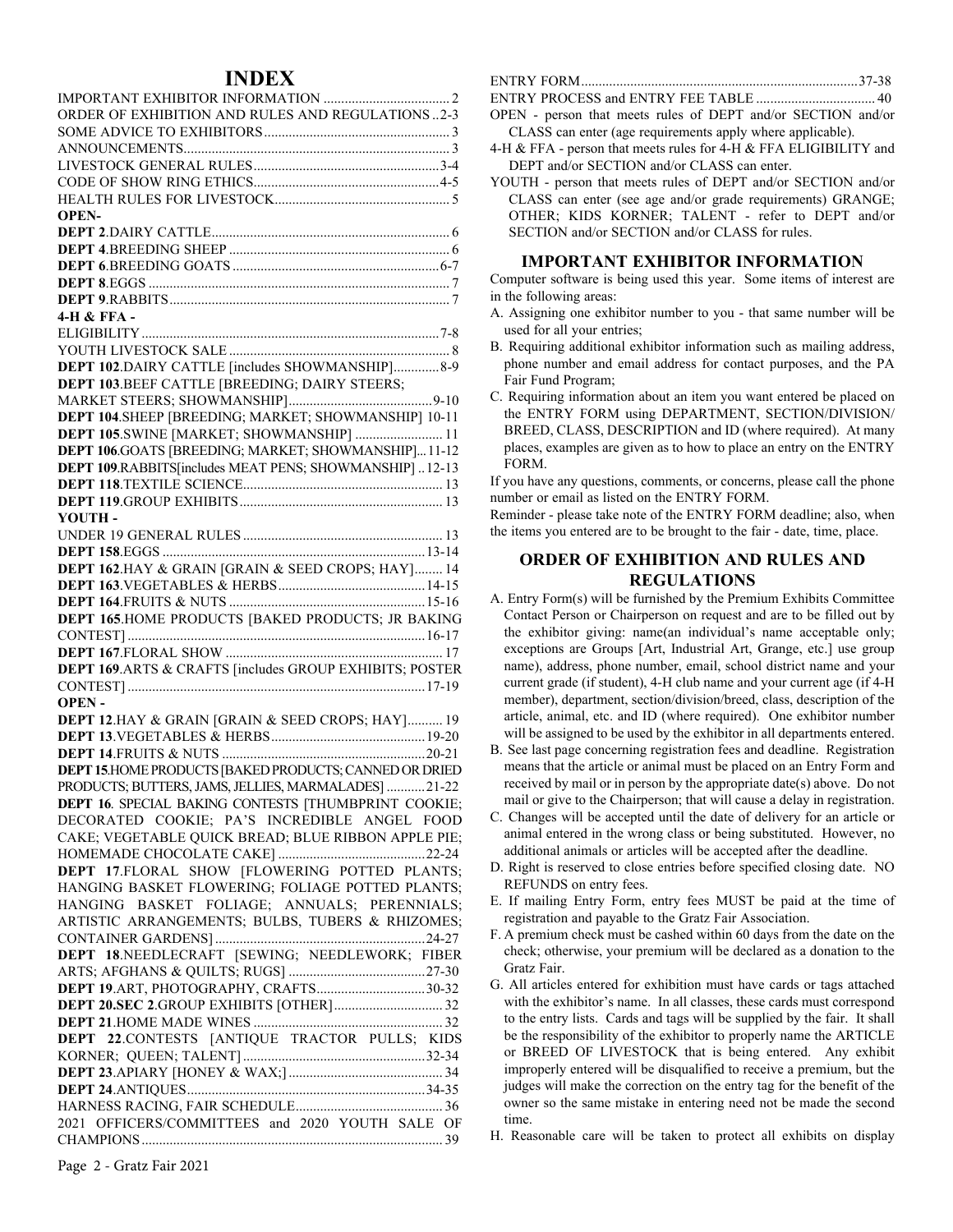from all injury and damage but the fair is not, in any way, to be held responsible for accidents, loss or damage by water, fire, theft, or otherwise, whatever may be the cause or extent of the damage or loss.

- I. Any article which receives a distinct premium cannot compete in general display nor shall any one article receive two premiums. No entry for the same article will be made in more than one department. An entry can draw just one 1st prize.(Only exception: "4-H and FFA" livestock exhibitors may also enter their animals in "open" class if they pay the entry fee.) **Individual exhibitor entries are limited to two (2) per class except where noted. Group exhibitor entries are limited to one (1) per class.**
- J. Any article or exhibit placed in an "Other" class, will all be judged together for that class except where noted.
- K. Chairpersons reserve the right to bar from competition animals or articles of decidedly inferior quality and those not possessing sufficient merit to warrant recognition. The fair reserves the right to remove any exhibit not worthy of viewing by the public.
- L.Food products cannot be polluted with any substance or chemical that causes them to become poisonous and unfit to be used as food. Any such incidents must be reported to the Pennsylvania Agricultural Fair Program for further review.
- M. **All entries must have been grown, produced, or made since the last Gratz Fair, except as noted, by the person or group whose name appears on the tag as exhibitor**. Photographs, etc. will be taken of exhibits (for internal use only) and will be used to identify exhibits so they are not exhibited in succeeding year(s). If entries are to be limited to residents of the county, or to a specified area, this will be stated in the appropriate rules section. Any exhibitor may be required to prove ability to reproduce entry in any department in the presence of a qualified person.
- N. No exhibit may be removed at any time before the close of the fair except by consent of management. Also, any exhibit remaining more than 30 days beyond the close of the fair becomes the property of the fair.
- O. Where award ribbons are stolen or destroyed, the exhibitor may receive a duplicate at the close of the fair or show which will be supplied by the fair free-of-charge.
- P. The fair management reserves the right to amend or add to these rules and regulations as its judgement may determine.
- Q. In cases where there is no competition, judges may give an award such as they deem the exhibit is worthy to receive. Same rule applies where there are fewer entries in any class than the number of premiums offered. The judges may, at their discretion, award a ribbon or rosette. The decision of the judges shall be final in all cases except where mistakes, fraud, misrepresentation, or collusion - not discovered at the time of the award - is proved. In such cases, the Chairperson will make a decision.
- R.Appeals Process if an exhibitor wishes to make an appeal or complaint, written notice (stating plainly the cause of the complaint or appeal) must be filed at the fair office within 24 hours of the occurrence. Order of appeal or complaint for resolution: 1) Exhibits Committee or Livestock Committee [as appropriate], 2) Appeals Committee [this committee will only deal with the appeal or complaint if unresolved by the Exhibits Committee or Livestock Committee]. Any appeal or complaint will be dealt with in a timely manner.
- NOTE: Considerable time and effort was put into the revision of the premium list and the fair association will appreciate the whole-hearted cooperation of the exhibitors in classifying and numbering the various exhibits in accordance with the Premium Tabloid. A Premium Tabloid may be secured from Gratz Fair, PO Box 204, Gratz, PA 17030. Phone (717) 365-3441.

#### **SOME ADVICE TO EXHIBITORS**

Make your entries early either by mail or in person, and take your exhibits to the grounds at the time designated in the rules, and don't ask to remove them until the time specified in that particular department.

Upon arrival at the grounds with stock or articles for exhibition, proceed to appropriate check-in, then to the appropriate building and inquire for the Chairperson of the Department in which you are an exhibitor, who will conduct you to the stall or space your stock or exhibits are to occupy. It is the responsibility of every exhibitor to select the proper class for each exhibit.

The ORDER OF EXHIBITION AND RULES AND REGULATIONS stated above must be followed.

If you desire any information in regard to the business of the exhibition pay no attention to rumors or here-say, but go to the Chairperson of the Department in which you are an exhibitor, who will take pleasure in giving you all desired information.

By following these suggestions you will save yourself much disappointment and trouble, and you will go home with better feeling and conscience of having made friends and having contributed to the enjoyment of others.

During the judging, the buildings are to be closed to everyone except Gratz Fair officials, PA State Fair Fund officials, judges and necessary attendants. Any exhibitor interfering with the judges while making awards shall forfeit any premium to which he otherwise is entitled.

In paying premiums, no evidence of awards will be recognized except the entry lists signed by the Chairpersons and judges. Ribbons, cards and labels that may be attached to exhibits will not be recognized.

#### **ANNOUNCEMENTS**

The fair opens as noted on the schedule in our brochure and on our website.

A security force will be on the grounds during fair week to preserve order. PETS NOT PERMITTED - SERVICE ANIMALS ONLY.

Arrangements and provisions are being made to accommodate more exhibits than ever. The buildings will be cleaned and renovated and all available space utilized. Committees will be on hand to receive, protect and display articles left in their care to the best advantage. The management trusts that the people of Dauphin and adjoining counties will give this coming fair their hearty cooperation, encouragement and support by taking an active interest in its welfare by exhibiting their choicest articles, wares, and products from their stores, homes, gardens and farms, and by attending its meetings. A fair successfully conducted is an educational source of great value to all those engaged in mechanical or agricultural pursuits.

# **DAIRY & BEEF CATTLE, SHEEP, SWINE, GOATS, AND RABBITS - LIVESTOCK GENERAL RULES**

- A. IMPORTANT ORDER OF EXHIBITION AND RULES AND REGULATIONS apply.
- B. Entries will be accepted in all livestock departments from Dauphin, and surrounding counties. First come, first served. Also, other counties if space is available.
- C. All livestock offered for show must have been the property of the exhibitor for a period of not less than thirty (30) days unless otherwise stated. 4-H and FFA rules are more stringent for sale animals.
- D. In case unforeseen and unavoidable delay prevents animals from arriving by the appropriate time, contact shall be made with the Gratz Fair livestock office (phone 365-3441) no later than that time.
- E. Exhibitors shall forfeit premium money for early exit without a release from the Chairperson.
- F. Exhibitors of livestock must inform themselves as to when their stock will be judged. Stock must be in the ring promptly on call and a failure to comply with the order renders exhibitors liable to be ruled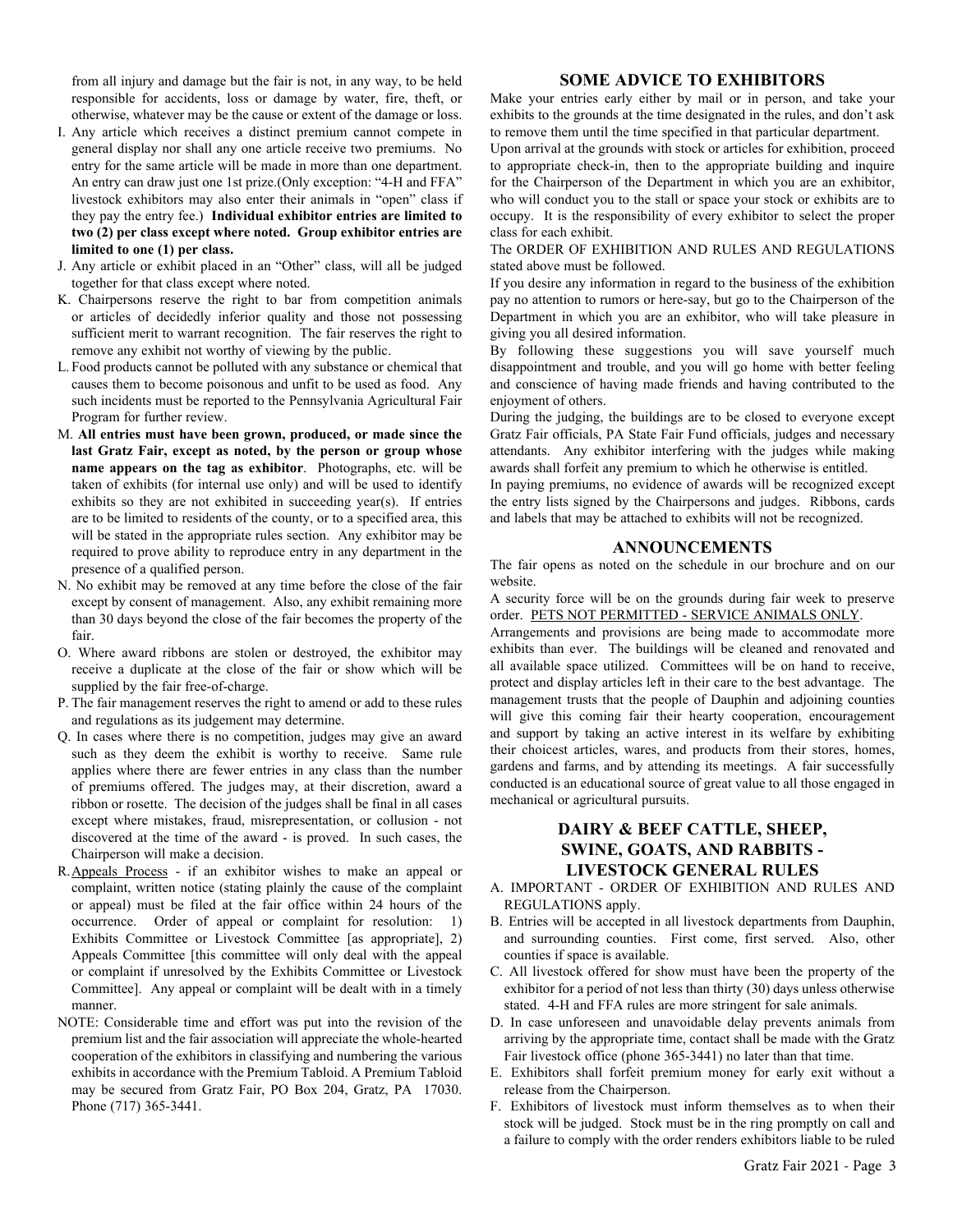out of competing.

- G. NO STRAW TO BE FURNISHED. Straw, grain, hay and care for animals must be furnished by owners.
- H. Exhibitor(s) will be expected to display or parade their animal(s) as directed by the Chairperson; to accept the stall(s) assigned without controversy; to keep their animals in an attractive appearance; and to cooperate with the Department in every way that may serve to increase the educational value of the show.
- I. Unruly animals may be disqualified at the discretion of the livestock committee. These animals will not be eligible for premium or to sell, if applicable.
- J. The exhibitors will be expected to keep the space they occupy in a clean and sanitary condition and to remove all their equipment promptly as the Chairperson may direct. All exhibitors are to have their respective area(s) cleaned by 10AM daily.
- K. Decorations with ribbons or ornaments previously won by animals at shows shall be prohibited until after the awards have been made in their respective classes by the judges.
- L. No animals can be unloaded until health papers and animals are inspected.
- M. GROOMING for All Livestock except Dairy Cattle: Use only grooming products that are approved for use on meat producing animals when fitting any animal for show. Unapproved products may contain ingredients that result in unacceptable residues in the meat. If it is not certain that a product is residue safe and approved for use on meat animals, don't use it! Exhibitors are primarily responsible for the grooming and preparation of their livestock for show. Assistance may be provided only by volunteer individuals/parents.
- N. GROOMING for Dairy Cattle: Use only grooming products that are approved for use on dairy animals when fitting your animals for show. Unapproved products may contain ingredients that may result in unacceptable residues in the meat or milk. If you are not certain that a product is residue safe and approved for use on dairy animals, do not use it!
- O. No animals allowed except those being shown.
- P. One exhibitor per animal.

#### **GRATZ FAIR CODE OF SHOW RING ETHICS**

The GRATZ FAIR has developed a Code of Show Ring Ethics to curtail unethical, deceptive and fraudulent show ring practices. The Code is as follows:

Exhibitors of animals at the Gratz Fair shall at all times deport themselves with honesty and good sportsmanship. Their conduct in this competitive environment shall always reflect the highest standards of honor and dignity to promote the advancement of agricultural education. This code applies to junior as well as open class exhibitors who compete in structured classes of competition. This code applies to all livestock offered in any event at the livestock show.

All youth leaders working with junior exhibitors are under an affirmative responsibility to do more than avoid improper conduct or questionable acts. Their moral values must be so certain and positive that those younger and more pliable will be influenced by their fine example. Owners, exhibitors, fitters, trainers and absolutely responsible persons who violate the code of ethics will forfeit premiums, awards and auction proceeds and may be prohibited from future exhibition in accordance with the rules adopted by the fair. Exhibitors who violate this code of ethics demean the integrity of all livestock exhibitors and should be prohibited from competition at all livestock shows in the United States and Canada.

The following is a list of GUIDELINES for all exhibitors and all livestock in competitive events:

1. All exhibitors must present, upon request of show officials, proof of ownership, length of ownership and age of all animals entered. Misrepresentation of ownership, age or any fact relating thereto is

prohibited.

- 2. Owners, exhibitors, fitters, trainers, or absolutely responsible persons shall provide animal health certificates from licensed veterinarians upon request by show officials.
- 3. Junior exhibitors are expected to care for and groom their animals while at the show.
- 4. Animals shall be presented to show events where they will enter the food chain free of volatile drug residues. The act of entering an animal in a livestock show is the giving of consent by the owner, exhibitor, fitter, trainer and/or absolutely responsible person for show management to obtain any specimens of urine, saliva, blood, or other substances from the animal to be used in testing. Animals not entered in an event which culminates with the animal entering the food chain shall not be administered drugs other than in accordance applicable with federal and state statues, regulations and rules. Livestock shall not be exhibited if the drugs administered in accordance with federal and state statues, regulations and rules affect the animal's performance or appearance at the event.

If the laboratory report on the analysis of urine, saliva, blood, or other sample taken from livestock indicates the presence of forbidden drugs or medication, this shall be prima facie evidence such substance has been administered to the animal either internally or externally. It is presumed that the sample urine, saliva, blood, or other substance tested by the approved laboratory to which it is sent is the one taken from the animal in question, its integrity is preserved and all procedures of said collection and preservation, transfer to the laboratory and analysis of the sample are correct and accurate and the report received from the laboratory pertains to the sample taken from the animal in question and correctly reflects the condition of the animal at the time the sample was taken, with the burden on the owner, exhibitor, fitter, trainer, or absolutely responsible person to prove otherwise.

At any time after an animal arrives on the Gratz Fair premises, all treatments involving the use of drugs and/or medications for the sole purpose of protecting the health of the animal shall be administered by a licensed veterinarian.

- 5. Any surgical procedure or injection of any foreign substance or drug or the external application of any substance (irritant, counterirritant, or similar substance) which could affect the animal's performance or alter its natural contour, conformation, or appearance, except external applications of substances to the hoofs or horns of animals which affect appearance only and except for surgical procedures performed by a duly licensed veterinarian for the sole purpose of protecting the health of the animal, is prohibited.
- 6. The use of showing and/or handling practices or devices such as striking animals to cause swelling, using electrical contrivance, or other similar practices are not acceptable and are prohibited.
- 7. Direct interference with the judge, show management, other exhibitors, breed representatives, or show officials before, during, or after the competitive event is prohibited. In the furtherance of their official duty, all judges, show management, or other show officials shall be treated with courtesy, cooperation and respect and no person shall direct abusive or threatening conduct toward them.
- 8. No owner, exhibitor, fitter, trainer, or absolutely responsible person shall conspire with another person or persons to intentionally violate this code of ethics or knowingly contribute or cooperate with another person or persons either by affirmative action or inaction to violate this code of ethics.
- 9. The application of this code of ethics provides for absolute responsibility for an animal's condition by an owner, exhibitor, fitter, trainer, or participant whether or not he or she was actually instrumental in or had actual knowledge of the treatment of the animal in contravention of this code of ethics.
- 10. The act of entering an animal is the giving of consent by the owner, exhibitor, fitter, trainer, or absolutely responsible person to have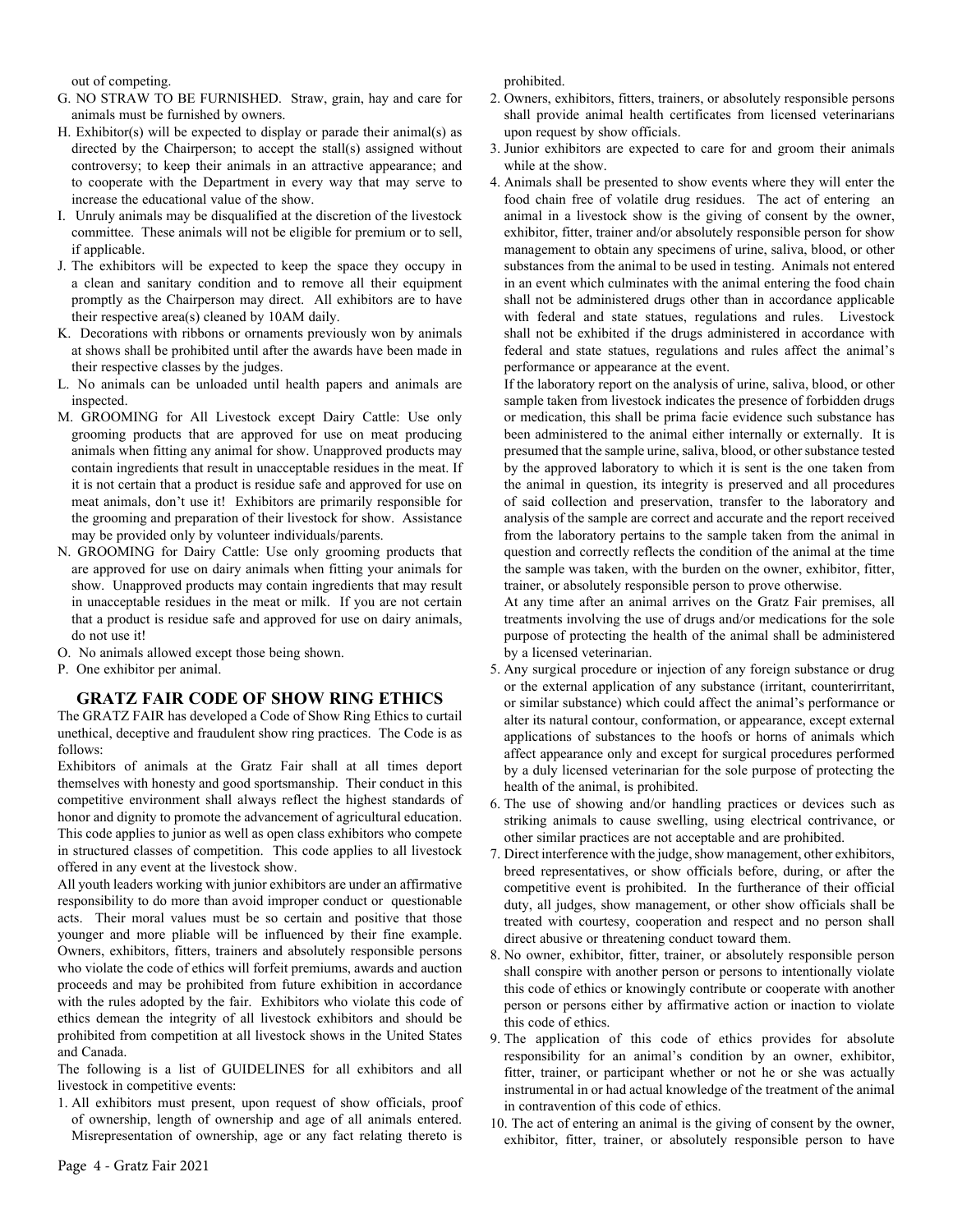disciplinary action taken by the fair for violation of this Code of Show Ring Ethics. The act of entering an animal is the giving of consent that any proceedings or disciplinary action taken by the fair may be published with the name of the violator or violators in any publication of the International Association of Fairs and Expositions, Pennsylvania State Association of County Fairs, including fairs, expositions and any special notices to members.

11. The act of entering of an animal in the show is the giving of verification by the owner, exhibitor, fitter, trainer, or absolutely responsible person that he or she has read the Code of Show Ring Ethics and understands the consequences of and penalties provided for actions prohibited by the code. It is further a consent that any action which contravenes these rules and is in violation of federal and state statues, regulations, or rules may be released to appropriate law enforcement authorities with jurisdiction over such infractions.

# **PENNSYLVANIA DEPARTMENT OF AGRICULTURE HEALTH RULES FOR CATTLE**

#### A. PENNSYLVANIA CATTLE.

- 1. A Certificate of Veterinary Inspection (CVI) issued after May 1, 2021 is required.
- 2. All animals must be free of infectious and contagious diseases and a statement of this is required on the CVI (the statement is preprinted on the CVI). Animals appearing unhealthy upon arrival may not enter the exhibition grounds.
- 3. Individual official animal identification. Official ID will have a US shield and includes:
	- **A USDA issued National Uniform Eartagging System (NUES)** tag; or
	- **•** A 15 digit Animal Identification Number eartag starting with "840" (including RFID) or
	- ▪ Other official identification approved by USDA. (Brands and breed registrations with tattoos are not acceptable).
- 4. A current rabies vaccination administered by a licensed veterinarian is required for animals 3 months of age and older *(market cattle are exempt from this vaccination requirement).* All vaccine label directions must be followed, and all rabies vaccinated cattle must be accompanied by a rabies vaccination certificate or the vaccination information must be included on the CVI. If a rabies vaccination certificate is provided, the certificate must contain legible name and contact information of the veterinarian who administered the vaccine and the veterinarian's signature. A copy of the rabies vaccination certificate is acceptable.

#### B. OUT-OF-STATE CATTLE.

1. Contact the fair for details.

#### **HEALTH RULES FOR SHEEP**

#### A. PENNSYLVANIA SHEEP.

- 1. A Certificate of Veterinary Inspection (CVI) issued after May 1, 2021 is required.
- 2. All animals must be free of infectious and contagious diseases and a statement of this is required on the CVI (the statement is preprinted on the CVI). Animals appearing unhealthy upon arrival may not enter the exhibition grounds.
- 3. Individual official USDA scrapie animal identification is required. Official scrapie ID includes:
	- **•** A USDA ear tag with a US shield; or
	- ▪ A legible tattoo with herd and individual identification recognized in an approved USDA Scrapie database; or
	- Sheep having a breed registration tattoo and accompanied by a registration certificate are exempt from the scrapie ID requirement if the tattoo is legible and a registration certificate (copy acceptable) or a Certificate of Veterinary Inspection which lists the tattoo and registry accompanies the animal at all times

during transport from the premises of birth.

- 4. A current rabies vaccination administered by a licensed veterinarian is required for animals 3 months of age and older *(market sheep are exempt from this vaccination requirement).* All vaccine label directions must be followed, and all rabies vaccinated sheep must be accompanied by a rabies vaccination certificate or the vaccination information must be included on the CVI. If a rabies vaccination certificate is provided, the certificate must contain legible name and contact information of the veterinarian who administered the vaccine and the veterinarian's signature. A copy of the rabies vaccination certificate is acceptable.
- B. OUT-OF-STATE SHEEP.
	- 1. Contact the fair for details.

#### **HEALTH RULES FOR SWINE**

#### A. PENNSYLVANIA SWINE.

- 1. A Certificate of Veterinary Inspection (CVI) issued within 14 days of the fair is required.
- 2. All animals must be free of infectious and contagious diseases and a statement of this is required on the CVI (the statement is preprinted on the CVI). Animals appearing unhealthy upon arrival may not enter the exhibition grounds.
- 3. Individual animal ID. ID options include the following:
	- A form of official ID, including:
	- o An ISO-compliant 15-digit eartag starting with "840" (including RFID).

# B. OUT-OF-STATE SWINE.

1. Contact the fair for details.

# **HEALTH RULES FOR GOATS**

#### A. PENNSYLVANIA GOATS.

- 1. A Certificate of Veterinary Inspection (CVI) issued after May 1, 2021 is required.
- 2. All animals must be free of infectious and contagious diseases and a statement of this is required on the CVI (the statement is preprinted on the CVI). Animals appearing unhealthy upon arrival may not enter the exhibition grounds.
- 3. Individual official animal identification is required. Official ID includes:
	- ▪ A USDA ear tag with a US shield; or
- A legible tattoo with herd and individual identification recognized in an approved USDA Scrapie database; or
- ▪ Goats having a breed registration tattoo and accompanied by a registration certificate are exempt from the scrapie ID requirement if the tattoo is legible and a registration certificate (copy acceptable) or a Certificate of Veterinary Inspection which lists the tattoo and registry accompanies the animal at all times during transport from the premises of birth.
- B. OUT-OF-STATE GOATS.
	- 1. Contact the fair for details.

# **HEALTH RULES FOR RABBITS**

- A. PENNSYLVANIA RABBITS.
	- 1. All animals must be free of infectious and contagious diseases. Animals appearing unhealthy upon arrival may not enter the exhibition grounds.
	- 2. All animals must have a permanent tattoo.
	- 3. An Animal Owner or Caretaker's Verification of Veterinarian Consultation Relationship statement for the animals being exhibited must be included on the fair registration form.
- B. OUT-OF-STATE RABBITS.
	- 1. Contact the fair for details.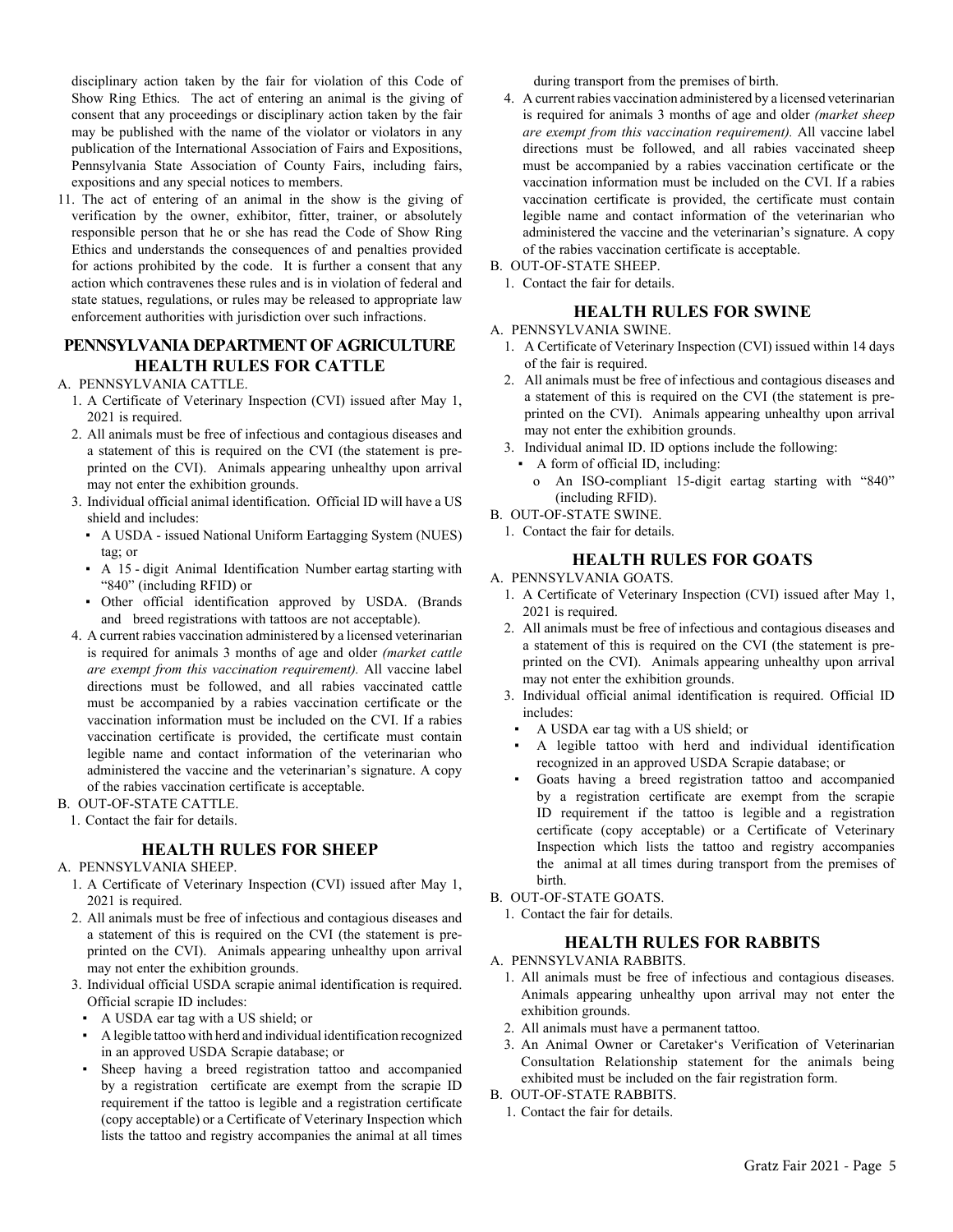# **Department 2 - DAIRY CATTLE - OPEN**

Earl Campbell, Chairperson : Phone: (717) 365-3645

RULES

- A.IMPORTANT the LIVESTOCK GENERAL RULES and HEALTH RULES apply; Entry Form deadline, delivery, judging and release dates/times, passes, and entry fee - see last page. Bring livestock to the livestock area.
- B.All cattle accepted for exhibition must be purebred, and must be accompanied by registration papers when entered and judged. All cattle must be owned and registered in exhibitor's name.
- C.Fall yearling that freshen will show in the Jr 2yr class.
- D.A Supreme Champion will be chosen from among the Grand Champions and will be presented with a banner. A gift basket (provided by Gratz Fair Scholarship Fund) will be sold at the livestock sale to benefit the Gratz Fair Scholarship Fund.
- E.Other purebreds not listed below will be acceptable under "Other" and will be judged together.

F. Same classifications and premiums apply to each breed.

| <b>BREED CODE:</b> |                 |                       |
|--------------------|-----------------|-----------------------|
| 1 - Avrshire       | 2 - Brown Swiss | 3 - Guernsey          |
| 4 - Holstein       | 5 - Jersey      | 6 - Milking Shorthorn |
| 7 - Other          |                 |                       |

EXAMPLE: To enter a HOLSTEIN SPRING HEIFER CALF - place 2 in DEPARTMENT, 4 in SEC/DIV/BREED, 1 in CLASS and SPRING HEIFER CALF in DESCRIPTION. Leave ID blank.

- CLASS DESCRIPTION 1st 2nd 3rd 4th 5th \$14 \$11 \$9 \$7 \$6 \* \* Classes 1 through 4 will receive \$5 for 6 - 8th place. 1 Spring heifer calf born between March 2021 - May 2021 2 Winter heifer calf born between Dec. 2020 - Feb. 2021 3 Fall heifer calf born between Sept. 2020 - Nov. 2020 4 Summer yearling heifer born between June 2020 - Aug. 2020 \$19 \$17 \$15 \$13 \$11 \* \* Classes 5 through 7 will receive \$7 for 6 - 8th place. 5 Spring yearling heifer born between March 2020 - May 2020 6 Winter yearling heifer born between Dec. 2019 - Feb. 2020 7 Fall yearling heifer born between Sept. 2019 - Nov. 2019 Junior Champion Female Rosette Reserve Junior Champion Female Rosette \$45 \$40 \$35 \$30 \$25 \* \* Classes 10 through 16 will receive \$15 for 6 - 8th place. 10 Junior best three females, 3 animals under 2yrs; bred and owned by exhibitor - limit one entry 11 Dry cow (Sr. 2yr olds & over) born before March 1, 2019 12 Junior 2yr old cow born between March 2019 - Aug. 2019 13 Senior 2yr old cow born between Sept. 2018 - Feb. 2019 14 3yr old cow born between Sept. 2017 - Aug. 2018 15 4yr old cow born between Sept. 2016 - Aug. 2017 16 5yrs & over cow born before Sept. 2016 Senior Champion Female Rosette Reserve Senior Champion Female Rosette Grand Champion Female Rosette Reserve Grand Champion Female Rosette \$45 \$40 \$35 \$30 \$25 \* \* Classes 22 through 26 will receive \$15 for 6 - 8th place. 22 Senior get of sire, 3 animals 2yrs old or over, need not be from one herd 23 Best three females, 3 animals over 2yrs; bred and owned by exhibitor - limit one entry
	- 24 Dairy herd, 3 cows that have freshened, are owned by one exhibitor, limit one entry
	- 25 Produce of dam, 2 animals any age, produce of one cow, need not be owned by one exhibitor, limit one entry

# **Department 4 - SHEEP (BREEDING) - OPEN**

26 Dam and daughter, any age, need not be owned by one exhibitor,

Jeremy Dobbin, Chairperson : Phone: (717) 439-7666 RULES

- A.IMPORTANT the LIVESTOCK GENERAL RULES and HEALTH RULES apply; Entry Form deadline, delivery, judging and release dates/times, passes, and entry fee - see last page. Bring livestock to the livestock area.
- B.Breeding sheep may not be shown in market class competition.
- C.Other purebreds not listed below will be acceptable under Other" and will be judged together.
- D.Same classifications and premiums apply to each breed. **BREED CODE:**

| 1 - Cheviot   | 2 - Corriedale | 3 - Dorset     |
|---------------|----------------|----------------|
| 4 - Hampshire | 5 - Merino     | 6 - Shropshire |
| 7 - Southdown | 8 - Suffolk    | 9 - Natural Co |

- - **7 Southdown 8 Suffolk 9 Natural Color**
- **10 Tunis 11 Montadale 12 Romney**

**13 - Crossbred 14 - Other**

EXAMPLE: To enter a DORSET YEARLING RAM - place 4 in DEPARTMENT, 3 in SEC/DIV/BREED, 1 in CLASS and YEARLING RAM in DESCRIPTION. Leave ID blank.

| CLASS DESCRIPTION                             | 1st 2nd 3rd 4th 5th<br>\$10 \$8 \$7 \$6 \$5 |
|-----------------------------------------------|---------------------------------------------|
| 1 Yearling Ram                                | 2 Ram Lamb                                  |
| 3 Pair of Ram Lambs                           |                                             |
| Champion Ram                                  | Rosette                                     |
| Reserve Champion Ram                          | Rosette                                     |
| 6 Yearling Ewe                                | 7 Pair of Yearling Ewes                     |
| 8 Ewe Lamb                                    | 9 Pair of Ewe Lambs                         |
| Champion Ewe                                  | Rosette                                     |
| Reserve Champion Ewe                          | Rosette                                     |
| 12 Pen of Lambs [consists of 2 Rams & 2 Ewes] |                                             |

- 
- 13 Breeder's young flock [consists of 1 Ram & 2 Ewes, owned & breed by exhibitor]
- 14 Get of Sire [4 breeding animals any age or gender need not be owned by exhibitor]

# **Department 6 - BREEDING GOATS - OPEN**

Jeremy Dobbin, Chairperson : Phone: (717) 439-7666

RULES

- A.IMPORTANT the LIVESTOCK GENERAL RULES and HEALTH RULES apply; Entry Form deadline, delivery, judging and release dates/times, passes, and entry fee - see last page. Bring livestock to the livestock area.
- B.The Junior Champion class will consist of winners in classes 1-3.
- C.The Senior Champion class will consist of winners in classes 7-10.
- D.The Grand Champion class will consist of best of breed in each division.
- E.A Supreme Champion will be chosen from among the Grand Champions and will be presented with a banner. A gift basket (provided by Clair Hartman Scholarship Fund) will be sold at the livestock sale to benefit the Clair Hartman Scholarship Fund.
- F. Other purebreds not listed below will be acceptable under "Other" and will be judged together.

G.Same classifications and premiums apply to each breed. **BREED CODE:**

- **1 Alpine 2 LaMancha 3 Nubian 4 - Saanen 5 - Toggenburg 6 - Recorded Grades**
- **7 Nigerian Dwarf 8 Other Meat 9 Other Breeding**
- **10 Boer**

EXAMPLE: To enter a NUBIAN DOE, UNDER 5 MTHS - place 6 in DEPARTMENT, 3 in SEC/DIV/BREED, 1 in CLASS and DOE,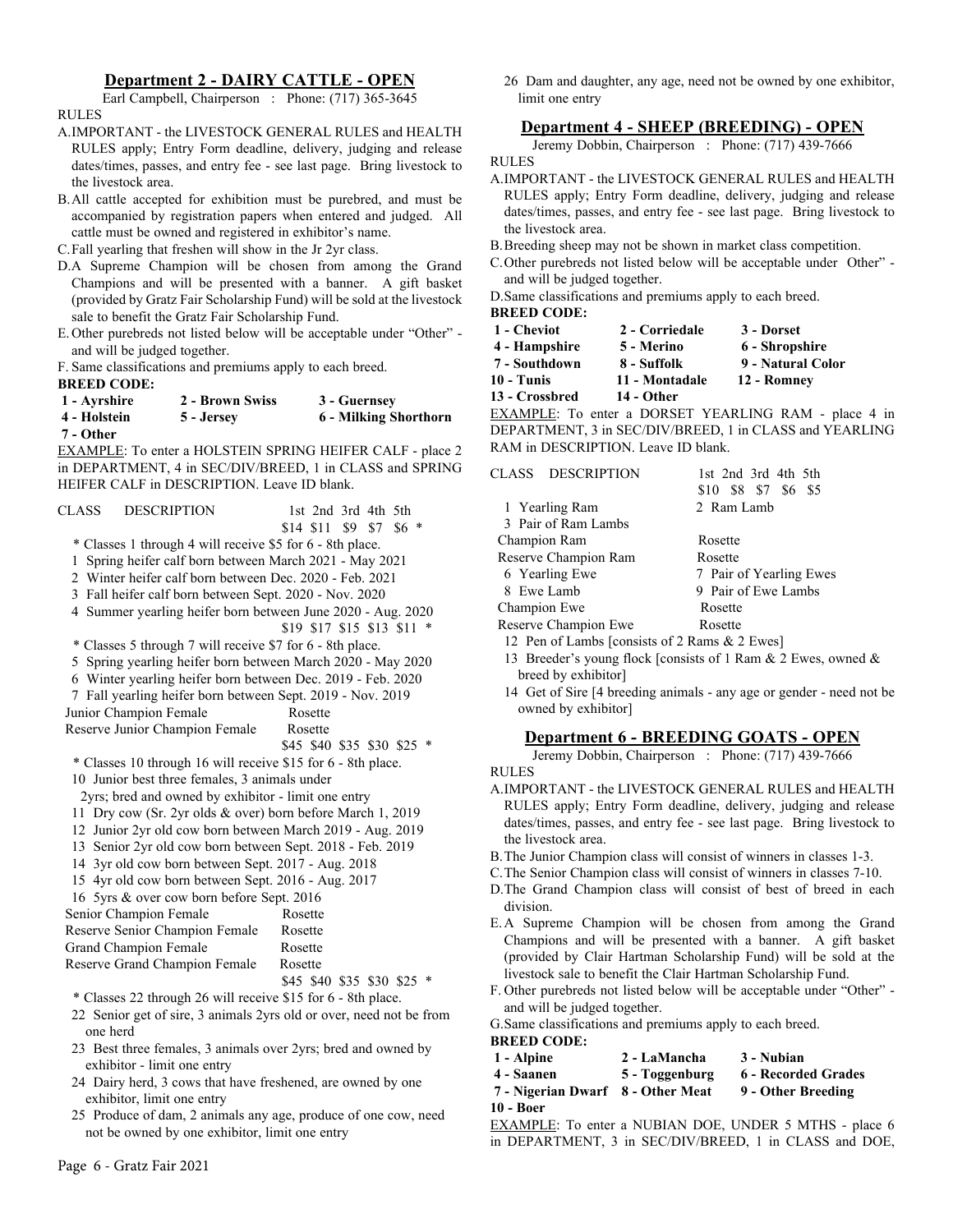#### UNDER 5 MTHS in DESCRIPTION. Leave ID blank.

| CLASS DESCRIPTION                    | 1st 2nd 3rd 4th 5th                                               |
|--------------------------------------|-------------------------------------------------------------------|
|                                      | \$10 \$8 \$7 \$6 \$5                                              |
| 1 Doe, under 5 months                | 2 Doe, 5 months & under 1 year                                    |
| 3 Doe, 1 year & under 2, not in milk |                                                                   |
| Junior Champion Doe                  | Rosette                                                           |
| Reserve Junior Champion Doe Rosette  |                                                                   |
|                                      | 6 Jr. Get of Sire from class 1-2 7 Doe, 1 year & under 2, in milk |
| 8 Doe, 2 years & under 3             | 9 Doe, 3 years & under 5                                          |
| 10 Doe, 5 & over                     |                                                                   |
| Senior Champion Doe                  | Rosette                                                           |
| Reserve Champion Doe                 | Rosette                                                           |
| Grand Champion Doe                   | Rosette                                                           |
| Reserve Grand Champion Doe           | Rosette                                                           |
|                                      | 15 Sr. Get of Sire from class 7-10 16 Dairy Herd, 4 Doe in milk   |
| 17 Dam & Daughter                    | 18 Produce of Dam, 2 daughters                                    |
|                                      |                                                                   |

#### **Department 8 - EGGS - OPEN**

Kaitlyn Stauffer, Chairperson : Phone: (717) 884-1312 RULES

- A.IMPORTANT the GENERAL ORDER OF EXHIBITION AND RULES AND REGULATIONS apply; Entry Form deadline, delivery, judging and release dates/times, pass, and entry fee - see last page. Bring exhibit(s) to the AGRICULTURAL HALL.
- B.Open to egg producers having less than 3,000 laying birds.
- C.An exhibit shall be 1 dozen eggs in a standard carton.
- D.The judge(s) have the right to break two eggs for examination.
- E.Eggs will be judged on size, uniformity of color, uniformity of shape, shell texture, and condition.
- F. DISQUALIFICATIONS INCLUDE ANY OF THE FOLLOWING:
	- 1. Total weight less than 20 ounces Guinea/Bantam, less than 22 ounces Chicken, and less than 27 ounces Turkey/Duck.
	- 2. Eggs showing signs of incubation or germ development.

3. Inedible eggs.

G.YOUTH UNDER 19 - CLASSES HAVE BEEN ESTABLISHED IN DEPARTMENT 158 FOR YOU TO ENTER AND BE JUDGED SEPARATELY FROM ADULTS. MAKE YOUR ENTRIES THERE IN THE "YOUTH" SHOW.

**DIVISION CODE:**

#### **1 - Guinea 2 - Chicken 3 - Duck 4 - Turkey 5 - Bantam**

EXAMPLE: To enter a DOZEN CHICKEN EGGS (WHITE) - place 8 in DEPARTMENT, 2 in SEC/DIV/BREED, 1 in CLASS and DOZEN CHICKEN EGGS (WHITE) in DESCRIPTION. Leave ID blank.

| CLASS DESCRIPTION                                      | 1st -                          |                             | $2nd$ 3rd 4th |  |
|--------------------------------------------------------|--------------------------------|-----------------------------|---------------|--|
|                                                        |                                | \$3.00 \$2.50 \$2.00 \$1.50 |               |  |
| 1 One dozen eggs-white (applies to Div. 1, 2 & 5 only) |                                |                             |               |  |
| 2 One dozen eggs-brown (applies to Div. 1, 2 & 5 only) |                                |                             |               |  |
| 3 One dozen eggs-misc.                                 | (applies to Div. $3 & 4$ only) |                             |               |  |
| Best of Show-Dept 8                                    | Rosette                        |                             |               |  |

# **Department 9 - RABBITS - OPEN**

Tracy Wertz, Chairperson : Phone: (717) 508-6575

#### RULES

- A.IMPORTANT the LIVESTOCK GENERAL RULES and HEALTH RULES apply; Entry Form deadline, delivery, judging and release dates/times, passes, and entry fee - refer to last page. Bring livestock to the livestock area.
- B.All exhibitors must come with carrying cages and be labeled with rabbits name(s). Also, bring water and feed crocks.
- C.Other purebreds not listed below will be acceptable under "Other" and will be judged together.
- D.All varieties will be shown together unless there are sufficient

numbers to split the classes by variety. Class splits will be at the discretion of the Chairperson -- and variety will be requested / added at that time.

- E.Same classifications and premiums apply to each breed.
- F. **Angora breeds will be judged last.**
- G.4 class breed

Senior Doe, Senior Buck - 6 months & over Junior Doe, Junior Buck - under 6 months

- 6 class breed
	- Senior Doe, Senior Buck 8 months & over Intermediate Doe, Intermediate Buck - 6 to 8 months Junior Doe, Junior Buck - under 6 months
- **BREED CODE:**
	- **4 class breeds:**

| 1 - American Fuzzy Lop  | 2 - English Angora       |
|-------------------------|--------------------------|
| 3 - French Angora       | 4 - Satin Angora         |
| 5 - Dutch               | 6 - Thiaranta            |
| 7 - English Spot        | 8 - Lilac                |
| 9 - Harlequin           | 10 - Himalayan           |
| 11 - Jersey Wooly       | 12 - Holland Lop         |
| 13 - Mini Lop           | 14 - Mini Rex            |
| 15 - Netherland Dwarf   | 16 - Polish              |
| 17 - Rex                | 18 - Mixed Breed         |
| 19 - Other              |                          |
| 6 class breeds:         |                          |
| 31 - Brun d'Argent      | 32 - California          |
| 33 - Champagne d'Argent | 34 - American Chinchilla |
| 35 - Crème d'Argent     | 36 - Flemish Giant       |
| 37 - English Lop        | 38 - French Lop          |
|                         |                          |

- **39 New Zealand 40 Cinnamon**
- **41 Other**

EXAMPLE: To enter an INTERMEDIATE DOE FLEMISH GIANT place 9 in DEPARTMENT, 36 in SEC/DIV/BREED, 3 in CLASS and INTERMEDIATE DOE FLEMISH GIANT in DESCRIPTION. Leave ID blank.

#### CLASS DESCRIPTION 1st 2nd 3rd 4th

|                      | \$4 \$3.50 \$3 \$2.50 |
|----------------------|-----------------------|
| 1 Senior doe         | 2. Senior buck        |
| 3 Inter. doe         | 4 Inter, buck         |
| 5 Junior doe         | 6. Junior buck        |
| <b>Best of Breed</b> | Rosette               |
| Best Opposite Sex    | Rosette               |
|                      |                       |

# **4-H & FFA**

#### ELIGIBILITY:

- A.4-H 4-H members must have passed their eighth birthday but have not passed their nineteenth birthday by January 1 of the current year. Exhibitors must be 4-H members, carrying a project in the field in which they wish to make entry, and be under the supervision of the Pennsylvania State University Cooperative Extension Service by June 1 preceding the fair.
- B.FFA FFA members are eligible to show until the 4th National Convention after graduation. Students enrolled in an accepted vocational school curriculum must be conducting a project in the class in which they wish to make entry. All entries shall be approved prior to the fair by an Agriculture Education Instructor.
- C.In any case where there is reference to 4-H & FFA classes, the fair has opted to show both together.
- D.All 4-H & FFA members MUST have their entry blank signed by their leader, advisor, or County Agent. If entry blank is not signed, you will be considered out of the 4-H & FFA department and forfeit all 4-H & FFA premiums.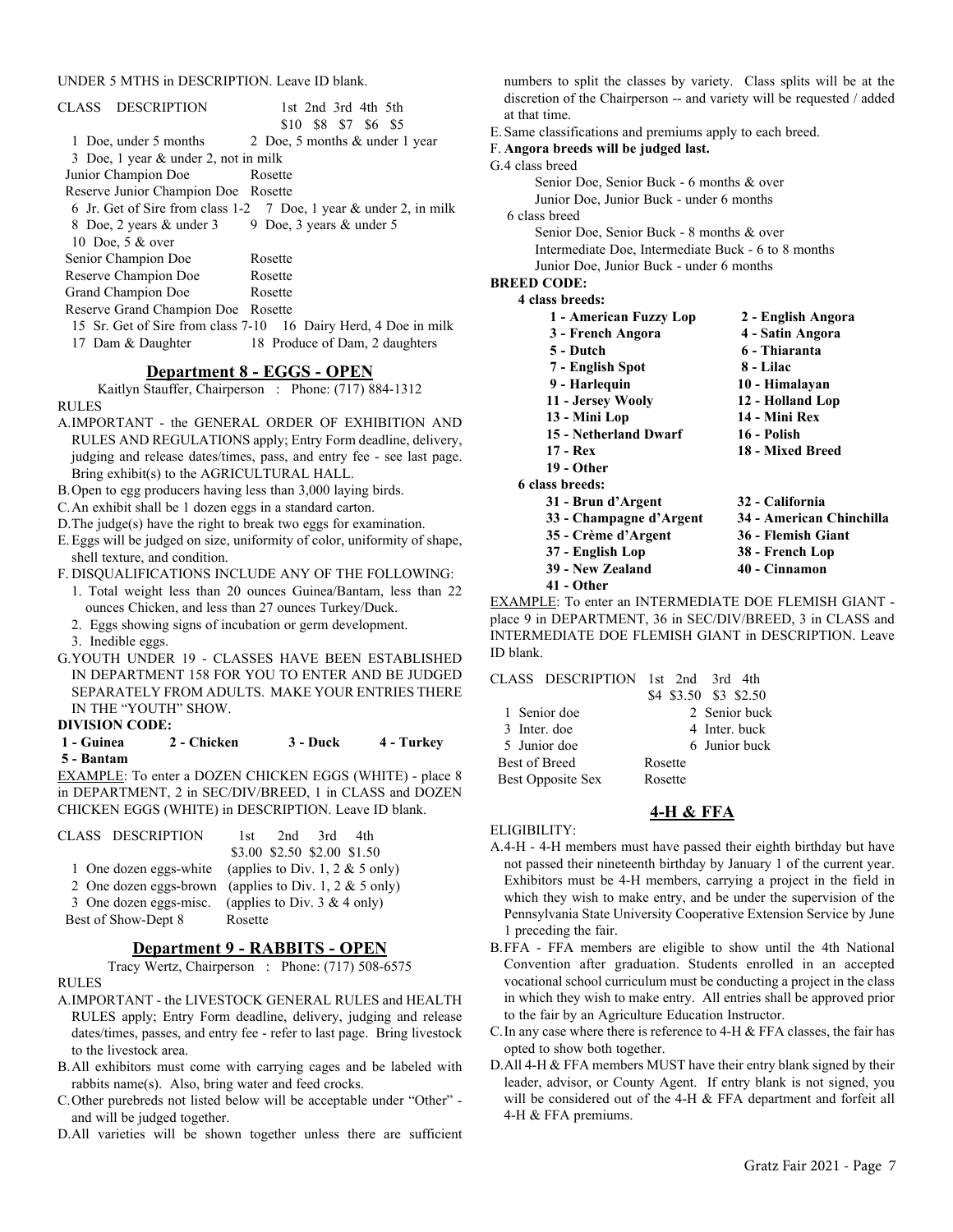#### E.Livestock:

- 1. SHOWMANSHIP (rules)
	- a. IMPORTANT the 4-H & FFA ELIGIBILITY apply. Age as of January 1 of current year.
	- b. 4-H or FFA members may show an animal in the showing contest provided it has been carried as a project and is owned by the exhibitor.
	- c. **You must sign up when you send in your entry blank.**
	- d**.** In large class, place top 5.

NOTE: In large shows, the best 4-H & FFA showmen may be selected during the showing of the type classes and then only these become eligible to compete in the showmanship contest. In smaller shows, all 4-H & FFA members showing an animal can compete in the showmanship contest.

- 2. Market animals:
	- a. Must have been the property of the exhibitor no later than June 1 (rabbit meat pens no later than Aug. 1) preceding the fair.
	- b. If upon slaughter treatment with drugs, biologics, or any chemical from fitting products, is the cause of condemnation of a carcass, the loss of the carcass and any other damages will be borne by the exhibitor.
	- c. Refer to last page for weigh-in date and time in the barn area. Members must be present, or arrange for someone to take their animal to the scale during the designated time period. Once the animal leaves the scale there will be no "re-weighs". There are no weight limits for showing; however, there are weight limits for the Sale. Animals outside of the weight limits are not eligible to compete for Champion or Reserve Champion - will receive placing premiums - must go through the sale.
	- d. To be eligible to show beef, sheep, swine, goats, rabbits and/ or dairy cattle - members must have completed Quality Animal Management (QAM) or Youth for the Quality Care of Animals (YQCA) training. Proof of completion may be requested.
	- e. Animals must be shown/sold by the exhibitor unless permission is granted by the Livestock/Sale Committee. The substitute showman must be a current 4-H or FFA member. No adults may present animals in the sale/show ring.

# **THE CLAIR A. HARTMAN YOUTH LIVESTOCK SALE September 24, 2021 : 6:30PM RULES OF THE SALE**

Purpose: The Sale is to provide an opportunity for 4-H & FFA members from Dauphin, Northumberland, and Schuylkill counties to market their project animals at Public Sale.

- A. Refer to the section(s) for your livestock for rules, regulations, delivery times, weigh-in times/requirements, etc.
- B. All eligible sale animals must be sold individually except for the rabbit meat pens.
- C. No sale animal previously sold in a 4-H / FFA Market Sale will be eligible for this show or sale.
- D. No animal may be donated back for resale to benefit any organization other than the Gratz Fair, 4-H and FFA, Dairy Promotion Committee.
- E. The Sale will begin at 6:30PM on Friday, Sept. 24, in the Ag Arena. Exhibitors shall lead their sale animal(s) into the arena; animal(s) to be clean and dry (swine may have water applied) and in proper order.
- F. Sale order is as follows: Grand Champion and Reserve Grand Champion - Swine, Rabbits, Lambs, Market Steers, Goats and Dairy Steers; remaining first places, thereafter to be determined by random lot - same order as above. Banners will be awarded to buyers of Grand Champions and Reserve Grand Champions.
- G. Bidding at the 2021 Sale will be done by the head.
- H. Only livestock & items approved by Livestock Sale Committee will be sold.
- I. Sale charges for 2021 shall be 3% of sale price. Also, a 4-H/FFA participant in the livestock sale who purchases his/her own animal must pay the sale charge (3%).
- J. An animal in the GRACE weight is only shown in showmanship and is sold at the sale with 10% of the sale price being applied to the Clair A. Hartman Scholarship Fund. An animal in the DISQUALIFIED weight can either go home (Except for Swine) OR can only be shown in showmanship and sold at market price, with 10% of the sale price being applied to the Clair A. Hartman Scholarship Fund.
- K. Buyer's passes will be mailed all registered buyers from the previous year.
- L. Payments will be made to youth no later than 30 days after the Sale.

# **Department 102 - DAIRY CATTLE - 4-H & FFA**

Earl Campbell, Chairperson : Phone: (717) 365-3645 RULES

- A.IMPORTANT the LIVESTOCK GENERAL RULES, HEALTH RULES, and 4-H & FFA ELIGIBILITY apply; Entry Form deadline, delivery, judging and release dates/times, passes, and entry fee - see last page. Bring livestock to the livestock area.
- B.All cattle accepted for exhibition must be purebred, and must be accompanied by registration papers when entered and judged. All cattle must be owned and registered in exhibitor's name.
- C.Fall yearling that freshen will show in the Jr 2yr class.
- D.A Supreme Champion will be chosen from among the Grand Champions and will be presented with a banner. A gift basket (provided by the exhibitor) will be sold at the livestock sale to benefit the exhibitor.
- E.Other purebreds not listed below will be acceptable under "Other" and will be judged together.
- F. Same classifications and premiums apply to each breed.
- **BREED CODE:**
- **1 Ayrshire 2 Brown Swiss 3 Guernsey**
- **4 Holstein 5 Jersey 6 Milking Shorthorn**
- **7 Other**

EXAMPLE: To enter a HOLSTEIN SPRING HEIFER CALF - place 102 in DEPARTMENT, 4 in SEC/DIV/BREED, 1 in CLASS and SPRING HEIFER CALF in DESCRIPTION. Leave ID blank.

CLASS DESCRIPTION 1st 2nd 3rd 4th 5th

| ULASS DESUKIPHUN | 1st 2nd 5rd 4th 5th        |  |  |
|------------------|----------------------------|--|--|
|                  | $$12$ \$10 \$8 \$6 \$5 $*$ |  |  |

- \* Classes 1 through 4 will receive \$4 for 6 8th place.
- 1 Spring heifer calf born between March 2021 May 2021
- 2 Winter heifer calf born between Dec. 2020 Feb. 2021
- 3 Fall heifer calf born between Sept. 2020 Nov. 2020
- 4 Summer yearling heifer born between June 2020 Aug. 2020 \$16 \$14 \$12 \$10 \$8 \*
- \* Classes 5 through 7 will receive \$5 for 6 8th place.
- 5 Spring yearling heifer born between March 2020 May 2020
- 6 Winter yearling heifer born between Dec. 2019 Feb. 2020
- 7 Fall yearling heifer born between Sept. 2019 Nov. 2019

Junior Champion Female Rosette

Reserve Junior Champion Female Rosette

\$25 \$20 \$18 \$16 \$14 \*

- \* Classes 10 through 16 will receive \$6 for 6 8th place.
- 10 Junior best three females, 3 animals under 2yrs; bred and owned by exhibitor - limit one entry
- 11 Dry cow (Sr. 2yr olds & over) born before March 1, 2019
- 12 Junior 2yr old cow born between March 2019 Aug. 2019
- 13 Senior 2yr old cow born between Sept. 2018 Feb. 2019
- 14 3yr old cow born between Sept. 2017 Aug. 2018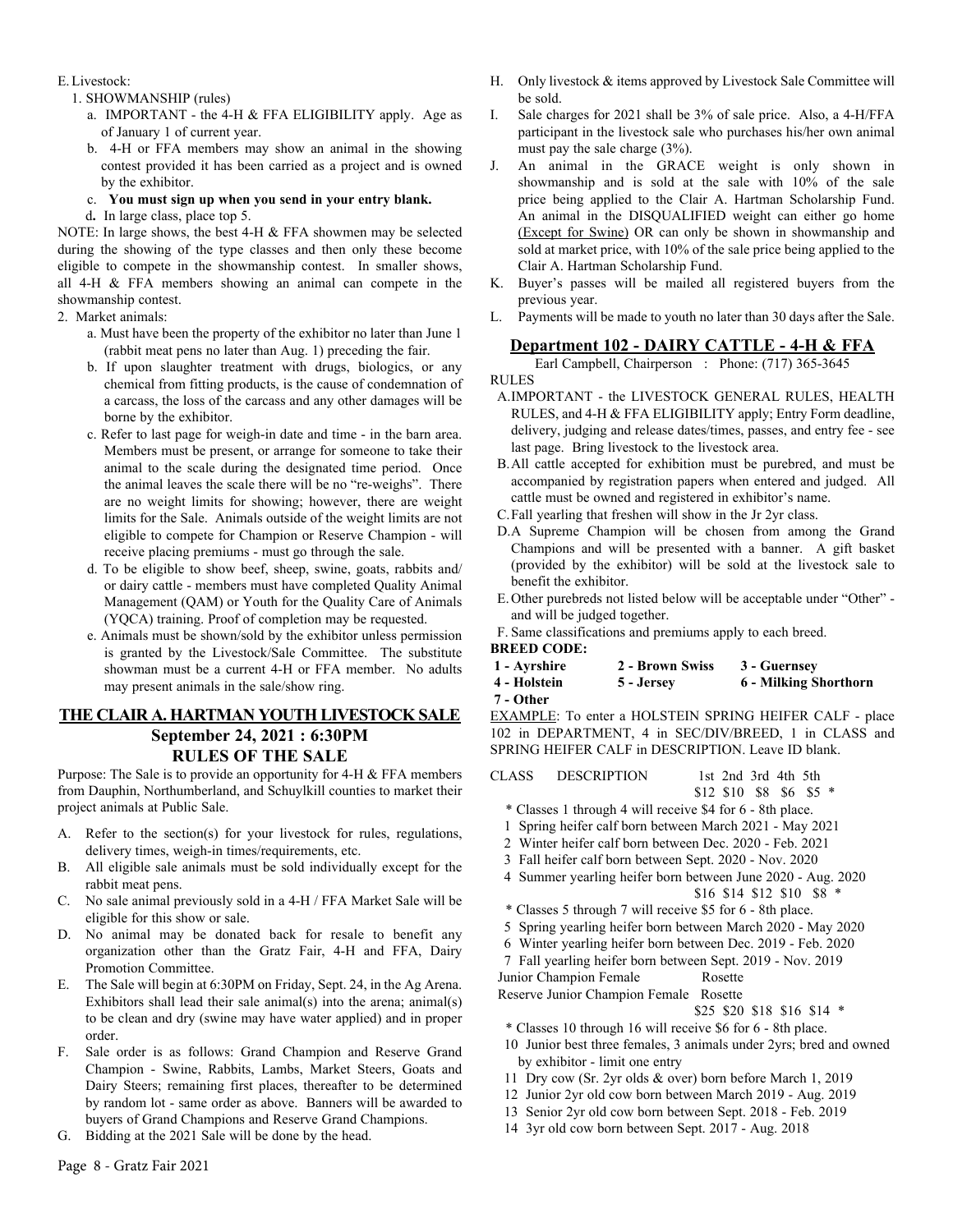15 4yr old cow born between Sept. 2016 - Aug. 2017

| 16 5yrs & over cow born before Sept. 2016 |                            |  |
|-------------------------------------------|----------------------------|--|
| Senior Champion Female                    | Rosette                    |  |
| Reserve Senior Champion Female Rosette    |                            |  |
| Grand Champion Female                     | Rosette                    |  |
| Reserve Grand Champion Female Rosette     |                            |  |
|                                           | \$30 \$25 \$20 \$15 \$10 * |  |

- \* Classes 22 through 26 will receive \$7 for 6 8th place.
- 22 Senior get of sire, 3 animals 2yrs old or over, need not be from one herd
- 23 Best three females, 3 animals over 2yrs; bred and owned by exhibitor - limit one entry
- 24 Dairy herd, 3 cows that have freshened, are owned by one exhibitor, limit one entry
- 25 Produce of dam, 2 animals any age, produce of one cow, need not be owned by one exhibitor, limit one entry
- 26 Dam and daughter, any age, need not be owned by one exhibitor, limit one entry

# **Sec.8-DAIRY CATTLE - SHOWMANSHIP** (rules pg 8)

EXAMPLE: To enter JUNIOR SHOWMAN - place 102 in DEPARTMENT, 8 in SEC/DIV/BREED, 1 in CLASS and JUNIOR SHOWMAN in DESCRIPTION. Leave ID blank.

CLASS DESCRIPTION

1 Junior Showman (ages 8-12) \$5 to each who qualify;

1st - Rosette

2 Intermediate Showman (ages 13-15) \$5 to each who qualify;

1st - Rosette

 3 Senior Showman (ages 16 & up) \$5 to each who qualify; 1st - Rosette

#### **Department 103 - BEEF CATTLE - 4-H & FFA**

Jeremy Dobbin, Chairperson : Phone: (717) 439-7666

#### **BREEDING**

RULES

A.IMPORTANT - the LIVESTOCK GENERAL RULES, HEALTH RULES, and 4-H & FFA ELIGIBILITY apply; Entry Form deadline, delivery, judging and release dates/times, passes, and entry fee - see last page. Bring livestock to the livestock area.

B.Beef cattle must be double tied.

C.Other purebreds not listed below will be acceptable under "Other" and will be judged together.

D.Same classifications and premiums apply to each breed.

#### **BREED CODE:**

| 1 - Angus     | 2 - Charolais | 3 - Hereford  |
|---------------|---------------|---------------|
| 4 - Shorthorn | 5 - Simmental | 6 - Crossbred |
| 7 - Other     |               |               |

EXAMPLE: To enter an ANGUS JUNIOR HEIFER CALF - place 103 in DEPARTMENT, 1 in SEC/DIV/BREED, 1 CLASS and JUNIOR HEIFER CALF in DESCRIPTION. Leave ID blank.

| CLASS DESCRIPTION                                              | 1st 2nd 3rd 4th 5th                                           |
|----------------------------------------------------------------|---------------------------------------------------------------|
|                                                                | \$19 \$17 \$13 \$9 \$7                                        |
| 1 Junior heifer calf, calved after Jan. 1, 2021                |                                                               |
| 2 Senior heifer calf, calved between Sept. 2020 - Dec. 2020    |                                                               |
|                                                                | 3 Summer yearling heifer, calved between May 2020 - Aug. 2020 |
| 4 Junior yearling heifer, calved between Jan. 2020 - Apr. 2020 |                                                               |
| 5 Senior yearling heifer, calved \$21 \$16 \$13 \$11 \$6       |                                                               |
| between Sept. 2019 - Dec. 2019                                 |                                                               |
| Champion                                                       | Rosette                                                       |
| Reserve Champion                                               | Rosette                                                       |

#### **Sec.8-BEEF CATTLE (BREEDING) - SHOWMANSHIP** (rules pg 8)

EXAMPLE: To enter JUNIOR SHOWMAN - place 103 in DEPARTMENT, 8 in SEC/DIV/BREED, 1 in CLASS and JUNIOR SHOWMAN in DESCRIPTION. Leave ID blank.

CLASS DESCRIPTION

1 Junior Showman (ages 8-12) \$5 to each who qualify;

1st - Rosette

 2 Intermediate Showman (ages 13-15) \$5 to each who qualify; 1st - Rosette

3 Senior Showman (ages 16 & up) \$5 to each who qualify;

1st - Rosette

#### **Sec. 11 - DAIRY STEERS**

RULES

- A.IMPORTANT the LIVESTOCK GENERAL RULES, HEALTH RULES, and 4-H & FFA ELIGIBILITY apply; Entry Form deadline, delivery, weigh-in, judging and release dates/times, passes, and entry fee - see last page. Bring livestock to the livestock area.
- B.These animals are to be 100% dairy blood born between Mar. 1 and Mar. 31.

C.Only steers are acceptable.

D.All animals are to be de-horned and ear tagged by Apr. 15.

#### E.**Do not clip after Aug. 8.**

- F. These dairy steers are to be on grain and hay. They are not to be veal calves.
- G.Dairy Steers must be double tied.
- H.An exhibitor may show and sell no more than two steers, be they market steers or dairy steers. Maximum of 4 market animals at checkin combined for all species.
- I. Minimum weight 350 lbs. and no upper limit (preferred weight is 400 - 600 lbs.). GRACE weight - 335-349 lbs. DISQUALIFIED below 335. See RULES OF THE SALE for GRACE weight and DISQUALIFIED details. Shown by weight, not breed.

EXAMPLE: To enter a DAIRY STEER - place 103 in DEPARTMENT, 11 in SEC/DIV/BREED, 1 in CLASS, DAIRY STEER in DESCRIPTION, and **animal ID in ID** [online - (use last 4 digits of RFID or other identifier) in Tattoo/Ear Notch and RFID (optional for most species; however, required for swine - enter only digits). In addition, you can enter a comment requesting to be stalled/penned with/next to someone.]**.**

| CLASS DESCRIPTION                                         | 1st $2nd$ 3rd $4th$ 5th    |
|-----------------------------------------------------------|----------------------------|
| 1 Dairy Steer                                             | $$17$ \$15 \$13 \$11 \$9 * |
| * All others - \$7                                        |                            |
| To be divided into a maximum of $six(6)$ weight divisions |                            |
| Champion                                                  | Rosette                    |
| Reserve Champion                                          | Rosette                    |

In the event of a disproportionate number of entries in any division, the Chairperson may shift the weights in each division to allow for near equal number of entries in each division.

The order for shows is to be "light wgt." through "heavy wgt."

#### **Sec.12-DAIRY STEER - SHOWMANSHIP** (rules pg 8)

EXAMPLE: To enter JUNIOR SHOWMAN - place 103 in DEPARTMENT, 12 in SEC/DIV/BREED, 1 in CLASS and JUNIOR SHOWMAN in DESCRIPTION. Leave ID blank.

# CLASS DESCRIPTION

1 Junior Showman (ages 8-12) \$5 to each who qualify;

1st - Rosette

- 2 Intermediate Showman (ages 13-15) \$5 to each who qualify;
- 1st Rosette 3 Senior Showman (ages 16 & up) \$5 to each who qualify;

1st - Rosette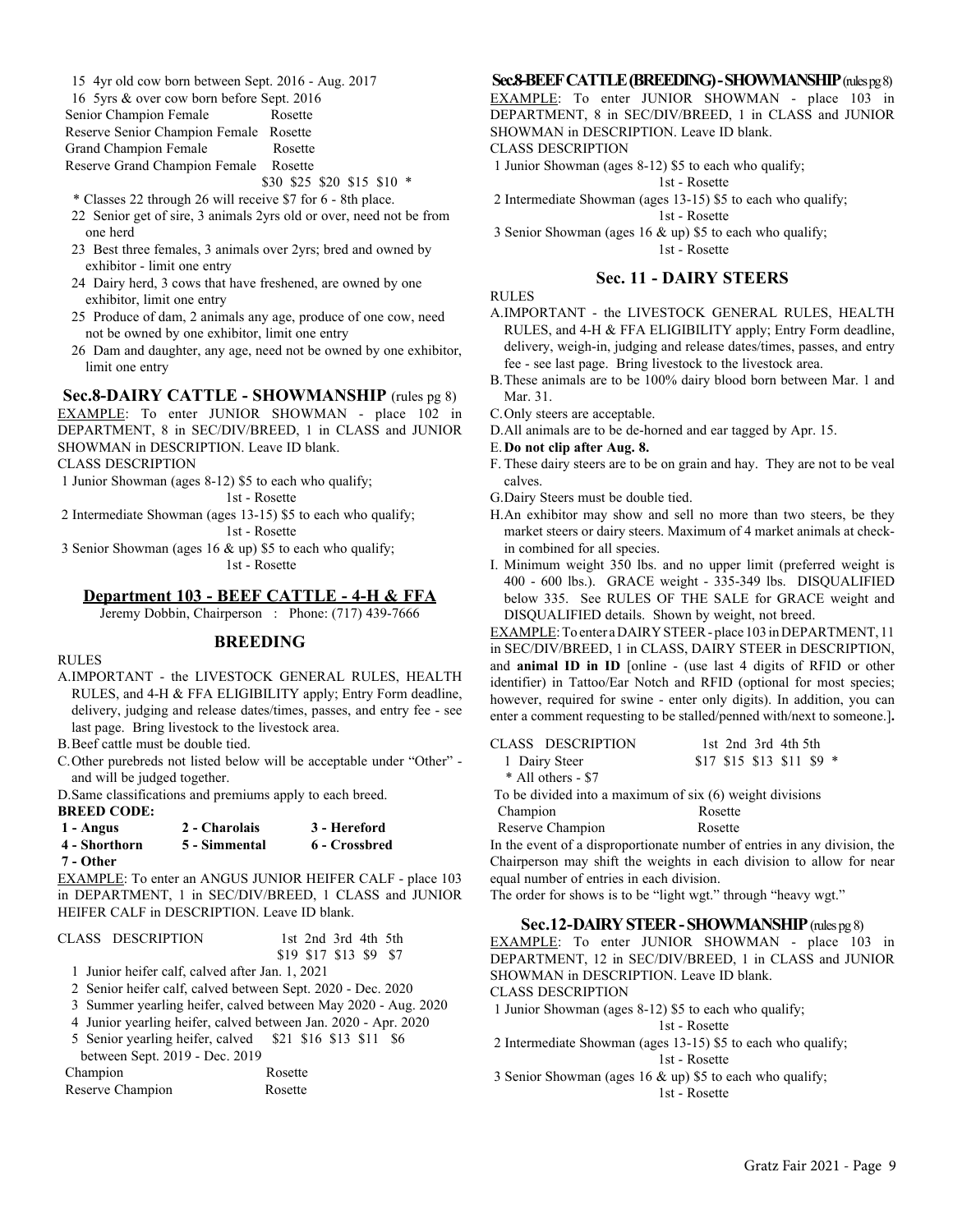# **Sec. 15 - MARKET STEERS**

#### RULES

- A.IMPORTANT the LIVESTOCK GENERAL RULES, HEALTH RULES, and 4-H & FFA ELIGIBILITY apply; Entry Form deadline, delivery, weigh-in, judging and release dates/times, passes, and entry fee - see last page. Bring livestock to the livestock area.
- B.An exhibitor may show and sell no more than two steers, be they market steers or dairy steers. Maximum of 4 market animals at checkin combined for all species.

C.Market Steers must be de-horned. Must be double tied.

D.Minimum weight 1100 lbs. and no maximum weight (preferred weight is 1200 lbs. - 1400 lbs.). GRACE weight - 1000-1099 lbs. DISQUALIFIED below 1000. See RULES OF THE SALE for GRACE weight and DISQUALIFIED details. Shown by weight, not breed.

EXAMPLE: To enter a MARKET STEER - place 103 in DEPARTMENT, 15 in SEC/DIV/BREED, 1 in CLASS and MARKET STEER in DESCRIPTION, and **animal ID in ID** [online - (use last 4 digits of RFID or other identifier) in Tattoo/Ear Notch and RFID (optional for most species; however, required for swine - enter only digits). In addition, you can enter a comment requesting to be stalled/penned with/ next to someone.]**.**

| CLASS DESCRIPTION                                         | 1st $2nd$ 3rd $4th$ 5th    |
|-----------------------------------------------------------|----------------------------|
| 1 Market Steer                                            | \$19 \$17 \$15 \$13 \$11 * |
| $*$ All others - \$7                                      |                            |
| To be divided into a maximum of $six(6)$ weight divisions |                            |
| Champion                                                  | Rosette                    |
| Reserve Champion                                          | Rosette                    |

In the event of a disproportionate number of entries in any division, the Chairperson may shift the weights in each division to allow for near equal number of entries in each division.

The order for shows is to be "light wgt." through "heavy wgt."

#### **Sec.16-MARKET STEER - SHOWMANSHIP** (rules pg 8)

EXAMPLE: To enter JUNIOR SHOWMAN - place 103 in DEPARTMENT, 16 in SEC/DIV/BREED, 1 in CLASS and JUNIOR SHOWMAN in DESCRIPTION. Leave ID blank. CLASS DESCRIPTION

1 Junior Showman (ages 8-12) \$5 to each who qualify;

1st - Rosette

 2 Intermediate Showman (ages 13-15) \$5 to each who qualify; 1st - Rosette

 3 Senior Showman (ages 16 & up) \$5 to each who qualify; 1st - Rosette

#### **Department 104 - SHEEP - 4-H & FFA**

Jeremy Dobbin, Chairperson : Phone: (717) 439-7666

#### **BREEDING**

#### RULES

- A.IMPORTANT the LIVESTOCK GENERAL RULES, HEALTH RULES, and 4-H & FFA ELIGIBILITY apply; Entry Form deadline, delivery, judging and release dates/times, passes, and entry fee - see last page. Bring the livestock to the livestock area.
- B.Breeding sheep may not be shown in market class competition.
- C.Other purebreds not listed below will be acceptable under "Other" and will be judged together.

D.Same classifications and premiums apply to each breed. **BREED CODE:**

| BKEED COD.           |  |
|----------------------|--|
| $\sim$ $\sim$ $\sim$ |  |

| 1 - Cheviot    | 2 - Corriedale | 3 - Dorset        |
|----------------|----------------|-------------------|
| 4 - Hampshire  | 5 - Merino     | 6 - Shropshire    |
| 7 - Southdown  | 8 - Suffolk    | 9 - Natural Color |
| 10 - Tunis     | 11 - Montadale | 12 - Romney       |
| 13 - Crossbred | 14 - Other     |                   |

Page 10 - Gratz Fair 2021

EXAMPLE: To enter a DORSET YEARLING RAM - place 104 in DEPARTMENT, 3 in SEC/DIV/BREED, 1 in CLASS and YEARLING RAM in DESCRIPTION. Leave ID blank.

| CLASS DESCRIPTION                                | 1st 2nd 3rd 4th 5th<br>\$9 \$7 \$6 \$5 \$4 |
|--------------------------------------------------|--------------------------------------------|
| 1 Yearling Ram                                   | 2 Ram Lamb                                 |
| 3 Pair of Ram Lambs                              |                                            |
| Champion Ram                                     | Rosette                                    |
| Reserve Champion Ram                             | Rosette                                    |
| 6 Yearling Ewe                                   | 7 Pair of Yearling Ewes                    |
| 8 Ewe Lamb                                       | 9 Pair of Ewe Lambs                        |
| Champion Ewe                                     | Rosette                                    |
| Reserve Champion Ewe                             | Rosette                                    |
| 12. Pen of Lambs Leonsists of 2 Rams $&$ 2 Ewes] |                                            |

- 12 Pen of Lambs [consists of 2 Rams & 2 Ewes]
- 13 Breeder's young flock [consists of 1 Ram & 2 Ewes, owned & breed by exhibitor]
- 14 Get of Sire [4 breeding animals any age or gender need not be owned by exhibitor]

#### **Sec.15-SHEEP (BREEDING) - SHOWMANSHIP** (rules pg 8)

EXAMPLE: To enter JUNIOR SHOWMAN - place 104 in DEPARTMENT, 15 in SEC/DIV/BREED, 1 in CLASS and JUNIOR SHOWMAN in DESCRIPTION. Leave ID blank.

### CLASS DESCRIPTION

1 Junior Showman (ages 8-12) \$5 to each who qualify;

 1st - Rosette 2 Intermediate Showman (ages 13-15) \$5 to each who qualify; 1st - Rosette

 3 Senior Showman (ages 16 & up) \$5 to each who qualify; 1st - Rosette

#### **Sec. 21 - MARKET LAMBS**

RULES

- A.IMPORTANT the LIVESTOCK GENERAL RULES, HEALTH RULES and 4-H/FFA ELIGIBILITY apply; Entry Form deadline, delivery, judging and release dates/times, passes, and entry fee - see last page. Bring livestock to the livestock area.
- B.Market sheep may not be shown in breeding class competition.
- C.An exhibitor may show and sell no more than two market lambs. Maximum of 4 market animals at check-in combined for all species.
- D.Minimum weight 80 lbs. and no maximum weight (preferred weight is 130 lbs. - 150 lbs.). GRACE weight - 75-79 lbs. DISQUALIFIED below 75. See RULES OF THE SALE for GRACE weight and DISQUALIFIED details. Shown by weight, not breed.

EXAMPLE: To enter a MARKET LAMB - place 104 in DEPARTMENT, 21 in SEC/DIV/BREED, 1 in CLASS and MARKET LAMB in DESCRIPTION, and **animal ID in ID** [online - use identifier in Tattoo/ Ear Notch. In addition, you can enter a comment requesting to be stalled/ penned with/next to someone.]**.**

| CLASS DESCRIPTION                                         | 1st 2nd 3rd 4th 5th      |
|-----------------------------------------------------------|--------------------------|
| 1 Market Lamb                                             | $$12$ \$10 \$9 \$8 \$7 * |
| $*$ All others - \$6                                      |                          |
| To be divided into a maximum of $six(6)$ weight divisions |                          |
| Champion                                                  | Rosette                  |
| Reserve Champion                                          | Rosette                  |

In the event of a disproportionate number of entries in any division, the Chairperson may shift the weights in each division to allow for near equal number of entries in each division.

The order for shows is to be "light wgt." through "heavy wgt."

#### **Sec.22-MARKET LAMBS - SHOWMANSHIP** (rules pg 8)

EXAMPLE: To enter JUNIOR SHOWMAN - place 104 in DEPARTMENT, 22 in SEC/DIV/BREED, 1 in CLASS and JUNIOR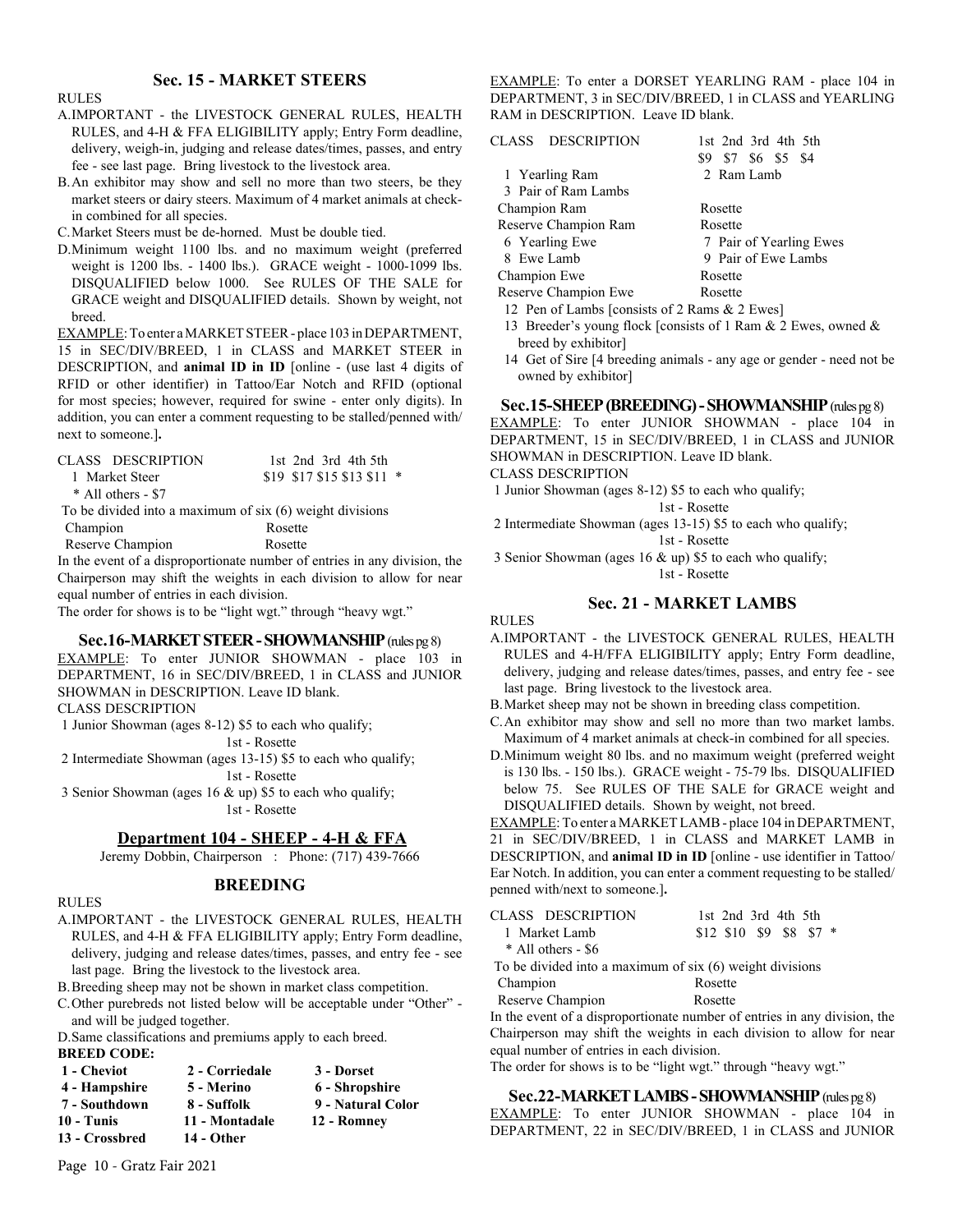#### SHOWMAN in DESCRIPTION. Leave ID blank. CLASS DESCRIPTION

 1 Junior Showman (ages 8-12) \$5 to each who qualify; 1st - Rosette 2 Intermediate Showman (ages 13-15) \$5 to each who qualify;

1st - Rosette

 3 Senior Showman (ages 16 & up) \$5 to each who qualify; 1st - Rosette

# **Department 105 - SWINE - 4-H & FFA**

Jeremy Dobbin, Chairperson : Phone: (717) 439-7666

## **Sec. 1 - MARKET SWINE**

#### RULES

- A.IMPORTANT the LIVESTOCK GENERAL RULES, HEALTH RULES, and 4-H & FFA ELIGIBILITY apply; Entry Form deadline, delivery, judging and release dates/times, passes, and entry fee - see last page. Bring livestock to the livestock area.
- B.An exhibitor may show and sell no more than two market swine. Maximum of 4 market animals at check-in combined for all species.
- C.Minimum weight 220 lbs. and no maximum weight (preferred weight is 240 lbs. - 280 lbs.). GRACE weight - 210-219 lbs. DISQUALIFIED below 210. See RULES OF THE SALE for GRACE weight and DISQUALIFIED details. Shown by weight, not breed.

EXAMPLE: To enter a MARKET SWINE - place 105 in DEPARTMENT, 1 in SEC/DIV/BREED, 1 in CLASS and MARKET SWINE in DESCRIPTION, and **animal ID in ID** [online - (use last 4 digits of RFID or other identifier) in Tattoo/Ear Notch and RFID (optional for most species; however, required for swine - enter only digits). In addition, you can enter a comment requesting to be stalled/penned with/ next to someone.]**.**

CLASS DESCRIPTION 1st 2nd 3rd 4th 5th

1 Market Swine farrowed after Feb. 1, 2021 \$12 \$10 \$9 \$8 \$7 \* \* All others - \$6

To be divided into a maximum of six (6) weight divisions

Champion Rosette

Reserve Champion Rosette

In the event of a disproportionate number of entries in any division, the Chairperson may shift the weights in each division to allow for near equal number of entries in each division.

The order for shows is to be "light wgt." through "heavy wgt."

#### **Sec.2-MARKET SWINE - SHOWMANSHIP** (rules pg 8)

EXAMPLE: To enter JUNIOR SHOWMAN - place 105 in DEPARTMENT, 2 in SEC/DIV/BREED, 1 in CLASS and JUNIOR SHOWMAN in DESCRIPTION. Leave ID blank.

CLASS DESCRIPTION

RULES

1 Junior Showman (ages 8-12) \$5 to each who qualify;

1st - Rosette

2 Intermediate Showman (ages 13-15) \$5 to each who qualify;

1st - Rosette

 3 Senior Showman (ages 16 & up) \$5 to each who qualify; 1st - Rosette

#### **Department 106 - GOATS - 4-H & FFA**

Jeremy Dobbin, Chairperson : Phone: (717) 439-7666

#### **BREEDING GOATS**

A.IMPORTANT - the LIVESTOCK GENERAL RULES, HEALTH RULES and 4-H & FFA ELIGIBILITY apply; Entry Form deadline, delivery, judging and release dates/times, passes, entry fee - see last page. Bring livestock to the livestock area.

- B.The Junior Champion class will consist of winners in classes 1-3.
- C.The Senior Champion class will consist of winners in classes 7-10.
- D.The Grand Champion class will consist of best of breed in each division.
- E.A Supreme Champion will be chosen from among the Grand Champions and will be presented with a banner. A gift basket (provided by the exhibitor) will be sold at the livestock sale to benefit the exhibitor.
- F. Other purebreds not listed below will be acceptable under "Other" and will be judged together.

G.Same classifications and premiums apply to each breed. **BREED CODE:**

- **1 Alpine 2 LaMancha 3 Nubian**
- **4 Saanen 5 Toggenburg 6 Recorded Grades**
- **7 Nigerian Dwarf 8 Other Meat 9 Other Breeding**

**10 - Boer**

EXAMPLE: To enter a NUBIAN DOE, UNDER 5 MTHS - place 106 in DEPARTMENT, 3 in SEC/DIV/BREED, 1 in CLASS and DOE, UNDER 5 MTHS in DESCRIPTION. Leave ID blank.

| CLASS DESCRIPTION                    | 1st 2nd 3rd 4th 5th                                               |
|--------------------------------------|-------------------------------------------------------------------|
|                                      | \$7 \$6 \$5 \$4<br>\$9.                                           |
| 1 Doe, under 5 months                | 2 Doe, 5 months & under 1 year                                    |
| 3 Doe, 1 year & under 2, not in milk |                                                                   |
| Junior Champion Doe                  | Rosette                                                           |
| Reserve Junior Champion Doe          | Rosette                                                           |
|                                      | 6 Jr. Get of Sire from class 1-2 7 Doe, 1 year & under 2, in milk |
| 8 Doe, 2 years & under 3             | 9 Doe, 3 years & under 5                                          |
| 10 Doe, 5 & over                     |                                                                   |
| Senior Champion Doe                  | Rosette                                                           |
| Reserve Champion Doe                 | Rosette                                                           |
| Grand Champion Doe                   | Rosette                                                           |
| Reserve Grand Champion Doe           | Rosette                                                           |
| 15 Sr. Get of Sire from class 7-10   | 16 Dairy Herd, 4 Doe in milk                                      |
| 17 Dam & Daughter                    | 18 Produce of Dam, 2 daughters                                    |

# **Sec.11-GOATS (BREEDING) - SHOWMANSHIP** (rules pg 8)

EXAMPLE: To enter JUNIOR SHOWMAN - place 106 in DEPARTMENT, 11 in SEC/DIV/BREED, 1 in CLASS and JUNIOR SHOWMAN in DESCRIPTION. Leave ID blank.

CLASS DESCRIPTION

1 Junior Showman (ages 8-12) \$5 to each who qualify;

1st - Rosette

2 Intermediate Showman (ages 13-15) \$5 to each who qualify;

1st - Rosette

3 Senior Showman (ages 16 & up) \$5 to each who qualify;

1st - Rosette

# **Sec. 21 - MARKET GOATS**

#### RULES

- A.IMPORTANT the LIVESTOCK GENERAL RULES, HEALTH RULES and 4-H/FFA ELIGIBILITY apply; Entry Form deadline, delivery, judging and release dates/times, and passes, entry fee - see last page. Bring livestock to the livestock area.
- B.Market goats may not be shown in breeding class competition.
- C.Minimum weight 60 lbs. and no maximum weight (preferred weight is 70 lbs. - 110 lbs.). - must be a wether or doe. GRACE weight - 55-59 lbs. DISQUALIFIED below 55. See RULES OF THE SALE for GRACE weight and DISQUALIFIED details. Shown by weight, not breed.

D.An exhibitor may show and sell no more than two market goats. Maximum of 4 market animals at check-in combined for all species. E.Must have their kid teeth and dehorned.

EXAMPLE: To enter a MARKET GOAT - place 106 in DEPARTMENT,

21 in SEC/DIV/BREED, 1 in CLASS and MARKET GOAT in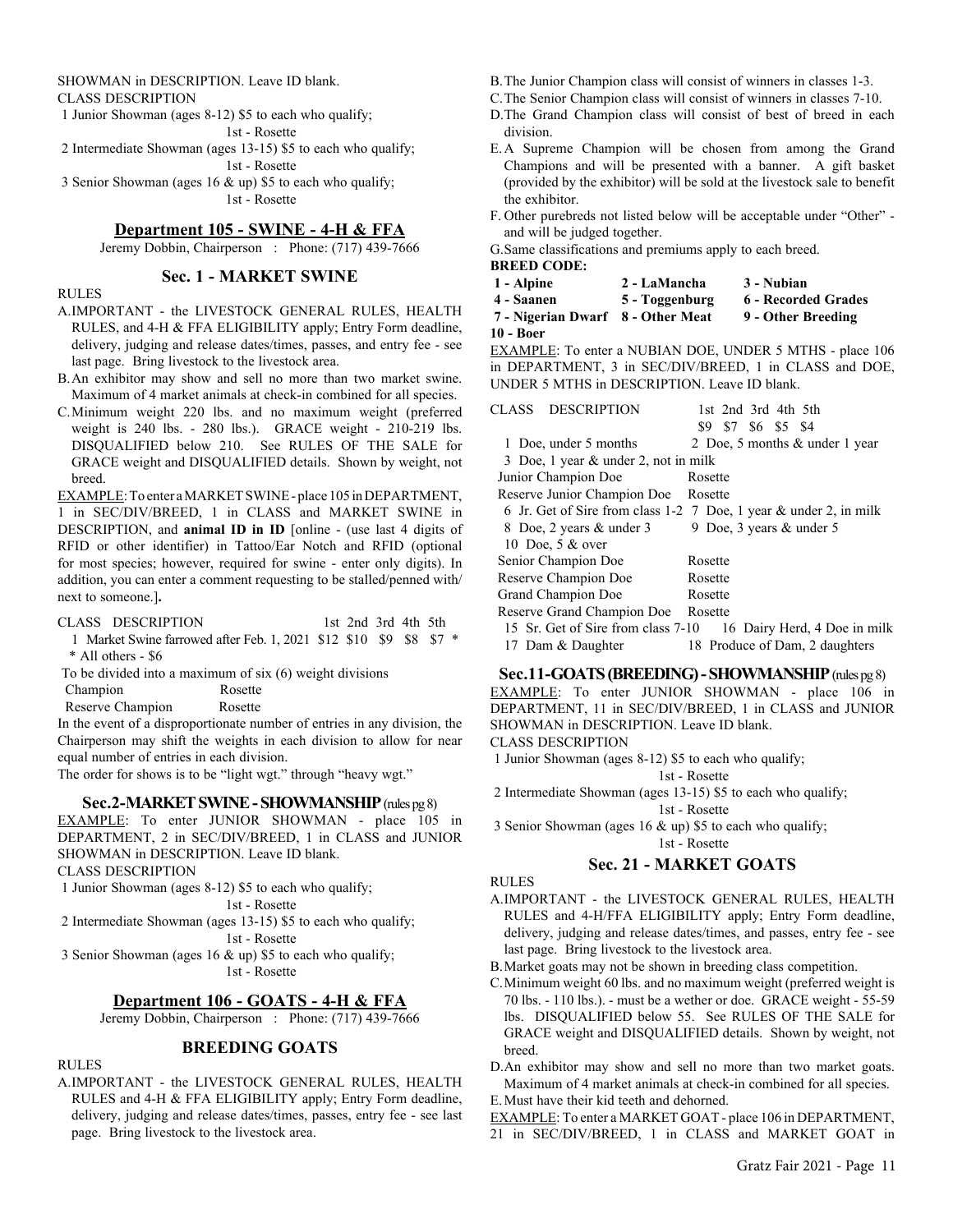DESCRIPTION, **animal ID in ID** [online - use identifier in Tattoo/Ear Notch. In addition, you can enter a comment requesting to be stalled/ penned with/next to someone.]**.**

| CLASS DESCRIPTION                                         | 1st 2nd 3rd 4th 5th        |  |  |  |
|-----------------------------------------------------------|----------------------------|--|--|--|
| 1 Market Goat                                             | $$12$ \$10 \$9 \$8 \$7 $*$ |  |  |  |
| $*$ All others - \$6                                      |                            |  |  |  |
| To be divided into a maximum of $six(6)$ weight divisions |                            |  |  |  |
|                                                           |                            |  |  |  |

 Champion Rosette Reserve Champion Rosette

In the event of a disproportionate number of entries in any division, the Chairperson may shift the weights in each division to allow for near equal number of entries in each division.

The order for shows is to be "light wgt." through "heavy wgt."

#### **Sec.22-MARKET GOATS - SHOWMANSHIP** (rules pg 8)

EXAMPLE: To enter JUNIOR SHOWMAN - place 106 in DEPARTMENT, 22 in SEC/DIV/BREED, 1 in CLASS and JUNIOR SHOWMAN in DESCRIPTION. Leave ID blank.

CLASS DESCRIPTION

1 Junior Showman (ages 8-12) \$5 to each who qualify;

1st - Rosette

 2 Intermediate Showman (ages 13-15) \$5 to each who qualify; 1st - Rosette

 3 Senior Showman (ages 16 & up) \$5 to each who qualify; 1st - Rosette

# **Dept 109 - RABBITS - 4-H & FFA**

Tracy Wertz, Chairperson : Phone: (717) 508-6575 RULES

- A.IMPORTANT the LIVESTOCK GENERAL RULES, HEALTH RULES, and 4-H & FFA ELIGIBILITY apply; Entry Form deadline, delivery, judging and release dates/times, passes, and entry fee - see last page. Bring livestock to the livestock area.
- B.All exhibitors must come with carrying cages and be labeled with rabbits name(s). Also, bring water and feed crocks.
- C.Other purebreds not listed below will be acceptable under "Other" and will be judged together.
- D.All varieties will be shown together unless there are sufficient numbers to split the classes by variety. Class splits will be at the discretion of the Chairperson -- and variety will be requested / added at that time.

E.Same classifications and premiums apply to each breed.

# **RABBITS**

#### RULES

# A. **Angora breeds will be judged last.**

B. 4 class breed

Senior Doe, Senior Buck - 6 months & over Junior Doe, Junior Buck - under 6 months 6 class breed Senior Doe, Senior Buck - 8 months & over Intermediate Doe, Intermediate Buck - 6 to 8 months

Junior Doe, Junior Buck - under 6 months

# **BREED CODE:**

**4 class breeds:**

| 1 - American Fuzzy Lop | 2 - English Angora |
|------------------------|--------------------|
| 3 - French Angora      | 4 - Satin Angora   |
| 5 - Dutch              | 6 - Thiaranta      |

- **7 English Spot 8 Lilac**
- **9 Harlequin 10 Himalayan**
- **11 Jersey Wooly 12 Holland Lop**
- **13 Mini Lop 14 Mini Rex**
- **15 Netherland Dwarf 16 Polish**
- **17 Rex 18 Mixed Breed**

**19 - Other** 

- **6 class breeds: 31 - Brun d'Argent 32 - California**
	- **33 Champagne d'Argent 34 American Chinchilla 35 - Crème d'Argent 36 - Flemish Giant 37 - English Lop 38 - French Lop 39 - New Zealand 40 - Cinnamon**
		-
		-
	- **41 Other**

EXAMPLE: To enter a INTERMEDIATE DOE FLEMISH GIANT place 109 in DEPARTMENT, 36 in SEC/DIV/BREED, 3 in CLASS and INTERMEDIATE DOE FLEMISH GIANT in DESCRIPTION. Leave ID blank.

|                      | CLASS DESCRIPTION 1st 2nd |                             | 3rd           | 4th |
|----------------------|---------------------------|-----------------------------|---------------|-----|
|                      |                           | \$3.50 \$3.00 \$2.50 \$2.00 |               |     |
|                      | 1 Senior doe              |                             | 2 Senior buck |     |
| 3 Inter, doe         |                           |                             | 4 Inter, buck |     |
|                      | 5 Junior doe              |                             | 6 Junior buck |     |
| <b>Best of Breed</b> |                           | Rosette                     |               |     |
|                      | Best Opposite Sex         | Rosette                     |               |     |

**Sec.42-RABBITS (BREEDING) - SHOWMANSHIP** (rules pg 8) EXAMPLE: To enter JUNIOR SHOWMAN - place 109 in DEPARTMENT, 42 in SEC/DIV/BREED, 1 in CLASS and JUNIOR SHOWMAN in DESCRIPTION. Leave ID blank.

CLASS DESCRIPTION

1 Junior Showman (ages 8-12) \$5 to each who qualify;

1st - Rosette

2 Intermediate Showman (ages 13-15) \$5 to each who qualify;

1st - Rosette

 3 Senior Showman (ages 16 & up) \$5 to each who qualify; 1st - Rosette

**Sec. 50 - RABBIT MEAT PEN** 

RULES

A.Rabbit meat pen consists of 3 rabbits of same breed and color, each rabbit must weigh (no less than 3 1/2 lbs. and no more than 5 1/2 lbs.) and be of age (no less than 6 weeks and no more than 10 weeks). GRACE weight - 3 lbs., 4 ozs. The pen is DISQUALIFIED if any rabbit is below 3 lbs., 4 ozs. See RULES OF THE SALE for GRACE weight and DISQUALIFIED details.

B.An exhibitor may show and sell no more than two rabbit meat pens. Maximum of 4 market animals at check-in combined for all species. EXAMPLE: To enter a RABBIT MEAT PEN - place 109 in DEPARTMENT, 50 in SEC/DIV/BREED, 1 in CLASS and RABBIT MEAT PEN in DESCRIPTION, and **animal ID in ID** [online - use identifier in Tattoo/Ear Notch. In addition, you can enter a comment requesting to be stalled/penned with/next to someone.]**.**

| CLASS DESCRIPTION                | 1st. |         | $2nd$ 3rd                        | 4th |  |
|----------------------------------|------|---------|----------------------------------|-----|--|
| 1 Rabbit Meat Pen                |      |         | $$6.50$ \$5.50 \$4.50 \$4.00 $*$ |     |  |
| $*$ All others - \$3.50          |      |         |                                  |     |  |
| Champion Rabbit Meat Pen         |      | Rosette |                                  |     |  |
| Reserve Champion Rabbit Meat Pen |      | Rosette |                                  |     |  |

**Sec.51-MARKET RABBITS - SHOWMANSHIP** (rules pg 8)

EXAMPLE: To enter JUNIOR SHOWMAN - place 109 in DEPARTMENT, 51 in SEC/DIV/BREED, 1 in CLASS and JUNIOR SHOWMAN in DESCRIPTION. Leave ID blank.

CLASS DESCRIPTION

- 1 Junior Showman (ages 8-12) \$5 to each who qualify;
- 1st Rosette 2 Intermediate Showman (ages 13-15) \$5 to each who qualify;

1st - Rosette

 3 Senior Showman (ages 16 & up) \$5 to each who qualify; 1st - Rosette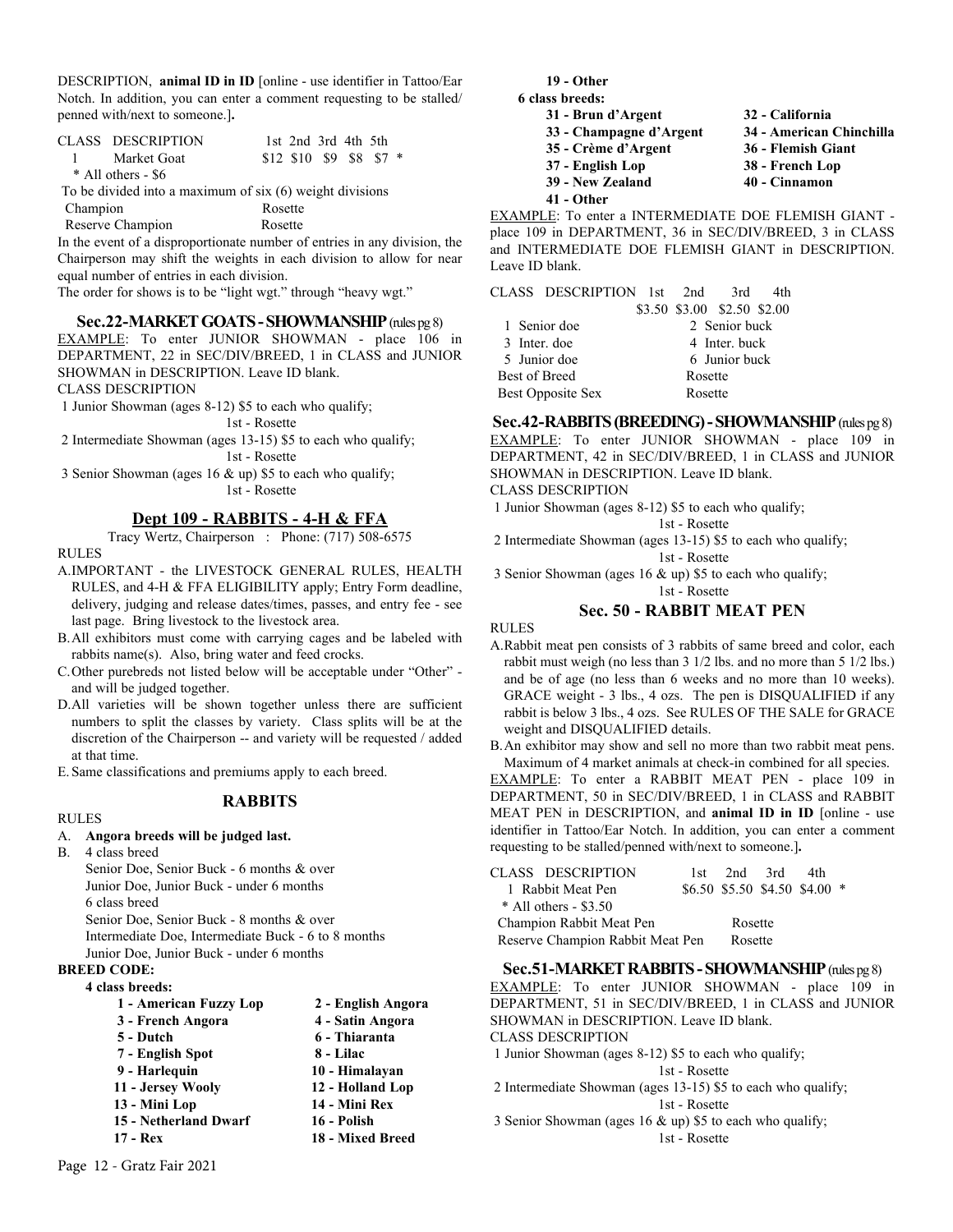#### **Department 118 - Sec. 1 - TEXTILE SCIENCE - 4-H & FFA**

Marian Miller, Chairperson : Phone: (717) 692-2443 GENERAL RULES

- A.IMPORTANT 4-H & FFA ELIGIBILITY apply; Entry Form deadline, delivery, judging and release dates/times, pass, and entry fee - see last page. Bring exhibit(s) to the ARTS & CRAFTS BLDG.
- B.Each item should be part of a specific project in which the member is enrolled within the current year.

EXAMPLE: To enter a SHIRT OR TOP/SIMPLE CLOSURE - place 118 in DEPARTMENT, 1 in SEC/DIV/BREED, 2 in CLASS and SHIRT OR TOP/SIMPLE CLOSURE in DESCRIPTION. Leave ID blank.

| CLASS DESCRIPTION | 1st 2nd 3rd          |  |
|-------------------|----------------------|--|
|                   | \$2.50 \$2.00 \$1.50 |  |

#### **SEWING**

- 1 Pants, shorts, skirt w/elastic or drawstring waistband
- 2 Shirt or top w/simple closure 3 Other sewn garment
- 4 Accessory (not a garment) 5 Home decor
- 6 Garment made from a knit fabric

FIBER ARTS

Skeins must be finished (ie. washed, steamed) and securely tied in four places using a figure eight tie. Skeins must be 1 to 2 yards in circumference. Skeins must be at least 50 yards in total length of yarn, except Handspun classes 61 and 62 where only 20 yards are necessary for each skein. Skeins should be a balanced yarn, single or plied. May be natural colored or dyed. All fiber arts entries must have been made within the past year and must be the work of the entrant. For classes 51 through 59, attach a 3x5 card that includes fibers used, method of processing and spinning, what the skein will be used for, and how finished product will be created (knit, crochet, woven). DO NOT PUT NAME ON CARD. For class 61, write fibers used and methods for creating project.

- 51 Any Fiber Handspun On And Displayed On The Drop Spindle
- 52 Wool Or Wool Blend Yarn (must be 50% sheep wool)
- 53 Novelty Yarn (using any technique such as, but not limited to, crepe, corespun, spiral, boucle, slub and beaded)
- 54 Angora Yarn (must be 75% or more Angora)
- 55 Mohair Yarn (must be 75% or more Mohair)
- 56 Camelid Yarn (no other fiber [Alpaca, Llama, Camel, Vicuna])
- 57 Silk Yarn (must be 100% Silk)
- 58 Yarn, Any Other Fiber (Cotton, Hemp, Bamboo, Seacell, Flax)
- 59 Spinners Basket (a basket containing no less than 3 skeins and no more than 5...skeins may be different colors, fibers and techniques, but must coordinate to create a pleasing effect...each skein should be at least 20 yards)
- 60 Breeders Flock Display (at least 2 skeins, each skein [at least 20 yards in length] and one handmade item made by the breeder entirely from fiber from his or her own flock...must be displayed attractively with photo(s) of the animal(s) that produced the fibers... space limit of 2' wide x 14" long x 16" high)
- 61 Wearable Item Made With Handspun Yarn (hat, scarf, mittens, sweater, shawl)

62 Handspun, Hand Woven Item

63 Wet Felted Item

64 Needle Felted Item

Best of Show-Dept 118 Rosette

#### **Dept. 119 - Sec. 6 - GROUP EXHIBITS - 4-H & FFA**

FFA Showcase - Linda Koppenhaver, Chairperson : Phone: (717) 365-3746 4-H Displays - Georgine Wert, Chairperson : Phone: (717) 692-4670 GENERAL RULES

A.IMPORTANT - 4-H & FFA ELIGIBILITY apply; Entry Form

deadline, delivery, judging and release dates/times, pass, and entry fee - see last page.

- B.FFA showcase is in an enclosure consisting of plywood 4' x 8' bottom, top, and back; 4' x 4' sides. A front is optional - if used, should be see-through. This showcase will be placed on a 3' high stand, provided by the fair.
- C.4-H space is 5 1/2 ft wide by 6 1/2 ft deep. The sides and rear of the display are comprised of pegboard. Use hooks, adhesive, etc. that don't remove paint -- please no duct tape. Any such damage will be the responsibility of the exhibitor. If the entire space is not filled, the premium will be adjusted accordingly. The display is to promote your club or project area, or the community service activity is to be one done by your club within the last year, or a county-wide display. No display tables or props provided. Judging criteria: creativity and originality, quality of workmanship, educational value, promotional value, and simplicity. Each area is worth 20 for a total of 100.
- D.FFA showcase displays are located in the ARTS & CRAFTS BLDG and 4-H displays are in the AGRICULTURAL HALL. Due to "on a space available basis", be sure to include contact person and phone number. An exhibitor that enters in Department 119 may not enter in Department 20.

EXAMPLE: To enter a FFA SHOWCASE - place 119 in DEPARTMENT, 6 in SEC/DIV/BREED, 1 in CLASS and FFA SHOWCASE in DESCRIPTION. Leave ID blank.

| CLASS DESCRIPTION |                  | 1st 2nd 3rd |  |  |
|-------------------|------------------|-------------|--|--|
|                   | $$100$ \$95 \$90 |             |  |  |

\* all others \$85

- 1 FFA showcase 2 4-H club or project promotion
- 3 4-H community service by club 4 4-H county-wide

# **YOUTH UNDER 19**

#### GENERAL RULES

- A.IMPORTANT the GENERAL ORDER OF EXHIBITION AND RULES AND REGULATIONS apply.
- B.This department has been set up for the Youth under age 19, to provide everyone in Pennsylvania a chance to participate at the fair.

#### **Department 158 - EGGS - YOUTH**

Kaitlyn Stauffer, Chairperson : Phone: (717) 884-1312 RULES

- A.IMPORTANT the YOUTH UNDER 19 GENERAL RULES apply. Entry Form deadline, delivery, judging and release dates/times, pass, and entry fee - see last page. Bring exhibit(s) to AGRICULTURAL HALL.
- B.Open to egg producers having less than 3,000 laying birds.
- C.An exhibit shall be 1 dozen eggs in a standard carton.
- D.The judge(s) have the right to break two eggs for examination.
- E.Eggs will be judged on size, uniformity of color, uniformity of shape, shell texture, and condition.
- F. DISQUALIFICATIONS INCLUDE ANY OF THE FOLLOWING:
	- 1. Total weight less than 20 ounces Guinea/Bantam, less than 22 ounces Chicken, and less than 27 ounces Turkey/Duck.
	- 2. Eggs showing signs of incubation or germ development.
- 3. Inedible eggs.
- **DIVISION CODE:**

#### **1 - Guinea 2 - Chicken 3 - Duck 4 - Turkey 5 - Bantam**

EXAMPLE: To enter a DOZEN CHICKEN EGGS (WHITE) - place 158 in DEPARTMENT, 2 in SEC/DIV/BREED, 1 in CLASS and DOZEN CHICKEN EGGS (WHITE) in DESCRIPTION. Leave ID blank.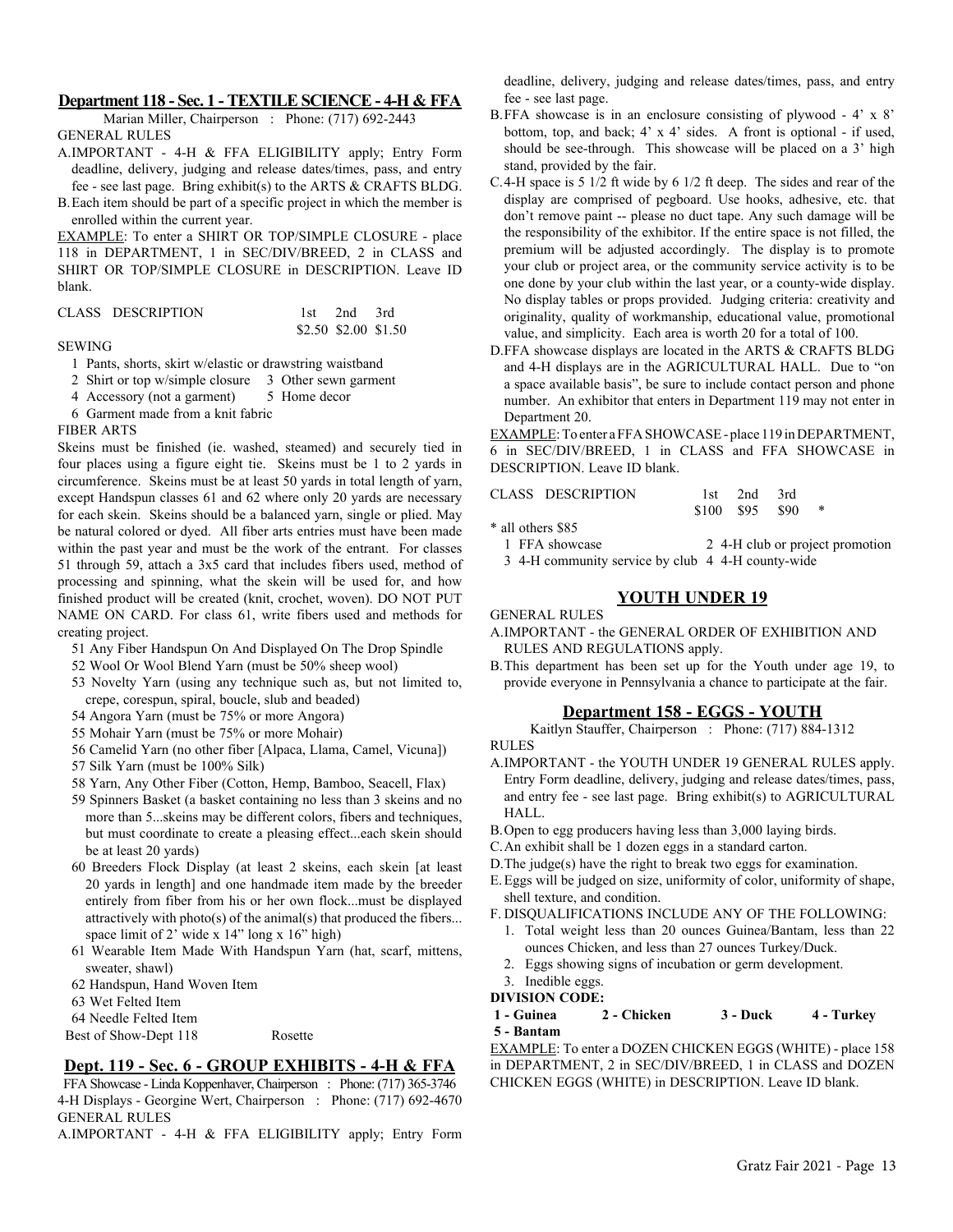| CLASS DESCRIPTION     | $2nd$ $3rd$<br>4th<br>1st.                             |
|-----------------------|--------------------------------------------------------|
|                       | \$3.00 \$2.50 \$2.00 \$1.50                            |
|                       | 1 One dozen eggs-white (applies to Div. 1, 2 & 5 only) |
|                       | 2 One dozen eggs-brown (applies to Div. 1, 2 & 5 only) |
|                       | 3 One dozen eggs-misc. (applies to Div. $3 \& 4$ only) |
| Best of Show-Dept 158 | Rosette                                                |

#### **Department 162 - HAY & GRAIN - YOUTH**

Matthew Dunn, Chairperson : Phone: (814) 404-9691 GENERAL RULES

A.IMPORTANT - YOUTH UNDER 19 GENERAL RULES apply. Entry Form deadline, delivery, judging and release dates/times, pass, and entry fee - see last page. Bring exhibit(s) to AGRICULTURAL HALL.

# **Sec. 1 - GRAIN AND SEED CROPS**

**RULES** 

A.IMPORTANT - HAY & GRAIN GENERAL RULES apply.

B.One quart glass jars with lids are required to exhibit grain in classes Oats through Misc.

C.No entries from previous years may be entered.

EXAMPLE: To enter HYBRID FIELD CORN - place 162 in DEPARTMENT, 1 in SEC/DIV/BREED, 1 in CLASS and HYBRID FIELD CORN in DESCRIPTION. Leave ID blank.

| CLASS DESCRIPTION                                         |                              | $1st$ 2nd 3rd | 4th                         |
|-----------------------------------------------------------|------------------------------|---------------|-----------------------------|
|                                                           |                              |               | \$3.00 \$2.50 \$2.00 \$1.50 |
| Corn - six ears                                           |                              |               |                             |
| 1 Hybrid field corn-yellow                                | 2 Indian                     |               |                             |
| 3 Popcorn                                                 |                              |               |                             |
| <b>Sunflowers</b>                                         |                              |               |                             |
| 6 One stalk-max. height 7 feet(one flower) 7 Head only(1) |                              |               |                             |
| <b>Miscellaneous</b>                                      |                              |               |                             |
| 11 0 0 1                                                  | $\mathbf{1} \cap \mathbf{D}$ |               |                             |

11 Sunflower seeds 12 Broom corn

#### **Sec. 2 - HAY**

RULES

A.IMPORTANT - HAY & GRAIN GENERAL RULES apply. B.Long hay only. An exhibit shall consist of a bale section at least 8

inches thick but no more than 12 inches.

EXAMPLE: To enter ALFALFA FIRST CUT - place 162 in DEPARTMENT, 2 in SEC/DIV/BREED, 1 in CLASS and ALFALFA FIRST CUT in DESCRIPTION. Leave ID blank.

| CLASS DESCRIPTION | 1st $2nd$ 3rd $4th$         |  |  |
|-------------------|-----------------------------|--|--|
|                   | \$3.00 \$2.50 \$2.00 \$1.50 |  |  |

1 Alfalfa or alfalfa grass mixed, first cutting; not more than 50% grass

2 Alfalfa or alfalfa grass mixed, later cutting; not more than 50% grass

- 3 Grass, first cutting; mixture of timothy and/or other grasses and containing not more than 10% legumes
- 4 Mixed hay; any mixture not classified in the previous classes which contains 50% or more singly or in combination of alfalfa, timothy, clover, and grasses

#### Best of Show-Dept 162 Rosette

#### **Department 163 - VEGETABLES & HERBS - YOUTH** GENERAL RULES

A.IMPORTANT - YOUTH UNDER 19 GENERAL RULES apply. No artificial finishes permitted or will be disqualified. Entry Form deadline, delivery, judging and release dates/times, pass, and entry fee - see last page. Bring exhibit(s) to AGRICULTURAL HALL.

#### **Sec. 1 - VEGETABLES**

Rodger Stine, Chairperson : Phone: (570) 527-6718 evenings RULES

A.IMPORTANT - VEGETABLES & HERBS GENERAL RULES

Page 14 - Gratz Fair 2021

apply.

- B.In selecting vegetables for exhibition, choose such specimens that would bring the highest market price. Do not select the largest; select medium size specimens. If at all possible, do not mix varieties. Vegetables must be washed.
- C.Judging criteria: (a) Trueness to variety type. If at all possible, pick the specimens from one variety. (b) Uniformity in shape, size and color. (c) Be sure to pick out a perfect specimen, then select the others as similar to it as possible. Never mix specimens of different maturity. (d) Protect from dirt, disease, infection, and mechanical damage. Select specimens that are perfect and show no blemishes of any kind. (e) Condition and maturity. Be sure that exhibits are of high quality.

EXAMPLE: To enter GREEN BEANS - place 163 in DEPARTMENT, 1 in SEC/DIV/BREED, 1 in CLASS and GREEN BEANS in DESCRIPTION. Leave ID blank.

| CLASS DESCRIPTION                                                                             | 2nd<br>3rd<br>1st<br>4th<br>\$2.50 \$2.00 \$1.50 \$1.00 |
|-----------------------------------------------------------------------------------------------|---------------------------------------------------------|
| Beans (10)                                                                                    |                                                         |
| 1 Green                                                                                       | 2 Yellow                                                |
| 3 Lima                                                                                        |                                                         |
| 6 Beets, topped (3)<br>7 Broccoli (1 head)<br>8 Brussels sprouts (1 pint)<br>Cabbage (1 head) |                                                         |
| 11 Domestic round                                                                             | 12 Red type                                             |
| 16 Carrots, topped (5)<br>17 Cauliflower (1 head)<br><b>Cucumbers</b><br>21 Pickling (5)      | 22 Slicing $(3)$                                        |
| 26 Lettuce (1 plant in soil)                                                                  |                                                         |
| Onions bulbs, topped (3)                                                                      |                                                         |
| 31 Red                                                                                        | 32 White                                                |
| 33 Yellow                                                                                     | 34 Sweet spanish                                        |
| 41 Peas (10 pods full)                                                                        |                                                         |
| Peppers (3)<br>46 Green bell                                                                  | 47 Red bell                                             |
| 48 Yellow/orange bell                                                                         |                                                         |
| Hot peppers (5)                                                                               |                                                         |
| 51 Cayenne                                                                                    | 52 Jalapeno                                             |
| 53 Habanero                                                                                   | 54 Yellow banana                                        |
| Peppers (Pimento) (5)                                                                         |                                                         |
| 61 Green                                                                                      | 62 Red                                                  |
| Potatoes (5)                                                                                  |                                                         |
| 66 White                                                                                      | 67 Red                                                  |
| 68 Katahdin                                                                                   | 69 Kennebec                                             |
| 70 Russet-rural                                                                               | 71 Yukon gold                                           |
| Pumpkin                                                                                       |                                                         |
| 76 Connecticut field<br>78 Winter neck                                                        | 77 Largest field                                        |
|                                                                                               |                                                         |
| 81 Radishes (10)                                                                              |                                                         |
| <b>Tomatoes</b>                                                                               |                                                         |
| 86 Red (5-large-remove stems)<br>88 Cherry (10-small)                                         | 87 Green (5-large-remove stems)<br>89 Grape (10-small)  |
|                                                                                               |                                                         |

# **Gourds**

- 96 One variety (5)(no shellac)
- 97 Collection(5 or more kinds)(no shellac)

# **Watermelon**

101 Oblong shape 102 Round or oval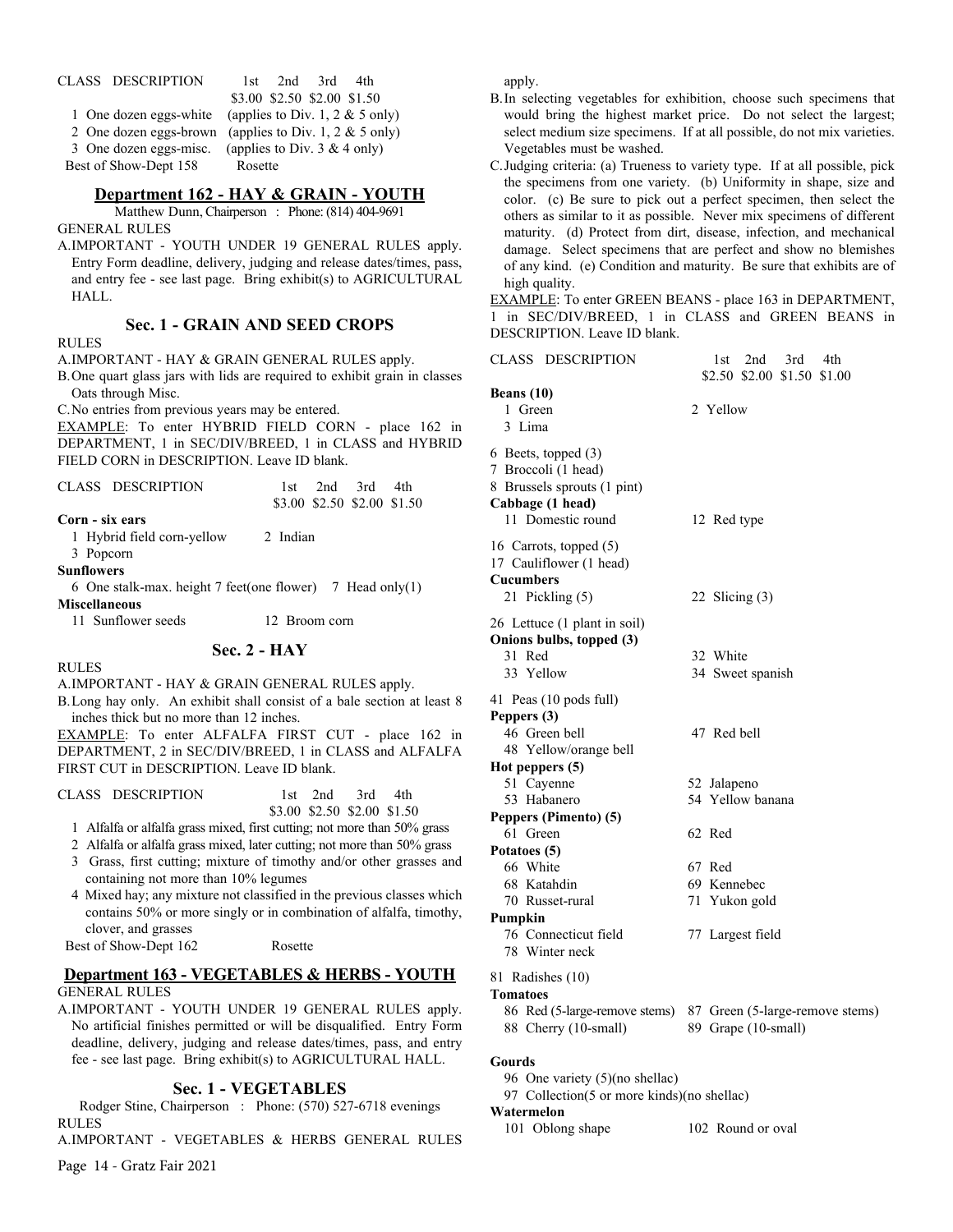#### **Squash**

| очиаэн                                       |                           |
|----------------------------------------------|---------------------------|
| 106 Zucchini (2)(summer)                     | 107 Spaghetti (1)(winter) |
| 108 Butternut (winter)                       |                           |
| Sweet corn (3)(husk on)                      |                           |
| 111 White                                    | 112 Yellow                |
| 113 White/yellow                             |                           |
| Sweet potatoes (5)                           |                           |
| 116 Yellow                                   | 117 Orange                |
| Muskmelon (cantaloupe)                       |                           |
| 121 Large types, 6" or more                  | 122 Small types           |
| 126 Horseradish-3 roots(1" minimum diameter) |                           |
| 127 Leek-5 stalks                            |                           |
| 128 Vegetable freaks                         |                           |
|                                              |                           |

129 Other

130 Other potted

Best of Show-Dept 163 (Sec 1-VEGETABLES) Rosette

#### **GRATZ FAIR PUMPKIN PATCH CONTEST** RULES

- A.PREREGISTRATION is required, NO ENTRY FEE. Entry Form deadline, delivery, judging and release dates/times, pass, and entry fee - see last page. Bring exhibit(s) to AGRICULTURAL HALL.
- B.Pumpkin or squash need not be grown by the exhibitor. Limit one entry per exhibitor.
- C.Pumpkin or squash may be decorated with any type or combination of mediums - paints, fabric, yarn, markers, etc.
- D.Judge will consider originality, creativity, and appropriateness to grade level.

EXAMPLE: To enter as a 1st grader, place 163 in DEPARTMENT, 1 in SEC/DIV/BREED, 502 in CLASS and GRADES 1, 2 AND 3 in DESCRIPTION. Leave ID blank.

| CLASS DESCRIPTION                                   |                |                                           |                       |                          | 1st $2nd$ 3rd $4th$ 5th $6-10th$ |
|-----------------------------------------------------|----------------|-------------------------------------------|-----------------------|--------------------------|----------------------------------|
|                                                     |                | \$5.00 \$4.00 \$3.50 \$3.00 \$2.50 \$2.00 |                       |                          |                                  |
| 501 Preschool and Kindergarten                      |                |                                           | 504 Grades 7, 8 and 9 |                          |                                  |
| 502 Grades 1, 2 and 3                               |                |                                           |                       | 505 Grades 10, 11 and 12 |                                  |
| 503 Grades 4, 5 and 6                               |                |                                           |                       |                          |                                  |
|                                                     | Sec. 2 - HERBS |                                           |                       |                          |                                  |
| Rachel Savidge, Chairperson : Phone: (570) 809-6177 |                |                                           |                       |                          |                                  |

#### RULES

- A.IMPORTANT VEGETABLES & HERBS GENERAL RULES apply.
- B.Unless otherwise noted, exhibits in this section must be cut herbs grown by the exhibitor. They must conform to the number of stems specified and must be 12 inches or less in height. Exhibitor must provide own container.

EXAMPLE: To enter BASIL - place 163 in DEPARTMENT, 2 in SEC/ DIV/BREED, 1 in CLASS and BASIL in DESCRIPTION. Leave ID blank.

| CLASS DESCRIPTION                               | 2nd<br>3rd<br>4th<br>1st    |
|-------------------------------------------------|-----------------------------|
|                                                 | \$2.50 \$2.00 \$1.50 \$1.00 |
| Annuals                                         |                             |
| 1 Basil-1 stem                                  | 2 Dill-3 seed heads         |
| 3 Fennel-3 seed heads                           | 4 Parsley-1 bunch           |
| 5 Pineapple Sage-5 stems                        | 6 Calendula-3 stems         |
| 7 Nasturtium-1 bunch                            | 8 Rosemary-3 stems          |
| 9 Scented Geranium, any-1 stem 10 Other-3 stems |                             |
| Perennials                                      |                             |
| 51 Thyme, any-1 bunch                           | 52 Mint, peppermint-5 stems |
| 53 Mint, spearmint-5 stems                      | 54 Sage, any-1 stem         |
| 55 Oregano, Greek or ornamental-5 stems         |                             |
| 56 Anise Hyssop-5 stems                         | 57 Tarragon, French-5 stems |

- 58 Lemon Verbena-5 stems 59 Feverfew-1 stem
- 60 Pennyroyal-1 bunch 61 Echinacea-3 stems
	-
- 62 Hops-1 bunch 63 Lavender-5 stems
- 64 Lambs Ear-3 bunches 65 Horehound-1 bunch
- 66 Other-3 stems

Best of Show-Dept 163 (Sec 2-HERBS) Rosette

# **Department 164 - FRUITS & NUTS - YOUTH**

Andrew Adams, Chairperson : Phone: (570) 758-2869 GENERAL RULES

- A.IMPORTANT YOUTH UNDER 19 GENERAL RULES apply. No artificial finishes permitted or will be disqualified. Entry Form deadline, delivery, judging and release dates/times, pass, and entry fee - see last page. Bring exhibit(s) to AGRICULTURAL HALL
- B.In selecting fruit for exhibition, choose specimens that would bring the highest market price. Do not select the largest. Select medium size. In plate displays, select five specimens as nearly alike as possible.
- C.The following is to be used as a basis for judging all exhibits: form (natural shape of variety), size (medium for variety), color, uniformity, freedom from blemish.
- D.Each exhibitor must designate the particular premium for which he/ she is competing in special classes and see that the packages are properly tagged. Single specimens may not be considered or shown in variety classes.
- E.Premiums will be awarded only when the exhibit complies with the standard, is meritorious, and is properly named.

#### **Sec. 1 - FRUITS**

RULES

RULES

A - IMPORTANT - FRUITS & NUTS GENERAL RULES apply. EXAMPLE: To enter CORTLAND APPLES (5) - place 164 in DEPARTMENT, 1 in SEC/DIV/BREED, 1 in CLASS and CORTLAND APPLES (5) in DESCRIPTION. Leave ID blank.

| CLASS DESCRIPTION                       | 2 <sub>nd</sub><br>3rd<br>4th<br>1st |
|-----------------------------------------|--------------------------------------|
|                                         | \$3.00 \$2.50 \$2.00 \$1.50          |
| Apples (5 specimens)                    |                                      |
| Cortland<br>1                           | 2 Red delicious                      |
| - Golden delicious<br>3                 | 4 Macintosh                          |
| 5 Granny smith                          | Rome<br>6                            |
| 7 Crab apple                            | 8<br>Gala                            |
| Mutsu (Crispin)<br>9.                   | 10 Ginger gold                       |
| 11 Twenty ounce                         | 12 Fuji                              |
| 13 Jonagold                             | 14 Honey Crisp                       |
| 15 Other                                |                                      |
| 21 Peaches-any variety (5 specimens)    |                                      |
| 22 Nectarines-any variety (5 specimens) |                                      |
| Pears (5 specimens)                     |                                      |
| 26 Bartlett                             | 27 Seckel                            |
| 28 Other                                |                                      |

| 31 Plums - any variety (5 specimens) \$2.50 \$2.00 \$1.50 \$1.00 |                             |  |  |
|------------------------------------------------------------------|-----------------------------|--|--|
| Grapes (2 bunches)                                               | \$3.00 \$2.50 \$2.00 \$1.50 |  |  |
| 36 Red                                                           | 37 White                    |  |  |
| 38 Other                                                         |                             |  |  |

# **Sec. 2 - NUTS**

A.IMPORTANT - FRUITS & NUTS GENERAL RULES apply.

- B.All specimens must be displayed in shell.
- C.All nuts must have been grown in the fair's surrounding community within the past year.
- D.Display to consist of 20 specimens of the same variety, except walnuts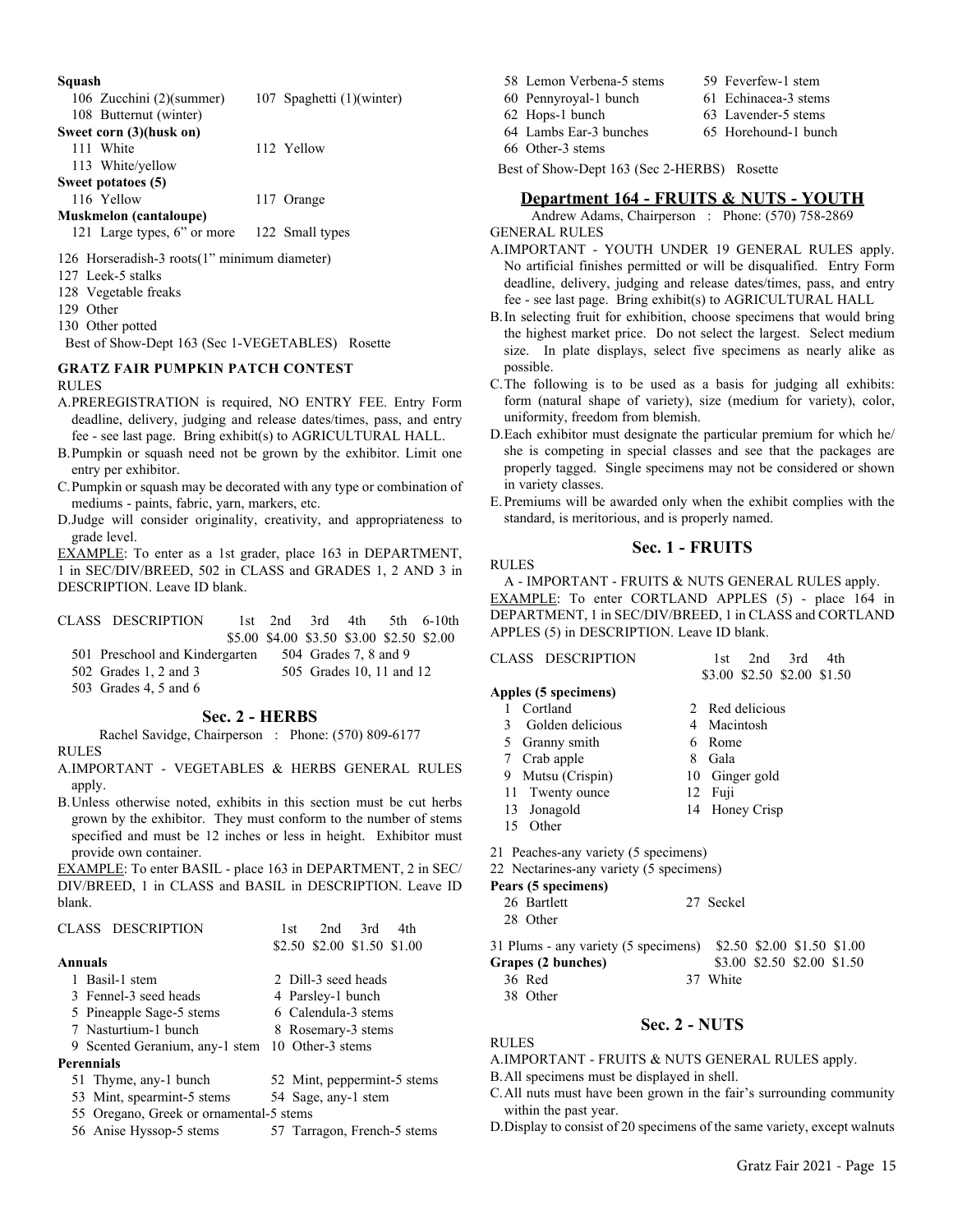which is to consist of 10 specimens of the same variety.

EXAMPLE: To enter AMERICAN BLACK WALNUTS - place 164 in DEPARTMENT, 2 in SEC/DIV/BREED, 1 in CLASS and AMERICAN BLACK WALNUTS in DESCRIPTION. Leave ID blank.

|             | CLASS DESCRIPTION |  | 1st 2nd 3rd 4th |                             |
|-------------|-------------------|--|-----------------|-----------------------------|
|             |                   |  |                 | \$3.00 \$2.50 \$2.00 \$1.50 |
| <b>Nuts</b> |                   |  |                 |                             |

- 1 American black walnuts 2 English walnuts
- 3 Native American or Chinese chestnuts
- 4 Peanuts 5 Pecans
- 6 Other

7 Nuts (1 pint jar of nut meats) - any variety Best of Show-Dept 164 Rosette

# **Department 165 - HOME PRODUCTS - YOUTH**

#### GENERAL RULES

- A.IMPORTANT the YOUTH UNDER 19 GENERAL RULES apply. Entry Form deadline, delivery, judging and release dates/times, pass, and entry fee - see last page. Bring exhibit(s) to AGRICULTURAL HALL
- B.All products must have been made by the exhibitor. Premiums will not be paid for commercial products.
- C.Complete baked goods must be brought to the fair. After judging, the fair will display only a portion of the product for the week.
- D.Containers, plates or boards must be non-returnable all others disqualified.

#### **Sec. 1 - BAKED PRODUCTS**

Emily Adams, Chairperson : Phone: (570) 758-2869 RULES

A.IMPORTANT - The HOME PRODUCTS GENERAL RULES apply. B.To be judged on flavor, lightness, general appearance, and crumb. EXAMPLE: To enter BISCUITS (6) - place 165 in DEPARTMENT, 1 in SEC/DIV/BREED, 1 in CLASS and BISCUITS (6) in DESCRIPTION. Leave ID blank.

| CLASS DESCRIPTION                                              | 2nd<br>3rd<br>4th<br>1st                                                |
|----------------------------------------------------------------|-------------------------------------------------------------------------|
|                                                                | \$3.50 \$3.00 \$2.50 \$2.00                                             |
| <b>Ouick breads</b>                                            |                                                                         |
| 1 Biscuits $(6)$                                               | 2 Muffins $(6)$                                                         |
| 3 Nut or fruit bread                                           |                                                                         |
| Rolls-6 of uniform shape $\&$ size, in plastic bag             |                                                                         |
| 6 Cinnamon                                                     | 7 White                                                                 |
| 8 Sticky buns                                                  |                                                                         |
| Cakes, iced (1/2 cake)                                         |                                                                         |
| 11 Chocolate                                                   | 12 White                                                                |
| 13 Yellow                                                      | 14 Four cupcakes, white or chocolate                                    |
| Egg cakes, not iced $(1/2 \text{ cake})$                       |                                                                         |
| 21 Angel food                                                  | 22 Sponge                                                               |
|                                                                | Pies are to be judged on texture of crust and flavor and consistency of |
| filling                                                        |                                                                         |
| Pies-no creams, custards or cheese                             |                                                                         |
| 26 One-crust, any kind 27 Two-crust, any kind                  |                                                                         |
|                                                                | \$2.00 \$1.50 \$1.25 \$1.00                                             |
| <b>Candy</b> , 6 pieces must be shown; cut & ready for serving |                                                                         |
| 31 Chocolate covered                                           |                                                                         |
| <b>Fudge</b> , 6 pieces must be shown; cut & ready for serving |                                                                         |
| 36 Peanut Butter                                               | 37 Chocolate                                                            |
| 38 Other                                                       |                                                                         |
| <b>Cookies</b> , 6 must be shown; ready for serving            |                                                                         |
| 41 Bar                                                         | 42 Drop                                                                 |
| Best of Show-Dept 165 (Sec 1-BAKED PRODUCTS)                   | Rosette                                                                 |
|                                                                |                                                                         |

# **Sec. 2 - PA PREFERRED® JUNIOR BAKING COOKIES, BROWNIES AND BARS CONTEST**

Virginia Teter, Chairperson : Phone: (717) 362-2918

The goal of the PA Preferred® Baking Contest is to encourage young people across the Commonwealth to participate in Pennsylvania's agricultural fairs by showcasing Pennsylvania grown and produced products in their contest entries.

## RULES

- A.The HOME PRODUCTS GENERAL RULES apply. **NO PREREGISTRATION is required.** Delivery, judging and release dates/times, pass, and entry fee - see last page. Bring exhibit(s) to AGRICULTURAL HALL
- B.Open to any individual amateur baker (ages 8 through 18 at the time of the fair's contest) who is a Pennsylvania resident. One entry per person. Entrant may NOT have won 1st place in this PA Preferred® Junior Baking contest at any other fair in 2021.
- C.Entry must be six (6) individual sized portions of the baked entry item. Entries must be made from scratch. Premade mixes are not acceptable ingredients. All ingredients and decorations must be edible.
- D.At least two (2) PA Preferred® ingredients must be used in the recipe. Some examples of qualifying ingredients are PA Preferred® grains (such as oats or flour), butter, milk, eggs, fruits and/or vegetables.
- F. Entry must be submitted for judging on a food safe disposable setting. (All pans, plates and dishes are considered to be disposable and will not be returned.)
- G.Recipe(s) must be submitted with the entry, printed on one side of 8-1/2" x 11" paper. Recipe must list all ingredients, quantities, and the preparation instructions. The name of each PA Preferred® ingredient must be clearly listed along with the source that made/ grew it (ex: PA Preferred Milk – Galliker's brand). Entrant's name, age, address and phone number must be printed on the back side of all the pages. (All recipes and cookies-brownies-bars will become the property of the Fair or PA Farm Show and will not be returned.)
- H.A PA Preferred® logo is not required because not all PA Preferred® products carry the label. The name of the ingredient and the source is sufficient. For a list of acceptable products visit papreferred. com. Additionally, PA Preferred® staff will assist in locating PA Preferred® ingredients, as needed.
- I. Refrigeration is not available at the fair or PA Farm Show. Entries that require refrigeration after baking must indicate so in the recipe. Those entries will not be sold, auctioned or otherwise distributed for consumption after judging for food safety reasons.
- J. Judging criteria: Flavor 30 (aroma, taste, good balance of flavorings); Texture - 25 (appropriate for the type of cookie, brownie or bar); Inside Characteristics - 20 (even grain, evenly baked; free from air pockets); Outside Characteristics - 15 (uniform size, shape, appearance; overall appeal); Creativity - 10 -- TOTAL 100.
- K.The certified first place winner is then eligible to enter the 2022 PA Farm Show. The prize money at the 2022 PA Farm Show is: 1st-\$500, 2nd-\$250, 3rd-\$100, 4th & 5th-Rosette.
- L.All items will become the property of the Gratz Fair. After judging, the fair will display only a portion of the item for the remainder of the week.
- M. Free admission to person entering contest; add rides for \$4.00.
- N. Sponsored by PA Preferred®.

EXAMPLE: To enter PA PREFERRED® JUNIOR BAKING COOKIES, BROWNIES AND BARS CONTEST – place 165 in DEPARTMENT, 2 in SEC/DIV/BREED, 1 in CLASS and PA PREFERRED® JUNIOR BAKING COOKIES, BROWNIES AND BARS CONTEST in DESCRIPTION. Leave ID blank.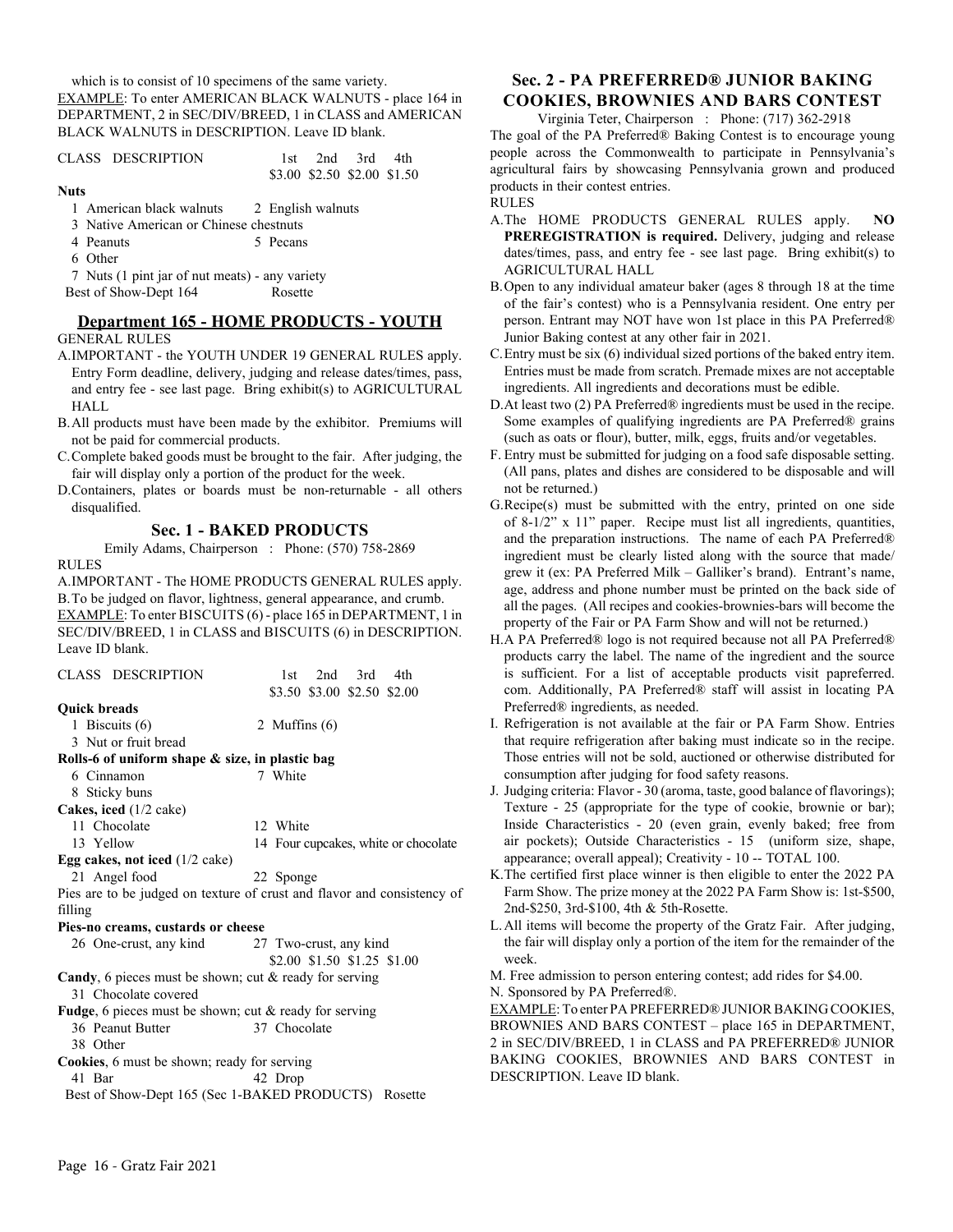| CLASS DESCRIPTION                                |                | 1st 2nd 3rd |
|--------------------------------------------------|----------------|-------------|
| 1 PA Preferred®                                  | \$20 \$15 \$10 |             |
| Junior Baking Cookies, Brownies and Bars Contest |                |             |

## **Department 167 - Sec. 1 - FLORAL SHOW - YOUTH**

Tamara Seiler Chairperson : Phone: (717) 364-8570 RULES

- A.IMPORTANT YOUTH UNDER 19 GENERAL RULES apply. Entry Form deadline, delivery, judging and release dates/times, pass, and entry fee - see last page. Bring entry to ARTS & CRAFTS BLDG.
- B.All containers are to marked on the bottom with the owner's name and address.
- C.Plants are to be clean and also containers. Do not use artificial process to clean leaves.
- D.Plants and cut specimens must be of highest quality and confer to rules(no brown leaves, petals or insect damaged plants).
- E.Cut specimens for Classes 1 thru 47 must be transferred into vases supplied by the fair - if not, will be disqualified.

EXAMPLE: To enter an AGERATUM - place 167 in DEPARTMENT, 1 in SEC/DIV/BREED, 1 in CLASS and AGERATUM in DESCRIPTION. Leave ID blank.

| CLASS DESCRIPTION                                                                                                                                                                                                                                                                                                                                                                                                                                        | 2nd<br>3rd<br>1st<br>4th<br>\$2.50 \$2.00 \$1.50 \$1.00                 |
|----------------------------------------------------------------------------------------------------------------------------------------------------------------------------------------------------------------------------------------------------------------------------------------------------------------------------------------------------------------------------------------------------------------------------------------------------------|-------------------------------------------------------------------------|
| 1 Ageratum, 1 stem-any color<br>2 Chrysanthemum, 1 stem-any color<br>3 Cosmos, 3 blooms-any color<br>4 Dahlia, 1 bloom-any color<br>5 Gladiolus, 1 spike-any color<br>Marigold-1 bloom                                                                                                                                                                                                                                                                   |                                                                         |
| 11 African lemon color, large<br>13 Small flowering lemon<br>15 Small flowering 2-tone                                                                                                                                                                                                                                                                                                                                                                   | 12 African orange color, large<br>14 Small flowering orange             |
| 21 Petunia, 1 bloom-any color                                                                                                                                                                                                                                                                                                                                                                                                                            |                                                                         |
| Roses-1 bloom<br>26 Hybrid tea                                                                                                                                                                                                                                                                                                                                                                                                                           | 27 Miniature                                                            |
| 31 Salvia, 1 stem-any color<br>32 Snapdragon, 1 spike-any color<br>33 Strawflower, 3 blooms-any color<br>Zinnia-1 bloom<br>36 Large<br>38 Pompom<br>40 Novelty (multi-color)                                                                                                                                                                                                                                                                             | 37 Cactus<br>39 Single (1 row of petals)                                |
| 46 Dusty Miller, 1 stem<br>47 Other cut flower-1 stem, bloom or spike<br>48 African violet-any color<br>49 Potted flowering houseplant<br>50 Potted foliage houseplant<br>51 Hanging basket-flowering<br>52 Hanging basket-foliage<br>53 Cacti-1 plant<br>54 Cacti garden-3 or more mixed plants<br>55 Terrarium<br>56 Fresh arrangement of mixed garden flowers<br>57 Fantasy/Whimsical Mini Garden (must contain a mimimum of<br>Best of Show-Dept 167 | 3 plants & any type fairies, gnomes and/or mini structures).<br>Rosette |

# **Department 169 - ARTS & CRAFTS - YOUTH**

Linda Koppenhaver, Chairperson : Phone: (717) 365-3746 GENERAL RULES A.IMPORTANT - YOUTH UNDER 19 GENERAL RULES apply. Entry Form deadline, delivery, judging and release dates/times, pass, and entry fee - see last page. Bring entry to ARTS & CRAFTS BLDG.

B.If article was made during 2020-2021 school year, enter in the grade you were in at that particular time. If article was made during 2021- 2022 school year, enter in your current grade.

# **CRAFTS**

#### RULES

- A.IMPORTANT YOUTH ARTS & CRAFTS GENERAL RULES apply.
- B.This section includes articles made of leather, cone, bead, shell, wood and/or etc.
- C.All exhibits must have been made by the exhibitor since the last Gratz Fair - no commercial articles accepted.
- D."Traditional" means authentic reproduction.
- E.Ceramic articles should have identification marks to indicate that they are originals.
- F. Same classifications apply to each division unless noted.

#### **DIVISION CODE:**

 **1 - Pre-school 2 - Grades K-4 3 - Grades 5-8 4 - Grades 9-12** EXAMPLE: To enter 3rd grade BEAD WORK - place 169 in DEPARTMENT, 2 in SEC/DIV/BREED, 1 in CLASS and BEAD WORK in DESCRIPTION. Leave ID blank.

| CLASS DESCRIPTION                             | 3rd<br>4th-5th<br>2 <sub>nd</sub><br>1st |
|-----------------------------------------------|------------------------------------------|
|                                               | \$3.00 \$2.00 \$1.00<br>Ribbon           |
| 1 Bead work                                   | 2 Cone and seed work                     |
| 3 Pine Cone Ornament                          | 4 Bookmarks                              |
| 5 Mug Rugs (Coasters)                         | 6 Clay Decorated Pot                     |
| 7 Creative Christmas articles                 | 8 Jewelry - handmade                     |
| 9 Weaving-baskets                             | 10 Scherenschnitte                       |
| 11 Stenciling                                 | 12 Quilling                              |
| 13 Dough work                                 | 14 Tin punching                          |
| 15 T-shirt-Tye dye                            |                                          |
| 16 Hand built or thrown pottery or stone work |                                          |
| <b>Creative or dried flowers</b>              |                                          |
| 21 Centerpiece/arrangement                    | 22 Other                                 |
| Designs in straw work                         |                                          |
| 26 Weaving                                    | 27 Other                                 |
| <b>Leather work</b>                           |                                          |
| 31 Hand bag                                   | 32 Other                                 |
| Wood work                                     |                                          |
| 36 Furniture                                  | 37 Small item                            |
| 38 Carving                                    | 39 Burning                               |
| 40 Bird House                                 |                                          |
| Ceramic                                       |                                          |
| 46 Flower pots                                | 47 Animals                               |
| 48 Holidays                                   | 49 Sets                                  |
| Tole painting-painting cloth                  |                                          |
| 56 Sweatshirt                                 | 57 T-shirt                               |
| 58 Holiday                                    | 59 Other                                 |
| <b>Tole painting-wood</b>                     |                                          |
| 66 Kitchen                                    | 67 Holiday                               |
| 68 Other                                      |                                          |
| Wreath                                        |                                          |
| 71 Cone & nut                                 | 72 Straw                                 |
| 73 Grapevine                                  | 74 Evergreen(artificial)                 |
| 75 Dried flowers                              | 76 Corn husk                             |
| 77 Netting                                    | 78 Other                                 |
| <b>Crewel embroidery</b>                      |                                          |
| 81 Clothing                                   | 82 Accessories                           |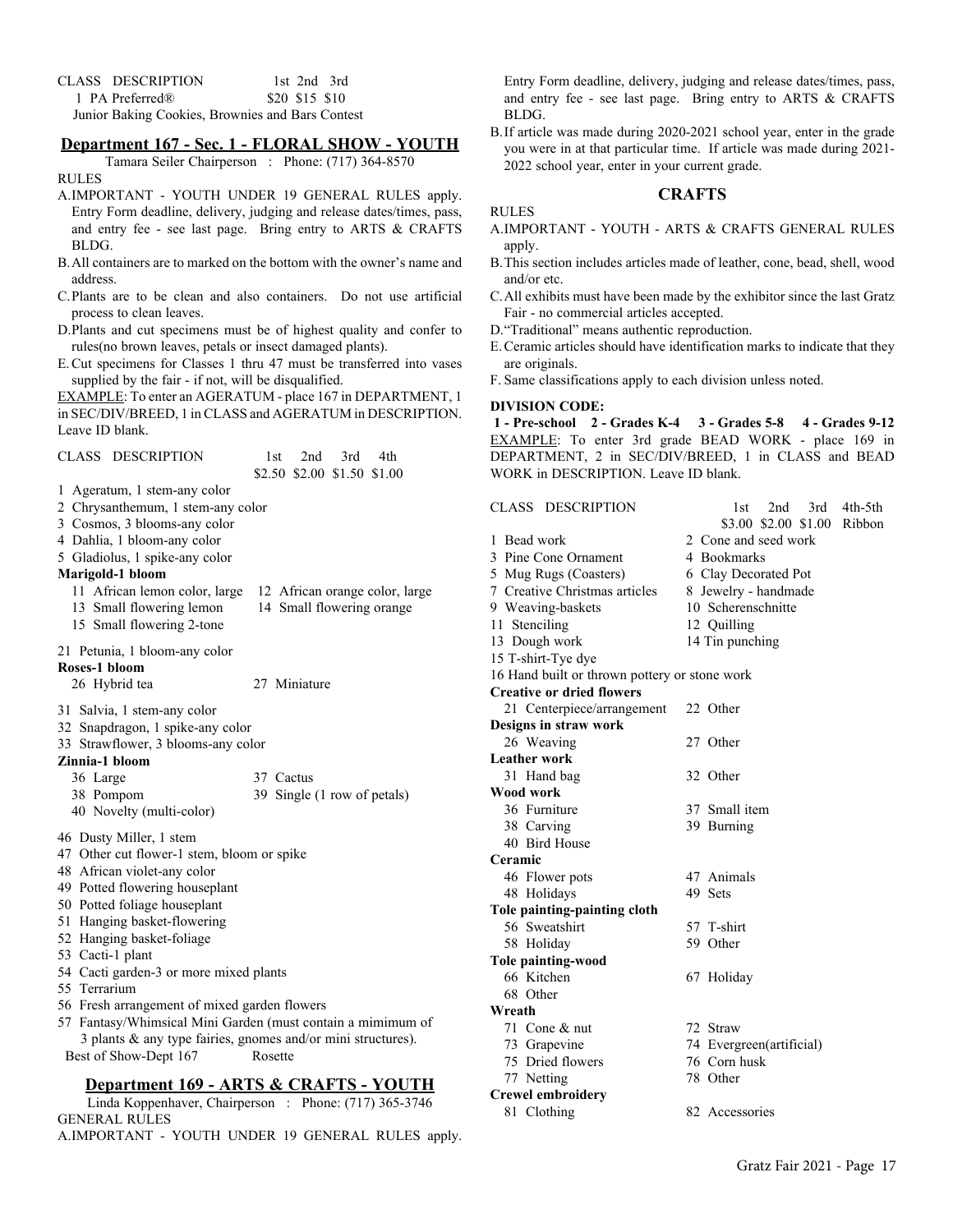| Cushion                                |                     |
|----------------------------------------|---------------------|
| 86 Novelty (square)                    | 87 Shaped           |
| <b>Stuffed animal</b>                  |                     |
| 91 Plush                               | 92 Fabric           |
| <b>Embroidery</b>                      |                     |
| 96 Accessory                           | 97 Clothing         |
| 98 Household item                      | 99 Machine design   |
| <b>Holiday article</b>                 |                     |
| 106 Decorative                         | 107 Useful          |
| <b>Needlepoint</b>                     |                     |
| 111 Picture                            | 112 Pillow          |
| 113 Other                              |                     |
| <b>Room accessory</b>                  |                     |
| 116 Wastebasket                        | 117 Placemats       |
| 118 Picture, decoupage                 | 119 Other           |
| Rug                                    |                     |
| 126 Braided                            | 127 Hooked          |
| 128 Other                              |                     |
| Stamping                               |                     |
| 131 Greeting card                      | 132 Stationary      |
| 133 Scrapbook (min. 6 pages) 134 Other |                     |
| <b>Decorative Shoes</b>                |                     |
| 141 Flip flops                         | 142 Canvas sneakers |

#### **Shoe Box Float (Pre-school and Grades K-4 only)**

Using a shoe box, construct a minature float. Theme: MAKING MEMORIES ONE FAIR AT A TIME. The maximum shoe box size is 10" x 16". One entry per exhibitor.

146 Shoe box float

#### **Aluminum Can (Grades 5-8 and 9-12 only)**

Must be recycled aluminum cans only. Nothing requiring electricity to operate. Must be at least 80% recyclable cans. No perishable material. Maximum of 16" long by 16" wide and 20" high. One entry per exhibitor.

| 151 Garden decoration                           | 152 Wall decoration (ready to hang) |
|-------------------------------------------------|-------------------------------------|
| 153 Table decoration                            | 154 Holiday theme                   |
| Best of Show-Dept 169 (each DIV-CRAFTS) Rosette |                                     |

#### **PRE-SCHOOL & K-4TH GRADES - ART**

#### RULES

- A.IMPORTANT YOUTH ARTS & CRAFTS GENERAL RULES apply.
- B.Exhibitors must submit original work only. No numbered painting will be accepted.
- C.All work must be suitably mounted, matted, or framed and ready for display. If framed, must have wiring or fasteners suitable for hanging.
- D.Pastels and water colors should be framed under glass.
- E.Honorable mentions may be awarded at the judge's discretion.
- F.Judging basis: originality, composition, media handling, complexity, relationship of frame or matte to subject matter.

## G.Same classifications apply to each division.

#### **DIVISION CODE:**

# **5 - Pre-School 6 - Grades K-4**

EXAMPLE: To enter grade 3 PAINTING - place 169 in DEPARTMENT, 6 in SEC/DIV/BREED, 1 in CLASS and PAINTING in DESCRIPTION. Leave ID blank.

| CLASS DESCRIPTION                    | 2nd 3rd<br>5th-7th<br>4th<br>1st.  |
|--------------------------------------|------------------------------------|
|                                      | \$3.00 \$2.50 \$2.00 \$1.50 Ribbon |
| 1 Painting                           | 2 Drawing-chalk                    |
| 3 Drawing-crayon                     | 4 Drawing-pencil                   |
| 5 Drawing-colored pencil             | 6 3-D construction paper           |
| 7 Charcoal                           | 8 Tempra                           |
| 9 Other                              |                                    |
| Best of Show-Dept 169 (each DIV-ART) | Rosette                            |

**5TH-8TH & 9TH-12TH GRADES - ART**

A.IMPORTANT - PRE-SCHOOL & K-4 GRADES - ART RULES apply.

RULES

**DIVISION CODE:**

 **7 - Grades 5-8 8 - Grades 9-12** EXAMPLE: To enter grade 7 REALISTIC OIL - place 169 in DEPARTMENT, 7 in SEC/DIV/BREED, 1 in CLASS and REALISTIC OIL in DESCRIPTION. Leave ID blank.

| CLASS DESCRIPTION        | 1st      |                  | $2nd$ 3rd 4th            |                             | 5th-7th                            |
|--------------------------|----------|------------------|--------------------------|-----------------------------|------------------------------------|
|                          |          |                  |                          |                             | \$3.00 \$2.50 \$2.00 \$1.50 Ribbon |
| 1 Oils (realistic)       |          |                  | 2 Oils (nonobjective)    |                             |                                    |
| 3 Watercolor (realistic) |          |                  |                          | 4 Watercolor (nonobjective) |                                    |
| 5 Acrylic (realistic)    |          |                  | 6 Acrylic (nonobjective) |                             |                                    |
| 7 Pen/ink                | 8 Pencil |                  |                          |                             |                                    |
| 9 Colored Pencil         |          | 10 Print-etching |                          |                             |                                    |
| 11 3-D                   |          |                  | 12 Charcoal & pastels    |                             |                                    |
| 13 Tempra                |          | 14 Mixed media   |                          |                             |                                    |
| Other                    |          |                  |                          |                             |                                    |
|                          |          |                  |                          |                             |                                    |

Best of Show-Dept 169 (each DIV-ART) Rosette

# **Sec 11 - YOUTH - GROUP EXHIBITS**

#### A.IMPORTANT - YOUTH - ARTS & CRAFTS GENERAL RULES apply.

B.Must be filled to qualify for full premium.

EXAMPLE: To enter INDUSTRIAL ARTS - place 169 in DEPARTMENT, 11 in SEC/DIV/BREED, 1 in CLASS and INDUSTRIAL ARTS in DESCRIPTION. Leave ID blank.

| CLASS DESCRIPTION     | 1st $2nd$ 3rd $4th$           |
|-----------------------|-------------------------------|
|                       | $$200^{\ast}$ ; 1st - Rosette |
|                       | * To all who qualify          |
| 1 Industrial arts     | 2 Art (High School)           |
| 3 Art (Middle School) | 4 Art (Elementary)            |

# **Sec 12 - Youth - POSTER CONTEST "Cultivating Tomorrow"**

# RULES

RULES

- A.Only one poster may be submitted per student.
- B.Student must be in age group 8 11, 12 14, or 15 18 as of June 1, 2021. May not a certified first place winner of this same contest at another fair this year.
- C.The poster size must be 14 x 22 inches or 14 1/2 x 22 inches. Other sizes will not be accepted. Landscape or portrait design.
- E.Any type of medium pen, ink, pencil, watercolor, markers, acrylics, collages, cut-outs OK glued flat.
- F. Poster will be evaluated on use of theme, visual appearance and creativity in relation to the exhibitor's age group.
- G.Your name, home address, home phone number, date of birth and age is to be placed on the back of the poster.
- H.This year's theme is "Cultivating Tomorrow". Contestants are asked to submit artwork that highlights the agriculture industry's future: innovative tools and techniques, educational opportunities, jobs, and new trends that will help to build a stronger food system to feed our nation and world.
- I. Pre-registration is required.
- J. Original designs only.
- K.Entry Form deadline, delivery, judging and release dates/times, pass, and entry fee - see last page. Bring entry to ARTS & CRAFTS BLDG.
- L.The winning poster in each age group, along with a form of certification, will be forwarded to Harrisburg for entry into the 2022 PA Farm Show. Cash prizes at the PA Farm Show in each age group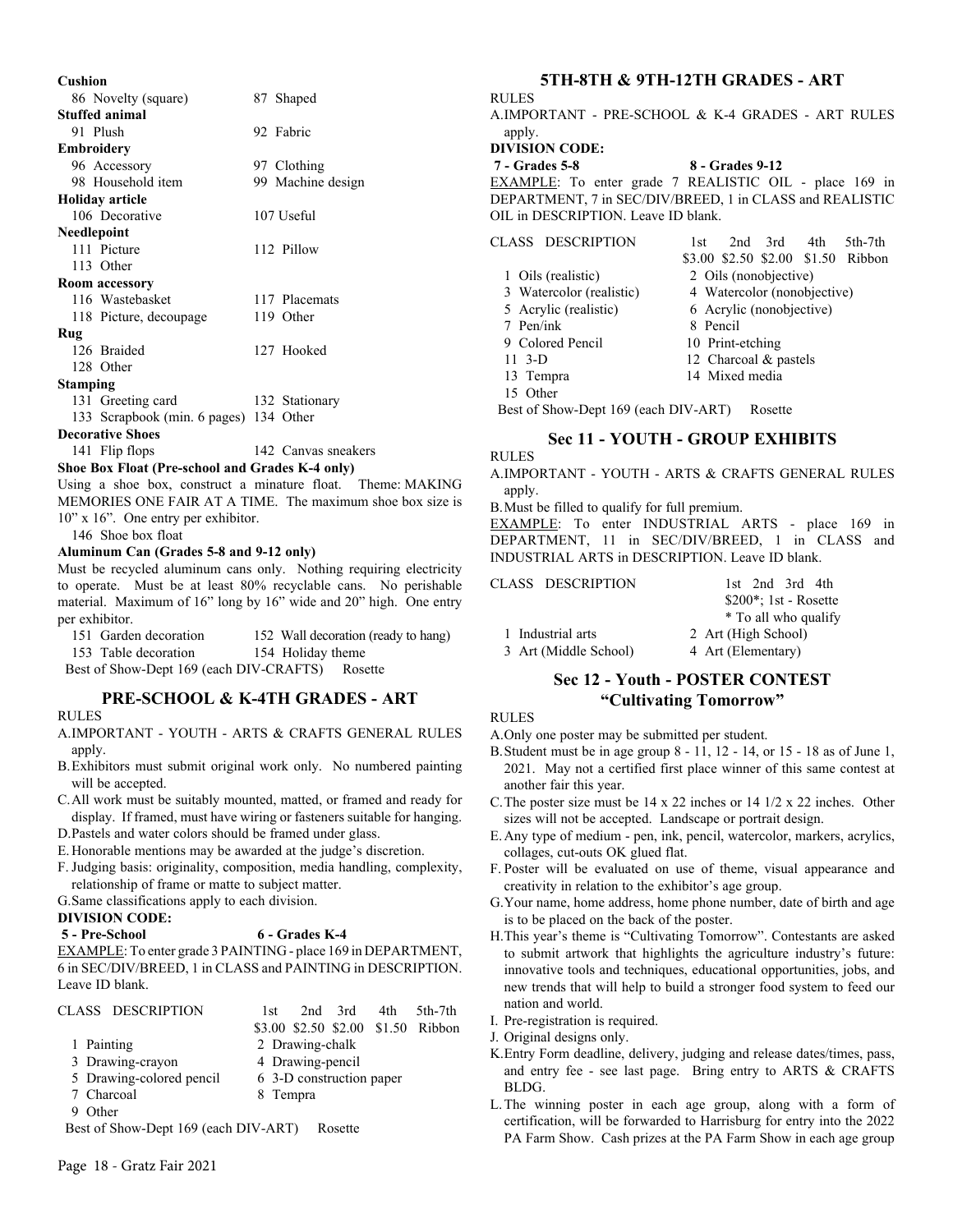are: \$100, \$75 and \$50.

EXAMPLE: To enter AGE 8-11 - place 169 in DEPARTMENT, 12 in SEC/DIV/BREED, 1 in CLASS and POSTER CONTEST AGE 8-11 in DESCRIPTION. Leave ID blank.

1st 2nd 3rd 4th 5th-10th \$10 \$9 \$8 \$7 Ribbon CLASS GROUP 1 Age 8 - 11 2 Age 12 - 14 3 Age 15 - 18

#### **Department 12 - HAY & GRAIN**

Matthew Dunn, Chairperson : Phone: (814) 404-9691 GENERAL RULES

- A.IMPORTANT the GENERAL ORDER OF EXHIBITION AND RULES AND REGULATIONS apply; Entry Form deadline, delivery, judging and release dates/times, pass, and entry fee - see last page. Bring exhibit(s) to the AGRICULTURAL HALL.
- B.YOUTH UNDER 19 SOME CLASSES HAVE BEEN ESTABLISHED IN DEPARTMENT 162 FOR YOU TO ENTER AND BE JUDGED SEPARATELY FROM ADULTS. MAKE YOUR ENTRY THERE IN THE "YOUTH" SHOW UNLESS WHAT YOU WANT TO ENTER IS ONLY IN THE "OPEN" SHOW BELOW - THEN ENTER IN THE "OPEN" SHOW.

#### **Sec 1 - GRAIN AND SEED CROPS**

RULES

A.IMPORTANT - HAY & GRAIN GENERAL RULES apply.

B.One quart glass jars with lids are required to exhibit grain in classes Oats through Misc.

C.No entries from previous years may be entered.

EXAMPLE: To enter HYBRID FIELD CORN - place 12 in DEPARTMENT, 1 in SEC/DIV/BREED, 1 in CLASS and HYBRID FIELD CORN in DESCRIPTION. Leave ID blank.

| CLASS DESCRIPTION                          | 1st                | 2nd 3rd                     | 4th |
|--------------------------------------------|--------------------|-----------------------------|-----|
|                                            |                    | \$3.50 \$3.00 \$2.50 \$2.00 |     |
| Corn-six ears                              |                    |                             |     |
| 1 Hybrid field corn-yellow 2 Indian        |                    |                             |     |
| 3 Popcorn                                  |                    |                             |     |
| <b>Sunflowers</b>                          |                    |                             |     |
| 6 One stalk-max. height 7 feet(one flower) |                    |                             |     |
| 7 Head only (1)                            |                    |                             |     |
| Oats                                       |                    |                             |     |
| 11 Clintland 64 or clintford               | 12 Garry           |                             |     |
| 13 Pennfield                               | 14 Russel          |                             |     |
| 15 Orbit                                   | 16 Other           |                             |     |
| Wheat                                      |                    |                             |     |
| 21 Pennoll                                 | 22 Red coat        |                             |     |
| 23 Other                                   |                    |                             |     |
| Winter barley                              |                    |                             |     |
| 26 Pennrad                                 | 27 Wong            |                             |     |
| 28 Other                                   |                    |                             |     |
| <b>Miscellaneous</b>                       |                    |                             |     |
| 31 Soybeans                                | 32 Sunflower seeds |                             |     |
| 33 Broom corn                              |                    |                             |     |
| Best of Show-Dept 12 (Sec 1)               | Rosette            |                             |     |
|                                            | Sec 2 - HAY        |                             |     |

#### RULES

A.IMPORTANT - HAY & GRAIN GENERAL RULES apply.

B.Long hay only. An exhibit shall consist of a bale section at least 8 inches thick but no more than 12 inches.

EXAMPLE: To enter ALFALFA FIRST CUT - place 12 in DEPARTMENT, 2 in SEC/DIV/BREED, 1 in CLASS and ALFALFA FIRST CUT in DESCRIPTION. Leave ID blank.

#### CLASS DESCRIPTION 1st 2nd 3rd 4th

\$3.50 \$3.00 \$2.50 \$2.00

- 1 Alfalfa or alfalfa grass mixed, first cutting; not more than 50% grass
- 2 Alfalfa or alfalfa grass mixed, later cutting; not more than 50% grass
- 3 Grass, first cutting; mixture of timothy and/or other grasses and containing not more than 10% legumes
- 4 Mixed hay; any mixture not classified in the previous classes which contains 50% or more singly or in combination of alfalfa, timothy, clover, and grasses

Best of Show-Dept 12 (Sec 2) Rosette

# **Department 13 - VEGETABLES & HERBS**

#### GENERAL RULES

- A.IMPORTANT the GENERAL ORDER OF EXHIBITION AND RULES AND REGULATIONS apply; Entry Form deadline, delivery, judging and release dates/times, pass, and entry fee - see last page. No artificial finishes permitted or will be disqualified. Bring exhibit(s) to the AGRICULTURAL HALL.
- B.In selecting vegetables for exhibition, choose such specimens that would bring the highest market price. Do not select the largest; select medium size specimens. If at all possible, do not mix varieties. Vegetables are to be washed.
- C.The following factors are generally used by an expert vegetable judge: (a) Trueness to variety type. If at all possible, pick the specimens from one variety. (b) Uniformity in shape, size and color. (c) Be sure to pick out a perfect specimen, then select the others as similar to it as possible. Never mix specimens of different maturity. (d) Protect from dirt, disease, infection, and mechanical damage. Select specimens that are perfect and show no blemishes of any kind. (e) Condition and maturity. Be sure that exhibits are of high quality.
- D.YOUTH UNDER 19 SOME CLASSES HAVE BEEN ESTABLISHED IN DEPARTMENT 163 FOR YOU TO ENTER AND BE JUDGED SEPARATELY FROM ADULTS. MAKE YOUR ENTRY THERE IN THE "YOUTH" SHOW UNLESS WHAT YOU WANT TO ENTER IS ONLY IN THE "OPEN" SHOW BELOW - THEN ENTER IN THE "OPEN" SHOW.

#### **Sec 1 - VEGETABLES**

Rodger Stine, Chairperson : Phone: (570) 527-6718 evenings RULES

A.IMPORTANT - VEGETABLES GENERAL RULES apply. EXAMPLE: To enter GREEN BEANS - place 13 in DEPARTMENT, 1 in SEC/DIV/BREED, 1 in CLASS and GREEN BEANS in DESCRIPTION. Leave ID blank.

| CLASS DESCRIPTION                                   | 2nd 3rd<br>4th<br>1st.<br>\$3.00 \$2.50 \$1.50 \$1.00 |
|-----------------------------------------------------|-------------------------------------------------------|
| Beans (10)<br>1 Green                               | 2 Yellow                                              |
| 3 Lima                                              |                                                       |
| 11 Beets-topped (3)<br>13 Brussels sprouts (1 pint) | 12 Broccoli (1 head)                                  |
| Cabbage (1 head)                                    |                                                       |
| 16 Domestic round                                   | 17 Red type                                           |
| 21 Carrots-topped (5)<br><b>Cucumbers</b>           | 22 Cauliflower (1 head)                               |
| 26 Pickling (5)                                     | 27 Slicing $(3)$                                      |
| 31 Eggplant                                         |                                                       |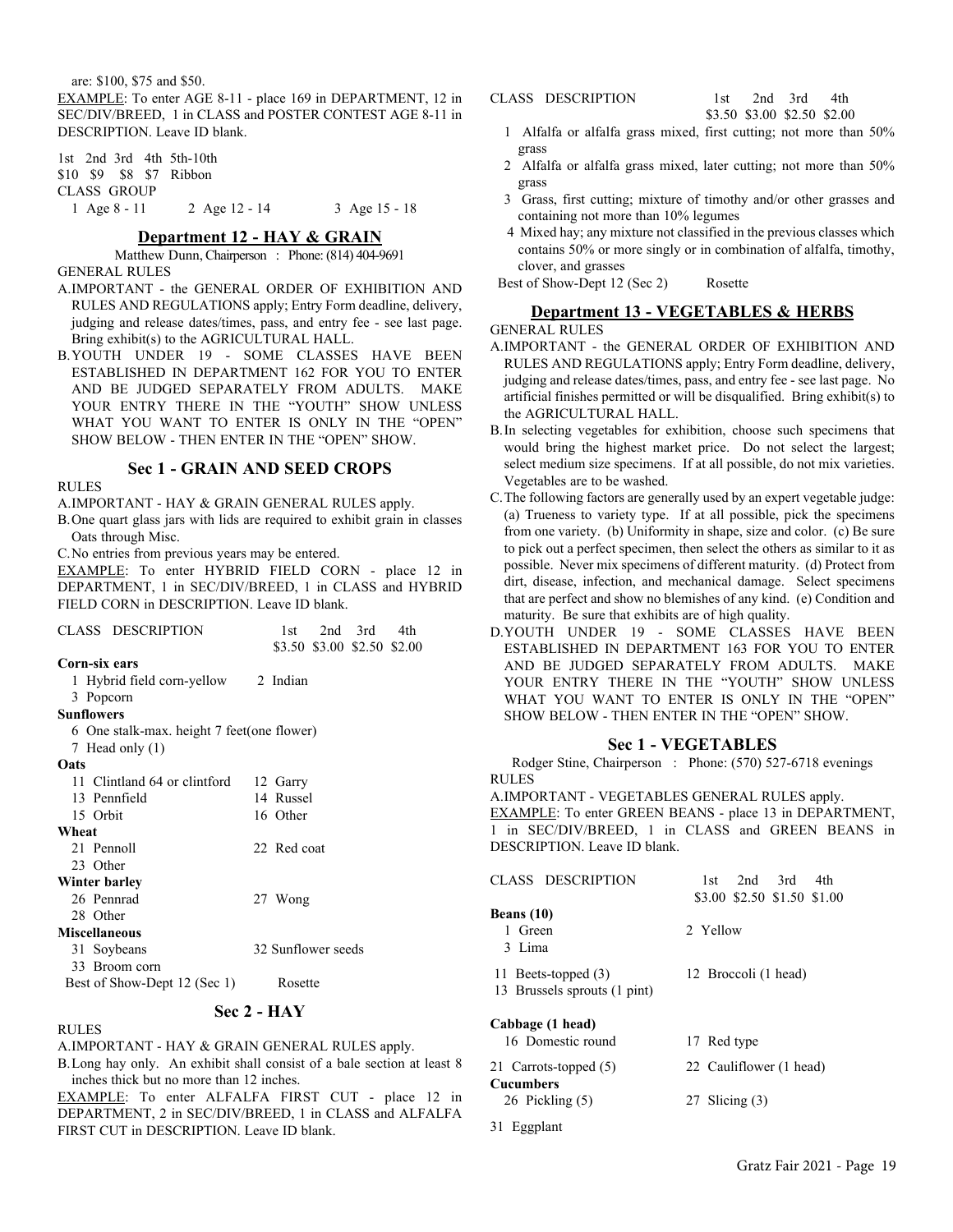| Endive                                          |                                                                     |
|-------------------------------------------------|---------------------------------------------------------------------|
| 36 Smooth (1 plant in soil)                     | 37 Curly (1 plant in soil)                                          |
| 41 Lettuce (1 plant in soil)                    |                                                                     |
| Onions bulbs-topped (3)                         |                                                                     |
| 46 Red                                          | 47 White                                                            |
| 48 Yellow                                       | 49 Sweet spanish                                                    |
| 56 Peas (10 pods full)                          |                                                                     |
| Peppers (3)                                     |                                                                     |
| 61 Green bell                                   | 62 Red bell                                                         |
| 63 Yellow/orange bell                           |                                                                     |
| Hot peppers (5)                                 |                                                                     |
| 66 Cayenne                                      | 67 Jalapeno                                                         |
| 68 Habanero                                     | 69 Yellow banana                                                    |
| Peppers (Pimento) (5)                           |                                                                     |
| 76 Green                                        | 77 Red                                                              |
| Potatoes (5)                                    |                                                                     |
| 81 White                                        | 82 Red                                                              |
| 83 Katahdin                                     | 84 Kennebec                                                         |
| 85 Russet-rural                                 | 86 Yukon gold                                                       |
| Pumpkin                                         |                                                                     |
| 91 Connecticut field<br>93 Largest field        | 92 Small sugar field<br>94 Winter neck                              |
|                                                 |                                                                     |
| 101 Radishes (10)                               |                                                                     |
| <b>Tomatoes</b>                                 |                                                                     |
|                                                 | 106 Red (5-large-remove stems) 107 Green (5-large-remove stems)     |
| 108 Cherry (10-small)                           | 109 Pear shaped (10-small)                                          |
| 110 Plum shaped (10-small) 111 Grape (10-small) |                                                                     |
| 116 Turnips $(3)$                               |                                                                     |
| Gourds                                          |                                                                     |
| 121 One variety (5)(no shellac)                 |                                                                     |
| 122 Collection (5 or more kinds) (no shellac)   |                                                                     |
| Watermelon                                      |                                                                     |
| 126 Oblong shape                                | 127 Round or oval                                                   |
| Squash                                          |                                                                     |
| 131 Zucchini (2)(summer)                        | 132 Patty pan (1)(summer)                                           |
| 133 Acorn (2)(winter)                           | 134 Spaghetti (1)(winter)                                           |
| 135 Hubbard (1)(winter)                         | 136 Butternut(winter)                                               |
| Sweet corn (3)(husk on)                         | 142 Yellow                                                          |
| 141 White<br>143 White/yellow                   |                                                                     |
| Sweet potatoes (5)                              |                                                                     |
| 146 Yellow                                      | 147 Orange                                                          |
| <b>Muskmelon (cantaloupe)</b>                   |                                                                     |
| 151 Large types-6" or more                      | 152 Small types                                                     |
| 156 Horseradish-3 roots(1" minimum diameter)    |                                                                     |
| 157 Leek-5 stalks                               | 158 Vegetable freaks                                                |
| 159 Other                                       | 160 Other potted                                                    |
|                                                 | \$6.00 \$5.00 \$4.00 \$3.00                                         |
|                                                 | 166 Market basket-10 or more vegetables attractively displayed in a |
| basket (must provide own basket)                |                                                                     |

167 Painted-carved or decorated pumpkins or squash Best of Show-Dept 13 (Sec 1) Rosette

# **Sec 2 - HERBS**

Rachel Savidge, Chairperson : Phone: (570) 809-6177 RULES

A.IMPORTANT - VEGETABLES GENERAL RULES apply.

B.Unless otherwise noted, exhibits in this section must be cut herbs grown by the exhibitor. They must conform to the number of stems specified and must be 12 inches or less in height. Exhibitor must provide own container.

EXAMPLE: To enter BASIL - place 13 in DEPARTMENT, 2 in SEC/ DIV/BREED, 1 in CLASS and BASIL in DESCRIPTION. Leave ID blank.

| CLASS DESCRIPTION                               | 2nd 3rd<br>4th<br>1st.      |  |  |  |  |  |
|-------------------------------------------------|-----------------------------|--|--|--|--|--|
|                                                 | \$3.00 \$2.50 \$1.50 \$1.00 |  |  |  |  |  |
| Annuals                                         |                             |  |  |  |  |  |
| 1 Basil-1 stem                                  | 2 Dill-3 seed heads         |  |  |  |  |  |
| 3 Fennel-3 seed heads<br>4 Parsley-1 bunch      |                             |  |  |  |  |  |
| 5 Pineapple Sage-5 stems                        | 6 Calendula-3 stems         |  |  |  |  |  |
| 7 Nasturtium-1 bunch                            | 8 Rosemary-3 stems          |  |  |  |  |  |
| 9 Scented Geranium, any-1 stem 10 Other-3 stems |                             |  |  |  |  |  |
| <b>Perennials</b>                               |                             |  |  |  |  |  |
| 51 Thyme, any-1 bunch                           | 52 Mint, peppermint-5 stems |  |  |  |  |  |
| 53 Mint, spearmint-5 stems                      | 54 Sage, any-1 stem         |  |  |  |  |  |
| 55 Oregano, Greek or ornamental-5 stems         |                             |  |  |  |  |  |
| 56 Anise Hyssop-5 stems                         | 57 Tarragon, French-5 stems |  |  |  |  |  |
| 58 Lemon Verbena-5 stems                        | 59 Feverfew-1 stem          |  |  |  |  |  |
| 60 Pennyroyal-1 bunch                           | 61 Echinacea-3 stems        |  |  |  |  |  |
| 62 Hops-1 bunch                                 | 63 Lavender-5 stems         |  |  |  |  |  |
| 64 Lambs Ear-3 bunches                          | 65 Horehound-1 bunch        |  |  |  |  |  |
| 66 Other-3 stems                                |                             |  |  |  |  |  |
| Best of Show-Dept 13 (Sec 2)                    | Rosette                     |  |  |  |  |  |
|                                                 |                             |  |  |  |  |  |

# **Department 14 - FRUITS & NUTS**

Andrew Adams, Chairperson : Phone: (570) 758-2869 GENERAL RULES

- A.IMPORTANT the GENERAL ORDER OF EXHIBITION AND RULES AND REGULATIONS apply; Entry Form deadline, delivery, judging and release dates/times, pass, and entry fee - see last page. No artificial finishes permitted or will be disqualified. Bring exhibit(s) to the AGRICULTURAL HALL.
- B.In selecting fruit for exhibition, choose specimens that would bring the highest market price. Do not select the largest. Select medium size. In plate displays, select five specimens as nearly alike as possible.
- C.The following is to be used as a basis for judging all exhibits: form (natural shape of variety), size (medium for variety), color, uniformity, freedom from blemish.
- D.Each exhibitor must designate the particular premium for which he/ she is competing in special classes and see that the packages are properly tagged. Single specimens may not be considered or shown in variety classes.
- E.Premiums will be awarded only when the exhibit complies with the standard, is meritorious, and is properly named.
- F. YOUTH UNDER 19 SOME CLASSES HAVE BEEN ESTABLISHED IN DEPARTMENT 164 FOR YOU TO ENTER AND BE JUDGED SEPARATELY FROM ADULTS. MAKE YOUR ENTRY THERE IN THE "YOUTH" SHOW UNLESS WHAT YOU WANT TO ENTER IS ONLY IN THE "OPEN" SHOW BELOW - THEN ENTER IN THE "OPEN" SHOW.

#### **Sec 1 - FRUITS**

RULES A.IMPORTANT - FRUITS & NUTS RULES GENERAL apply. EXAMPLE: To enter CORTLAND APPLES (5) - place 14 in DEPARTMENT, 1 in SEC/DIV/BREED, 1 in CLASS and CORTLAND APPLES (5) in DESCRIPTION. Leave ID blank.

CLASS DESCRIPTION 1st 2nd 3rd 4th \$3.50 \$3.00 \$2.50 \$2.00

#### **Apples (5 specimens)**

- 1 Cortland 2 Red delicious
- 
- 
- 
- 3 Golden delicious 4 Jonathan
- 5 Macintosh 6 Summer rambo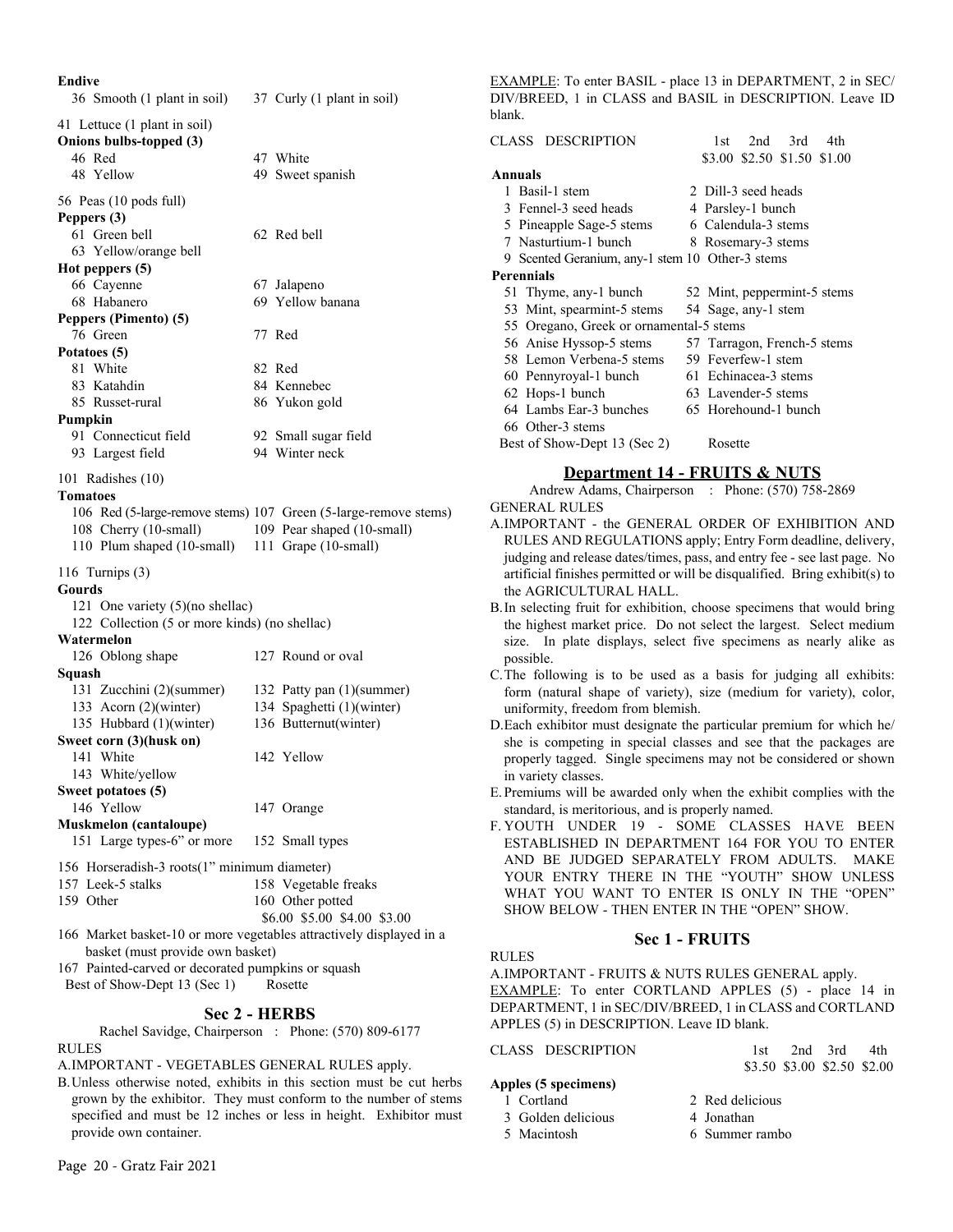7 Starking 8 Stayman 9 Grimes golden 10 Baldwin 11 Northern spy 12 Granny smith 13 Winter banana 14 York 15 Macoun 16 Rome 17 Crab apple 18 Ida red 19 Empire 20 Smokehouse 21 Jonamac 22 Gala 23 Mutsu (Crispin) 24 Ginger gold 25 Twenty ounce 26 Fuji 27 Jonagold 28 Honey Crisp 29 Other **Apples - display (16 specimens)[1 entry per class]** \$7.00 \$6.00 \$5.00 \$4.00 36 Red delicious 37 Golden delicious 38 Cortland 39 Stayman<br>40 Macintosh 41 Rome 40 Macintosh 42 Jonathan 43 Empire 44 Ida red 45 Gala<br>46 Honey Crisp 47 Other 46 Honey Crisp 51 **Peaches**-any variety (5 specimens) 52 Nectarines-any variety (5 specimens) **Pears (5 specimens)** 56 Bartlet 57 Duchess 58 Gorham 59 Keifer 60 Laconte 61 Seckel 62 Sheldon 63 Bosc 64 Anjou 65 Devoe 66 Warden seckel 67 Red bartlett 68 Other \$3.00 \$2.50 \$2.00 \$1.50 71 **Plums**-any variety (5 specimens) **Quince (5 specimens)** 76 Apple 77 Champion 78 Orange 79 Other 86 **Persimmons** (5 specimens) \$3.50 \$3.00 \$2.50 \$2.00 91 Red 92 White 93 Blue 94 Other 101 **Fruit basket** \$7.00 \$6.00 \$5.00 \$4.00 fancy basket of no less than four varieties of assorted native fruits Best of Show-Dept 14 (Sec 1) Rosette **Sec 2 - NUTS** RULES A.IMPORTANT - FRUITS & NUTS GENERAL RULES apply. B.All specimens must be displayed in shell. C.All nuts must have been grown in the surrounding community within the past year.

D.Display to consist of 20 specimens of the same variety, except walnuts which is to consist of 10 specimens of the same variety.

EXAMPLE: To enter AMERICAN BLACK WALNUTS - place 14 in DEPARTMENT, 2 in SEC/DIV/BREED, 1 in CLASS and AMERICAN BLACK WALNUTS in DESCRIPTION. Leave ID blank.

| CLASS DESCRIPTION                               | 2nd 3rd<br>4th<br>1st.                 |
|-------------------------------------------------|----------------------------------------|
|                                                 | \$3.50 \$3.00 \$2.50 \$2.00            |
| <b>Nuts</b>                                     |                                        |
| 1 American black walnuts                        | 2 English walnuts                      |
| 3 Butternuts                                    | 4 Hazelnuts                            |
| 5 Hicans                                        | 6 Native American or Chinese chestnuts |
| 7 Peanuts                                       | 8 Pecans                               |
| 9 Shell bark, shag bark, hickories 10 Heartnuts |                                        |
| Other                                           |                                        |

12 Assorted groups of any 5 of the above \$5.00 \$4.50 \$4.00 \$3.50

13 Nuts (1 pint jar of nut meats)-any variety

**Department 15 - HOME PRODUCTS** GENERAL RULES not be paid for commercial products. fair may display only a portion of the product for the week. disqualified. **Sec 1 - BAKED PRODUCTS** RULES Leave ID blank. CLASS DESCRIPTION 1st 2nd 3rd 4th 5th \$4.00 \$3.50 \$3.00 \$2.50 \$2.00 **Quick breads** 1 Biscuits (6) 2 Muffins (6) 3 Nut or fruit bread **Yeast breads**-1/2 rectangular loaf, in plastic bag; no fork pricks 6 White 7 Whole wheat **Machine Breads**-1/2 rectangular loaf, in plastic bag 11 White 12 Wheat 13 Rye 14 Fruit **Rolls**-(6) uniform shape & size, in plastic bag 21 Cinnamon 22 Doughnuts 23 White 24 Sticky buns **Cakes, iced** (1/2 cake) 31 Chocolate 32 White 33 Yellow 34 Four cupcakes, white or chocolate **Egg cakes, not iced** (1/2 cake)

41 Angel food 42 Sponge<br>Decorated cakes-edible \$4.50 \$4.00 **Period cakes-edible** \$4.50 \$4.00 \$3.50 \$3.00 \$2.50 \$4.6 Sheet 47 Tiered 47 Tiered 48 Character **Decorated cakes-non-edible** 51 Sheet 52 Tiered 53 Character

Pies are to be judged on texture of crust & flavor & consistency of filling

**Pies-no creams, custards or cheese**

| 56 One-crust, any kind                           | 57 Two-crust, any kind             |
|--------------------------------------------------|------------------------------------|
|                                                  | \$2.50 \$2.00 \$1.50 \$1.25 \$1.00 |
| <b>Candy</b> , 6 pieces; cut & ready for serving |                                    |
| 61 Chocolate covered                             | 62 Fudge-peanut butter             |
| 63 Fudge-chocolate                               | 64 Fudge-other                     |
| 65 Fondant                                       |                                    |
| Cookies (6)                                      |                                    |
| 71 Bar                                           | 72 Drop                            |
| 73 Filled                                        |                                    |

#### Best of Show-Dept 14 (Sec 2) Rosette

- A.IMPORTANT the GENERAL ORDER OF EXHIBITION AND RULES AND REGULATIONS apply; Entry Form deadline, delivery, judging and release dates/times, pass, and entry fee - see last page.
- B.All products must have been made by the exhibitor. Premiums will
- C.Complete baked goods must be brought to the fair. After judging, the
- D.Containers, plates, or boards must be non-returnable all others
- E.YOUTH UNDER 19 SOME CLASSES HAVE BEEN ESTABLISHED IN DEPARTMENT 165 FOR YOU TO ENTER AND BE JUDGED SEPARATELY FROM ADULTS. MAKE YOUR ENTRY THERE IN THE "YOUTH" SHOW UNLESS WHAT YOU WANT TO ENTER IS ONLY IN THE "OPEN" SHOW BELOW - THEN ENTER IN THE "OPEN" SHOW.

Emily Adams, Chairperson : Phone: (570) 758-2869

A.IMPORTANT - The HOME PRODUCTS GENERAL RULES apply. B.To be judged on flavor, lightness, general appearance, and crumb. EXAMPLE: To enter BISCUITS (6) - place 15 in DEPARTMENT, 1 in SEC/DIV/BREED, 1 in CLASS and BISCUITS (6) in DESCRIPTION.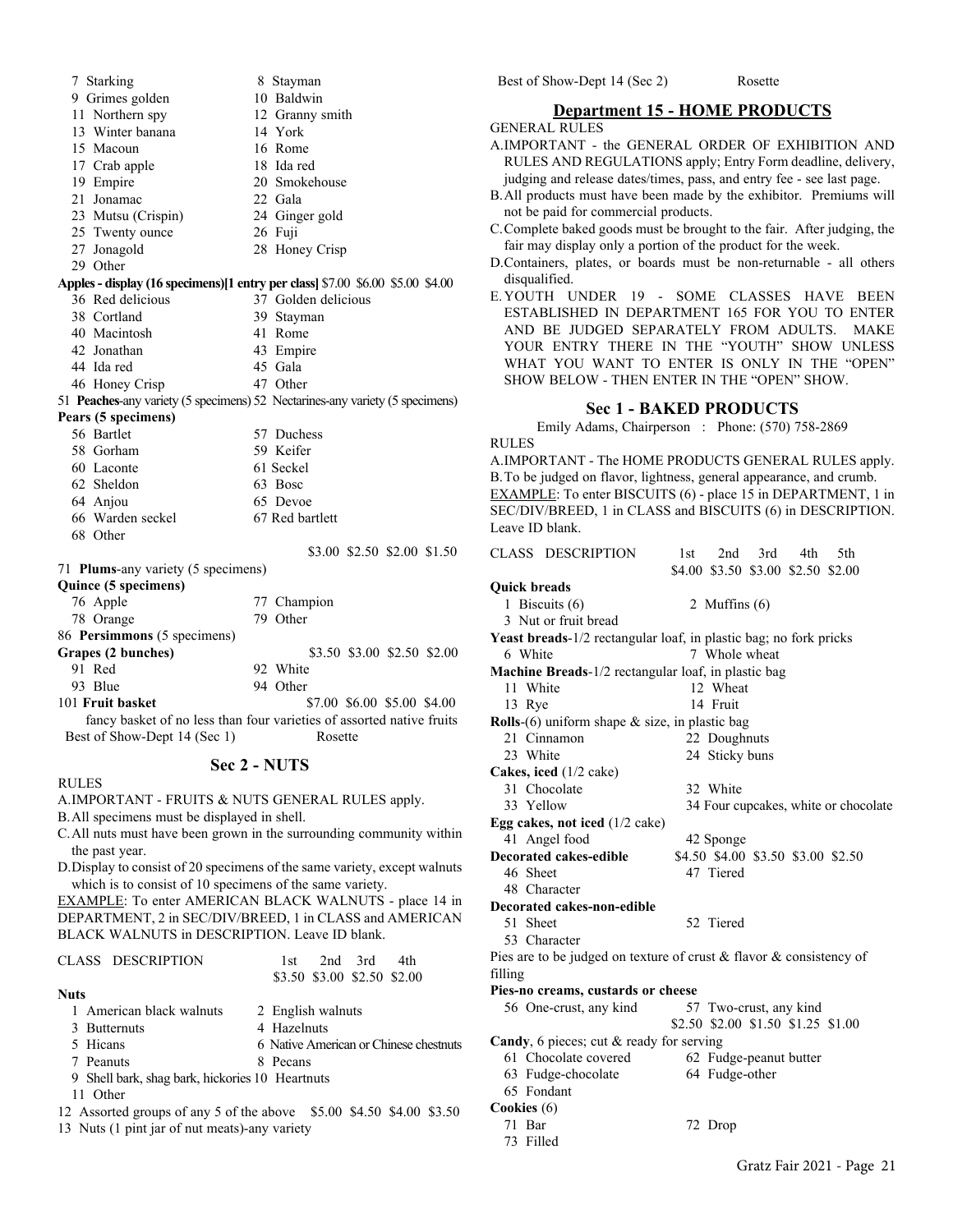76 **Brownies** (6)

#### **Misc. home products**

| 81 Homemade soap, (6)    | 82 Noodles, 1 quart      |
|--------------------------|--------------------------|
| 83 Salted nuts, 1/2 pint | 84 Coated nuts, 1/2 pint |
| 91 Other                 |                          |

Best of Show-Dept 15 (Sec 1) Rosette

## **Sec 2 - CANNED OR DRIED PRODUCTS**

Michele Morgan, Chairperson : Phone: (717) 567-7247 RULES

A.IMPORTANT - HOME PRODUCTS GENERAL RULES apply.

- B.Canned foods are to be judged on quality, general appearance, and container.
- C.Use standard canning jars (examples: Mason, Ball, Kerr).
- D.Use clear quart/pint standard glass canning jars for preserving and exhibiting fruits, vegetables and meats.
- E.Use one-piece or two-piece self-sealing lids for sealing all jars of food. The two-piece self-sealing lid consists of a flat disc and metal screw band.
- F. Metal screw bands must remain on jars.
- G.All food not in standard jars or not sealed with self-sealing lids will be disqualified by the judge.
- H.Dried fruits, dried vegetables, dried herbs, and vinegars need not be sealed.
- I. Jars may be opened at the judge's discretion.

EXAMPLE: To enter APPLESAUCE - place 15 in DEPARTMENT, 2 in SEC/DIV/BREED, 1 in CLASS and APPLESAUCE in DESCRIPTION. Leave ID blank.

| <b>CLASS DESCRIPTION</b>                                          | 1st | 2nd                  | 3rd | 4th                                | 5th                                |
|-------------------------------------------------------------------|-----|----------------------|-----|------------------------------------|------------------------------------|
|                                                                   |     |                      |     | \$2.00 \$1.75 \$1.50 \$1.25 \$1.00 |                                    |
| <b>Canned fruits</b>                                              |     |                      |     |                                    |                                    |
| 1 Applesauce                                                      |     | 2 Cherries, any kind |     |                                    |                                    |
| 3 Peaches                                                         |     | 4 Pears              |     |                                    |                                    |
| 5 Plums                                                           |     |                      |     | 6 Raspberries, any kind            |                                    |
| 7 Other                                                           |     |                      |     |                                    |                                    |
| 8 Best display-3 fruits                                           |     |                      |     | \$5.00 \$4.00 \$3.00 \$2.00 \$1.00 |                                    |
| <b>Canned vegetables</b>                                          |     |                      |     |                                    |                                    |
| 11 Beans, green                                                   |     | 12 Beans, lima       |     |                                    |                                    |
| 13 Beans, yellow                                                  |     | 14 Beets             |     |                                    |                                    |
| 15 Carrots                                                        |     | 16 Cauliflower       |     |                                    |                                    |
| 17 Corn                                                           |     | 18 Peas              |     |                                    |                                    |
| 19 Pumpkin                                                        |     | 20 Tomatoes          |     |                                    |                                    |
| 21 Onions                                                         |     | 22 Mixed             |     |                                    |                                    |
| 23 Other                                                          |     |                      |     |                                    |                                    |
| 24 Best display-3 veg.                                            |     |                      |     |                                    | \$5.00 \$4.00 \$3.00 \$2.00 \$1.00 |
| Pickles & relishes-judged on size, uniformity, clearness, color & |     |                      |     |                                    |                                    |
| arrangement                                                       |     |                      |     |                                    |                                    |
| 31 Beans                                                          |     | 32 Chow-chow         |     |                                    |                                    |
| 33 Cucumber-bread & butter 34 Cucumber-dill                       |     |                      |     |                                    |                                    |
| 35 Cucumber-mixed                                                 |     | 36 Cucumber-sour     |     |                                    |                                    |
| 37 Cucumber-sweet                                                 |     | 38 Peppers           |     |                                    |                                    |
| 39 Beets                                                          |     | 40 Relish-corn       |     |                                    |                                    |
| 41 Relish-pepper                                                  |     | 42 Relish-misc.      |     |                                    |                                    |
| 43 Sauce-catsup                                                   |     | 44 Sauce-chili       |     |                                    |                                    |
| 45 Sauce-tomato                                                   |     | 46 Sauce-spaghetti   |     |                                    |                                    |
| 47 Sauce-other                                                    |     | 48 Salsa             |     |                                    |                                    |
| 49 Sauerkraut                                                     |     |                      |     |                                    |                                    |
| Dried fruits & vegetables-judged on quality & general appearance  |     |                      |     |                                    |                                    |
| 56 Apples                                                         |     | 57 Apricots          |     |                                    |                                    |
| 58 Peaches                                                        |     | 59 Grapes (raisins)  |     |                                    |                                    |
| 60 Plums (prunes)                                                 |     | 61 Fruit leather     |     |                                    |                                    |

- 62 Mixed fruit 63 Corn
- 
- 
- 64 Parsley 65 Thyme (any size clear jar)
- 66 Oregano (any size clear jar) 67 Chives (any size clear jar)
- 68 Sage (any size clear jar) 69 Peas
- 70 Beans (all varieties) 71 Tomatoes
- 72 Mixed-vegetable 73 Other-vegetable
- 74 Other-fruit

# **Juices-judged on flavor, color, clarity**

- 76 Grape 77 Tomato
- 78 Vinegar-fruit 79 Vinegar-herb
- 80 Vinegar-other 81 Other-juice

#### **Canned Meats**

- 86 Beef 87 Beef tongue-pickled
- 88 Chicken 89 Pork
	-
- 90 Sausage 91 Scrapple
- 92 Sirloin 93 Spare ribs
- 94 Venison 95 Other
- 96 Best display-3 meat \$5.00 \$4.00 \$3.00 \$2.00 \$1.00
- Best of Show-Dept 15 (Sec 2) Rosette

#### **Sec 4 - BUTTERS, JAMS, JELLIES, MARMALADES**

Michele Morgan, Chairperson : Phone: (717) 567-7247

#### RULES

A.IMPORTANT - CANNED OR DRIED PRODUCTS RULES apply. B.Use standard size jelly jar.

EXAMPLE: To enter APPLEBUTTER - place 15 in DEPARTMENT, 4 in SEC/DIV/BREED, 1 in CLASS and APPLEBUTTER in DESCRIPTION. Leave ID blank.

| CLASS DESCRIPTION            | 3rd<br>2nd<br>4th<br>5th<br>1st    |
|------------------------------|------------------------------------|
|                              | \$2.50 \$2.25 \$2.00 \$1.75 \$1.50 |
| Butters                      |                                    |
| 1 Apple                      | 2 Peach                            |
| 3 Other                      |                                    |
| Jams                         |                                    |
| 6 Blackberry                 | 7 Cherry                           |
| 8 Crab Apple                 | 9 Elderberry                       |
| 10 Peach                     | 11 Plum                            |
| 12 Raspberry-black           | 13 Raspberry-red                   |
| 14 Strawberry                | 15 Grape                           |
| 16 Other                     |                                    |
| 17 Display of 3 jams         | \$5.00 \$4.00 \$3.00 \$2.00 \$1.00 |
| <b>Jellies</b>               |                                    |
| 21 Apple                     | 22 Blackberry                      |
| 23 Cherry                    | 24 Crab Apple                      |
| 25 Elderberry                | 26 Grape                           |
| 27 Huckleberry/blueberry     | 28 Peach                           |
| 29 Plum                      | 30 Raspberry-black                 |
| 31 Raspberry-red             | 32 Strawberry                      |
| 33 Other                     |                                    |
| 34 Display of 3 jellies      | \$5.00 \$4.00 \$3.00 \$2.00 \$1.00 |
| Marmalades                   |                                    |
| 41 Grape                     | 42 Peach                           |
| 43 Pear                      | 44 Plum                            |
| 45 Tomato, yellow            | 46 Other                           |
| Best of Show-Dept 15 (Sec 4) | Rosette                            |

#### **Dept 16 - Sec 1 - SPECIAL BAKING CONTESTS**

Virginia Teter, Chairperson : Phone: (717) 362-2918

#### **THUMBPRINT COOKIE CONTEST**

#### RULES

- A.The HOME PRODUCTS GENERAL RULES apply. Entries will be accepted on Tuesday, September 21, 2021 from 4:00PM - 6:30PM in Agricultural Hall. Judging will take place at 7:00PM.
- B.**NO PREREGISTRATION is required.** ENTRY FEE see last page.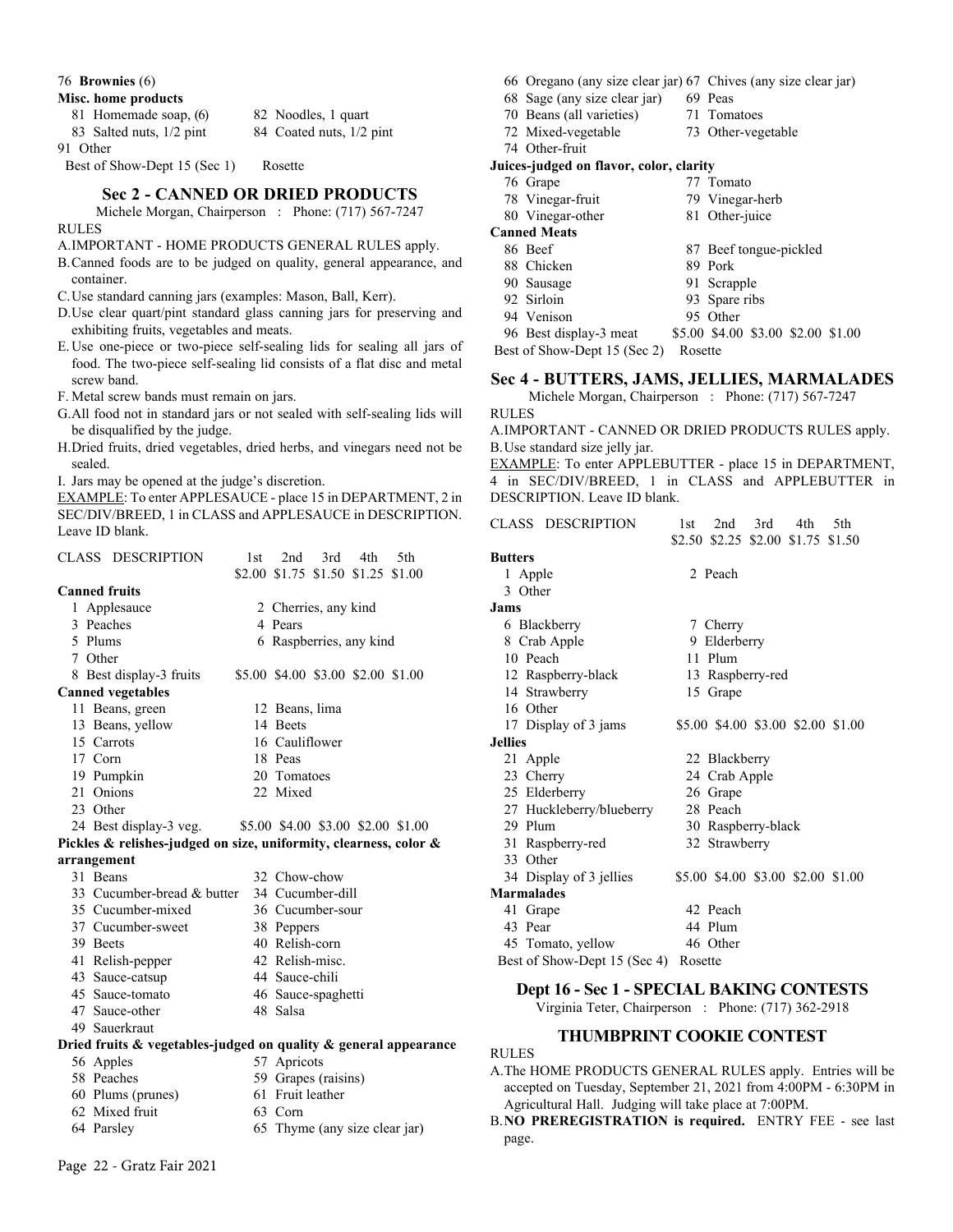- C.Exhibitor must be an individual who is a Pennsylvania resident, one entry per person.
- D.Six (6) Thumbprint Cookies must be exhibited on a disposable plate. Only jellies, jams or preserves are permitted in the "thumbprint".
- E Refrigeration is NOT available at the fair. Entries that require refrigeration must indicate so in the recipe. Those entries will not be sold, auctioned or otherwise distributed for consumption after judging for food safety reasons.
- F. Recipe must be submitted with the entry, printed on one-side of 8 1/2" x 11" size paper. Recipe must list all ingredients, quantities, and the preparation instructions. No commercial mixes are to be used. Entrant's name, address and phone number must be printed on the back of all the pages.
- G. Judging criteria: on flavor 70; texture 20; uniformity 10 -- TOTAL 100.
- H.All entries will become the property of the Gratz Fair. After judging, the fair will display only a portion of the entry for the remainder of the week.

I. Free admission to person entering contest; add rides for \$4.00.

EXAMPLE: To enter THUMBPRINT COOKIE CONTEST - place 16 in DEPARTMENT, 1 in SEC/DIV/BREED, 1 in CLASS and THUMBPRINT COOKIE CONTEST in DESCRIPTION. Leave ID blank.

| CLASS DESCRIPTION           | 1st 2nd 3rd    |
|-----------------------------|----------------|
| 1 THUMBPRINT COOKIE Contest | \$25 \$15 \$10 |

# **DECORATED COOKIE CONTEST**

RULES

- A.The HOME PRODUCTS GENERAL RULES apply. Entries will be accepted on Tuesday, September 21, 2021 from 4:00PM - 6:30PM in Agricultural Hall. Judging will take place following THUMBPRINT COOKIE CONTEST.
- B.**NO PREREGISTRATION is required.** ENTRY FEE see last page.
- C.Exhibitor must be an individual who is a Pennsylvania resident, one entry per person.
- D.Entry must consist of six (6) decorated cookies of any flavor. Cookies and icing MUST be made from "scratch." Decorate with sprinkles, etc. and be creative; all cookies need NOT look the same.
- E Refrigeration is NOT available at the fair. Entries that require refrigeration must indicate so in the recipe. Those entries will not be sold, auctioned or otherwise distributed for consumption after judging for food safety reasons.
- F. Recipe must be submitted with the entry, printed on one-side of 8 1/2" x 11" size paper. Recipe must list all ingredients, quantities, and the preparation instructions. No commercial mixes are to be used. Entrant's name, address and phone number must be printed on the back of all the pages.
- G. Judging criteria: overall appearance 25; inside characteristics (texture  $&$  doneness) - 25; flavor - 25; creativity - 25 -- TOTAL 100.
- H.All entries will become the property of the Gratz Fair. After judging, the fair will display only a portion of the entry for the remainder of the week.
- I. Free admission to person entering contest; add rides for \$4.00.

EXAMPLE: To enter DECORATED COOKIE CONTEST - place 16 in DEPARTMENT, 1 in SEC/DIV/BREED, 2 in CLASS and DECORATED COOKIE CONTEST in DESCRIPTION. Leave ID blank.

| CLASS DESCRIPTION           | 1st 2nd 3rd    |  |
|-----------------------------|----------------|--|
| 2. DECORATED COOKIE Contest | \$25 \$15 \$10 |  |

# **PA'S INCREDIBLE ANGEL FOOD CAKE CONTEST**

RULES

- A.The HOME PRODUCTS GENERAL RULES apply. **NO PREREGISTRATION is required.** Delivery, judging and release dates/times, pass, and entry fee - see last page. Bring exhibit(s) to AGRICULTURAL HALL
- B.Open to any individual amateur baker who is a Pennsylvania resident. One entry per person. Entrants may NOT have won 1st place in this Angel Food Cake contest at any other Fair in 2021.
- C.Entry must be an Angel Food Cake made from "scratch". All ingredients and decorations must be edible.
- D.Pennsylvania produced & packed eggs are requested to be used if possible. Please look for the PEQAP or PA packaging dates on the carton.
- E.Refrigeration is NOT available at the Fair. Entries that require refrigeration after baking must indicate so in the recipe. Those entries will not be sold, auctioned or otherwise distributed for consumption after judging for food safety reasons.
- F. The entire cake entry must be submitted for judging on cardboard or other food safe disposable setting. (All pans, plates and dishes are considered to be disposable and will not be returned.)
- G.Recipe(s) listing the ingredients and the preparation instructions must be submitted with the entry (printed on one-side of 8-1/2" x 11" size paper). Entrant's name, address & phone number must be printed on the back of all the pages.
- H.Judging criteria: Flavor (smell, taste, flavoring) 30; Inside Characteristics (texture & lightness) - 25; Overall Appearance (surface, size, color) - 20; Creativity - 15; Topping, Icing or Decoration - 10 -- Total of 100.
- I. The certified first place winner is then eligible to enter the 2022 PA Farm Show. The PA Farm Show prize money is: 1st-\$500, 2nd-\$250, 3rd-\$100.
- J. All entries will become the property of the Gratz Fair. After judging, the fair will display only a portion of the entry for the remainder of the week.
- K.Sponsored by Pennsylvania's Egg Farmers and PA State Association of County Fairs.

EXAMPLE: To enter PA'S INCREDIBLE ANGEL FOOD CAKE CONTEST - place 16 in DEPARTMENT, 1 in SEC/DIV/BREED, 3 in CLASS and PA'S INCREDIBLE ANGEL FOOD CAKE CONTEST in DESCRIPTION. Leave ID blank.

| CLASS DESCRIPTION                                        |  | 1st $2nd$ $3rd$ |
|----------------------------------------------------------|--|-----------------|
| 3 PA'S INCREDIBLE Angel Food Cake Contest \$25 \$15 \$10 |  |                 |

# **VEGETABLE QUICK BREAD CONTEST**

RULES

- A.The HOME PRODUCTS GENERAL RULES apply. **NO PREREGISTRATION is required.** Delivery, judging and release dates/times, pass, and entry fee - see last page. Bring exhibit(s) to AGRICULTURAL HALL.
- B.Exhibitor must be an individual who is a Pennsylvania resident, one entry per person.
- C.One loaf of quick (non-yeast) bread baked in a 9" x 5" pan and displayed on a cardboard or a disposable plate.
- D.Recipe(s) must be submitted with the entry, printed on one-side of 8 1/2" x 11" size paper. Recipe must list all ingredients, quantities, and the preparation instructions. Entrant's name, address and phone number must be printed on the back of all the pages.
- E.Recipe must include at least one cup or more of the following PA grown vegetables: asparagus, beans, beets, broccoli, cabbage, carrots, cauliflower, celery, cucumber, greens, eggplant, garlic, horseradish, leeks, onion, parsley, peas, pepper, pumpkin, spinach, summer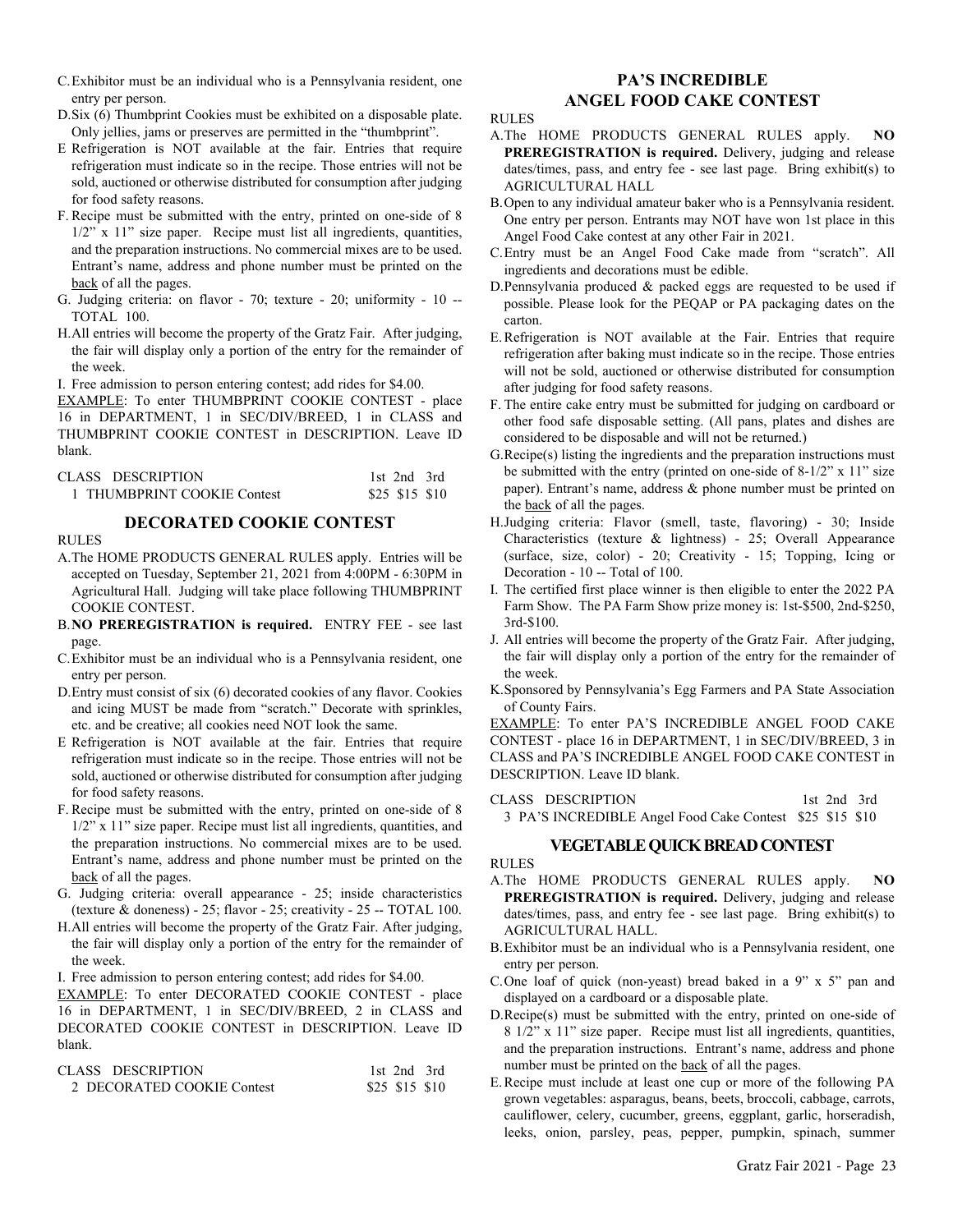squash, zucchini, sweet corn, sweet potatoes, tomatoes, turnip or winter squash.

- F.Judging criteria: overall appearance 25; inside characteristics (texture  $&$  doneness) - 25; flavor - 25; creativity - 25 -- TOTAL 100.
- G.All entries will become the property of the Gratz Fair. After judging, the fair will display only a portion of the entry for the remainder of the week.

EXAMPLE: To enter VEGETABLE QUICK BREAD CONTEST place 16 in DEPARTMENT, 1 in SEC/DIV/BREED, 4 in CLASS and VEGETABLE QUICK BREAD CONTEST in DESCRIPTION. Leave ID blank.

| CLASS DESCRIPTION                            | 1st 2nd 3rd |  |
|----------------------------------------------|-------------|--|
| 4 Vegetable Quick Bread Contest \$10 \$9 \$8 |             |  |

#### **BLUE RIBBON APPLE PIE CONTEST**

#### RULES

- A.The HOME PRODUCTS GENERAL RULES apply. **NO PREREGISTRATION is required.** Delivery, judging and release dates/times, pass, and entry fee - see last page. Bring exhibit(s) to AGRICULTURAL HALL.
- B.Open to any individual amateur baker who is a Pennsylvania resident; only one entry per person. Entrants may NOT have won first place in this Blue Ribbon Apple Pie contest at any other Fair in 2021.
- C.Entry to be a pie that must include 60% apples in the filling. It does not need to be a "traditional" two crusted apple pie and it can have a variety of fillings. All ingredients and decorations must be edible.
- D.The entire pie must be submitted for judging in a food safe disposable pie pan. (All pans, plates and dishes are considered to be disposable and will not be returned.)
- E.The recipe for the pie and pie crust must be submitted with the entry. It should be submitted on one side of a 8 1/2" x 11" paper. The recipe must list all the ingredients, quantities and the preparation instructions. Entrant's name, address and phone number must be printed on the back side of all the pages. (All recipes and pies will become the property of the Fair and will not be returned.)
- F. Refrigeration is not available at the Fair. Entries that require refrigeration after baking must indicate so in the recipe. Those entries will not be sold, auctioned or otherwise distributed for consumption after the judging for food safety reasons.
- G.Judging criteria: Overall Appearance 15; Crust: color, flavor, texture, doneness - 20; Flavor: - 30; Filling: consistency, doneness, moistness and flavor - 25; Creativity: - 10 -- TOTAL 100.
- H.The certified first place winner is then eligible to enter the 2022 PA Farm Show. The PA Farm Show prize money is: 1st-\$500, 2nd-\$250, 3rd-\$100, 4th-ribbon, 5th-ribbon. PA Farm Show sponsor: The PA State Association of County Fairs.
- I. All entries will become the property of the Gratz Fair. After judging, the fair will display only a portion of the entry for the remainder of the week.

EXAMPLE: To enter BLUE RIBBON APPLE PIE CONTEST - place 16 in DEPARTMENT, 1 in SEC/DIV/BREED, 5 in CLASS and BLUE RIBBON APPLE PIE CONTEST in DESCRIPTION. Leave ID blank.

| CLASS DESCRIPTION                              | 1st 2nd 3rd |  |
|------------------------------------------------|-------------|--|
| 5 Blue Ribbon Apple Pie Contest \$25 \$15 \$10 |             |  |

#### **HOMEMADE CHOCOLATE CAKE CONTEST** RULES

- A.The HOME PRODUCTS GENERAL RULES apply. **NO PREREGISTRATION is required.** Delivery, judging and release dates/times, pass, and entry fee - see last page. Bring exhibit(s) to AGRICULTURAL HALL.
- B.Open to any individual amateur baker who is a Pennsylvania resident; only one entry per person. Entrants may NOT have won 1st place in

this Homemade Chocolate Cake contest at any other Fair in 2021.

- C.Entry must be a layered chocolate cake made from "scratch". Premade mixes are not acceptable ingredients. All ingredients and decorations must be edible.
- D.Cake recipe must feature chocolate or cocoa as a main ingredient. Entry must be frosted and frosting must be made from "scratch".
- E.The entire cake entry must be submitted for judging on cardboard or other food safe disposable setting. (All pans, plates and dishes are considered to be disposable and will not be returned.)
- F. Recipes must be submitted with the entry, printed on one side of 8-1/2" x 11" paper. Recipe must list all ingredients, quantities, and the preparation instructions. Entrant's name, address and phone number must be printed on the back side of all the pages. (All recipes and cakes will become the property of the Fair and will not be returned.)
- G.Refrigeration is not available at the Fair. Entries that require refrigeration after baking must indicate so in the recipe. Those entries will not be sold, auctioned or otherwise distributed for consumption after judging for food safety reasons.
- H.Judging Criteria: Flavor (aroma, taste, good balance of flavorings) 30; Texture (moist and tender crumb; not soggy or dry) - 25; Inside Characteristics (even grain, evenly baked; free from air pockets) - 20; Outside Characteristics (consistent shape/size/surface; overall appeal) - 15; Frosting (taste, texture, even color) - 10 -- TOTAL 100.
- I. The certified first place winner is then eligible to enter the 2022 PA Farm Show. The PA Farm Show prize money is: 1st-\$500, 2nd-\$250, 3rd-\$100, 4th-ribbon, 5th-ribbon. PA Farm Show sponsor - PA State Association of County Fairs.
- J. All cakes will become the property of the Gratz Fair. After judging, the fair may display only a portion of the cake for the remainder of the week.

EXAMPLE: To enter HOMEMADE CHOCOLATE CAKE CONTEST - place 16 in DEPARTMENT, 1 in SEC/DIV/BREED, 6 in CLASS and HOMEMADE CHOCOLATE CAKE CONTEST in DESCRIPTION. Leave ID blank.

| CLASS DESCRIPTION      |  | 1st $2nd$ 3rd $4th$ |  |
|------------------------|--|---------------------|--|
| 6 Homemade             |  | \$40 \$30 \$20 \$10 |  |
| Chocolate Cake Contest |  |                     |  |

#### **Department 17 - FLORAL SHOW**

Tamara Seiler, Chairperson : Phone: (717) 364-8570 GENERAL RULES

- A.IMPORTANT the GENERAL ORDER OF EXHIBITION AND RULES AND REGULATIONS apply; Entry Form deadline, delivery, judging and release dates/times, pass, and entry fee - see last page. Bring exhibit(s) to the ARTS & CRAFTS BLDG.
- B.All containers are to be marked on the bottom with the owner's name and address.
- C.Plants are to be clean and also containers. Do not use artificial process to clean leaves.
- D.Plants and cut specimens must be of highest quality and confer to rules(no brown leaves, petals or insect damaged plants).
- E.YOUTH UNDER 19 SOME CLASSES HAVE BEEN ESTABLISHED IN DEPARTMENT 167 FOR YOU TO ENTER AND BE JUDGED SEPARATELY FROM ADULTS. MAKE YOUR ENTRY THERE IN THE "YOUTH" SHOW UNLESS WHAT YOU WANT TO ENTER IS ONLY IN THE "OPEN" SHOW BELOW - THEN ENTER IN THE "OPEN" SHOW.

#### HOUSE PLANTS RULES

A.Includes all plants that would qualify as house plants.

B.IMPORTANT - FLORAL SHOW GENERAL RULES apply.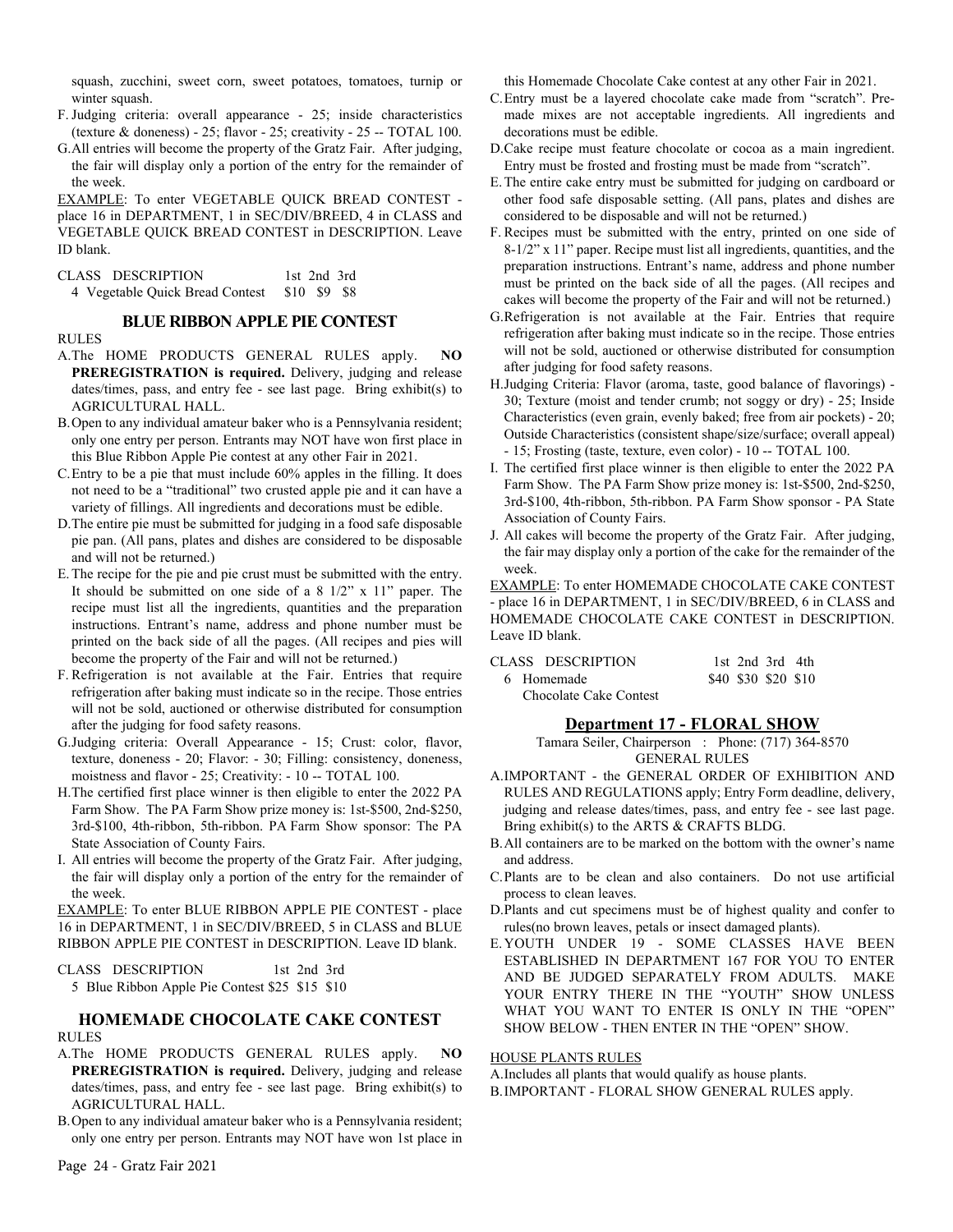## **Sec 1 - FLOWERING POTTED PLANTS (in flower)** RULES

A.IMPORTANT - HOUSE PLANTS RULES apply.

EXAMPLE: To enter a AFRICAN VIOLETS-SINGLE, ANY COLOR - place 17 in DEPARTMENT, 1 in SEC/DIV/BREED, 1 in CLASS and AFRICAN VIOLETS-SINGLE, ANY COLOR in DESCRIPTION. Leave ID blank.

| <b>CLASS DESCRIPTION</b> | 2nd<br>3rd<br>4th<br>1st    |
|--------------------------|-----------------------------|
|                          | \$4.00 \$3.00 \$2.00 \$1.00 |
| <b>African violets</b>   |                             |
| 1 Single, any color      | 2 Double, any color         |
| Wax begonia, fibrous     |                             |
| 6 Single, any color      | 7 Double, any color         |
| Begonia, tuberous        |                             |
| 11 Single, any color     | 12 Double, any color        |
| Impatien                 |                             |
| 16 Single, any color     | 17 Double, any color        |
| Geranium                 |                             |
| $21 T$ , $101$           | $\sim$ $\sim$               |

21 Variegated foliage, any color 22 Green foliage, any color

26 New guinea impatien, any color

- **Mixed pot-3 or more different flowering plants** 31 Any color 32 Red, white & blue
- 

# **Strawberry jar-flowering plants**

36 One variety

37 Mixed-3 or more different varieties

**Other meritorious flowering plant not mentioned above** 41 Pot under 6" 42 Pot over 6"

Best of Show-Dept 17 (Sec 1-FLOWERING POTTED) Rosette

#### **Sec 1 - HANGING BASKET FLOWERING** RULES

A.IMPORTANT - HOUSE PLANTS RULES apply. EXAMPLE: To enter a BEGONIA-FIBROUS ROOTED-SINGLE-ANY COLOR - place 17 in DEPARTMENT, 1 in SEC/DIV/BREED,

51 in CLASS and BEGONIA-FIBROUS ROOTED-SINGLE-ANY COLOR in DESCRIPTION. Leave ID blank.

|                  |                             | \$4.00 \$3.00 \$2.00 \$1.00 |
|------------------|-----------------------------|-----------------------------|
| Begonia          |                             |                             |
|                  | 51 Fibrous-single-any color | 52 Fibrous-double-any color |
|                  | 53 Tuberous-any color       | 54 Angel wing               |
| <b>Impatiens</b> |                             |                             |
|                  | 61 Single-any color         | 62 Double-any color         |
|                  | 63 New guinea-any color     |                             |

CLASS DESCRIPTION 1st 2nd 3rd 4th

66 Ivy geranium-any color

67 Other flowering hanging basket

Best of Show-Dept 17 (Sec 1-FLOWERING HANGING BASKET) Rosette

# **Sec 2 - FOLIAGE POTTED PLANTS**

RULES

#### A.IMPORTANT - HOUSE PLANTS RULES apply.

EXAMPLE: To enter a BEGONIA, FOLIAGE TYPE-LARGE LEAF, ANY VARIETY place 17 in DEPARTMENT, 2 in SEC/DIV/BREED, 1 in CLASS and BEGONIA, FOLIAGE TYPE-LARGE LEAF in DESCRIPTION. Leave ID blank.

| CLASS DESCRIPTION         | $2nd$ 3rd<br>4th<br>1st -   |
|---------------------------|-----------------------------|
|                           | \$4.00 \$3.00 \$2.00 \$1.00 |
| Begonia, foliage type     |                             |
| 1 Large leaf, any variety | 2 Small leaf, any variety   |
| 3 Joseph's coat           |                             |

#### **Cacti**

- 6 X-mas (very pointed leaves) 7 Easter (rounded leaves)
	- 8 Thanksgiving (semi-pointed leaves)
	- 9 One pot, one cactus
	- 10 Group of several pots, mixed varieties (3 or more pots)
	- 11 Garden, mixed varieties (3 or more cacti plants only)
	- 12 Cacti & succulent-garden, mixed varieties (3 or more cacti and succulent plants)
	- 13 Succulent

#### **Coleus**

- 16 Large leaf 17 Small leaf
- 18 Fancy leaf

# **Fern**

- 21 Boston 22 Rabbit foot
- 23 Asparagus 24 Other

31 Geranium-scented

- **Ivy**
	- 36 English (green foliage)
	- 37 English (variegated foliage-green & white)
	- 38 Grape 39 Other potted

46 Philodendron-heart shaped green leaves

#### **Pothos.**

51 Green & white leaves 52 Green & yellow leaves

- 56 Dish garden of foliage plants consisting of three or more varieties (no flowering)
- 57 Terrarium
- 58 Strawberry jar-foliage and/or succulent
- 59 Jade plant 60 Most unusual plant
- 61 Novelty container 62 Caladium

**Other meritorious house plant not mentioned above**

66 Pot under 6" 67 Pot over 6"

Best of Show-Dept 17 (Sec 2-FOLIAGE POTTED) Rosette

# **Sec 2 - HANGING BASKET FOLIAGE**

RULES

A.IMPORTANT - HOUSE PLANTS RULES apply. EXAMPLE: To enter a CACTI-CHRISTMAS place 17 in DEPARTMENT, 2 in SEC/DIV/BREED, 71 in CLASS and CACTI-CHRISTMAS in DESCRIPTION. Leave ID blank.

CLASS DESCRIPTION 1st 2nd 3rd 4th

\$4.00 \$3.00 \$2.00 \$1.00

#### **Cacti**

- 71 Christmas (very pointed leaves) 72 Easter (rounded leaves)
- 73 Thanksgiving (semi-pointed leaves)
- **Fern**
	- 76 Boston 77 Asparagus
	- 78 Other-hanging
- **Ivy**
	- 81 English 82 Grape 83 Swedish 84 Other-hanging

91 Philodendron-heart shaped green leaves

# **Pothos.**

96 Green & white leaves 97 Green & yellow leaves **Spider** 101 Green 102 Variegated **Wondering jew**

106 Multi colored 107 Green

111 Other foliage or vining hanging basket not mentioned above (no flowering) Best of Show-Dept 17 (Sec 2-FOLIAGE HANGING BASKET) Rosette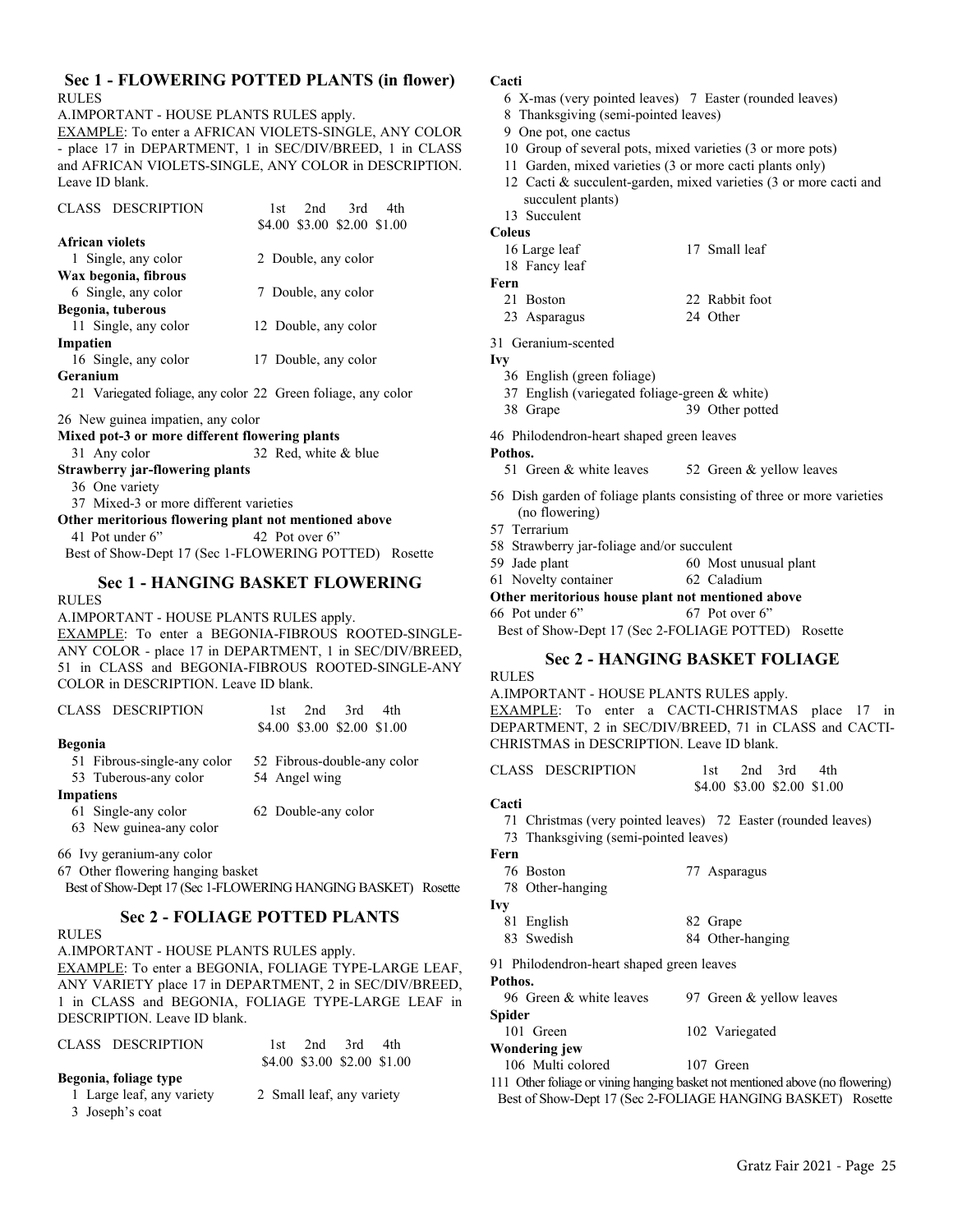#### SPECIMEN FLOWERS RULES

RULES

- A.Must be cut flowers grown by the exhibitor and must conform to the number of blooms, spikes, or stems specified in each class.
- B.The uniformity of height, color, size is an important factor in evaluating entries.
- C.Flowers in each entry must be of one color and variety unless otherwise stated.
- D.A bud showing color counts as one bloom.
- E.All cut specimens in Sections 3, 4 & 11 must have foliage included or they will not be judged.
- E.Cut specimens for Sections 3, 4 & 11 must be transferred into vases supplied by the fair - if not, will be disqualified.
- F. IMPORTANT the FLORAL SHOW GENERAL RULES apply.

#### **Sec 3 - ANNUALS**

A.IMPORTANT - SPECIMEN FLOWERS RULES apply. EXAMPLE: To enter an AGERATUM, 1 STEM-PINK - place 17 in DEPARTMENT, 3 in SEC/DIV/BREED, 1 in CLASS and AGERATUM, 1 STEM-PINK in DESCRIPTION. Leave ID blank.

| CLASS DESCRIPTION                                                                                                                                                                                                                                          | 3rd<br>2nd<br>4th<br>1st<br>\$4.00 \$3.00 \$2.00 \$1.00                              |
|------------------------------------------------------------------------------------------------------------------------------------------------------------------------------------------------------------------------------------------------------------|--------------------------------------------------------------------------------------|
| <b>Ageratum-1 stem</b><br>1 Pink<br>3 Other                                                                                                                                                                                                                | 2 Blue                                                                               |
| 6 Asters, 1 bloom-any variety<br>8 Bells of Ireland, 1 stem<br>Celosia                                                                                                                                                                                     | 7 Bachelor's button, 1 bloom<br>9 Calendula, 1 bloom-any color                       |
| 16 Crested-over 10"-any color 17 Crested-under 10"-red<br>18 Crested-under 10"-pink<br>20 Plume-red<br>22 Plume-other color                                                                                                                                | 19 Crested-under 10"-other color<br>21 Plume-pink                                    |
| 26 Cleome-1 stem                                                                                                                                                                                                                                           | 27 Cosmos, 1 bloom-any color                                                         |
| Marigold, 1 bloom<br>31 African lemon color, large 32 African orange color, large<br>33 Small flowering lemon<br>35 Small flowering 2-tone flat type<br>36 Small flowering 2-tone ball type<br>Marigold, 1 bloom-Small flowering single (6 or less petals) | 34 Small flowering orange                                                            |
| 41 Lemon<br>43 2-tone                                                                                                                                                                                                                                      | 42 Orange                                                                            |
| 46 Nasturtium, 1 bloom<br>Petunia                                                                                                                                                                                                                          | 47 Pansy, 1 bloom                                                                    |
| 53 Single-2-tone colored                                                                                                                                                                                                                                   | 51 Single-plain edge-any color 52 Single-fancy edge-any color<br>54 Double-any color |
| 61 Scabiosa, 1 bloom<br>Salvia-1 stem<br>66 Blue-old fashioned                                                                                                                                                                                             | 67 Purple                                                                            |
| 68 Red                                                                                                                                                                                                                                                     | 69 Other color                                                                       |
| 76 Snapdragons, 1 spike<br><b>Strawflowers-3 blooms</b><br>81 All one color                                                                                                                                                                                | 82 Mixed color                                                                       |
| Zinnia-1 bloom                                                                                                                                                                                                                                             |                                                                                      |
| 86 Giant-over 4"<br>88 Cactus                                                                                                                                                                                                                              | 87 Large-under 4"<br>89 Pompom-ball type                                             |
| 90 Small-under 3"                                                                                                                                                                                                                                          | 91 Miniature-under 1"                                                                |
| 92 Single (1 row of petals)                                                                                                                                                                                                                                | 93 Novelty (multi-color) over 2"                                                     |
| 94 Novelty (multi-color) under 2"                                                                                                                                                                                                                          |                                                                                      |
| <b>Dusty Miller</b><br>101 Small leaf<br>103 Fancy (lacey type)                                                                                                                                                                                            | 102 Broad leaf                                                                       |
| Page 26 - Gratz Fair 2021                                                                                                                                                                                                                                  |                                                                                      |

#### **Globe Amaranth, 1 stem of multiple blooms**

- 106 Red 107 Purple
- 108 Other color

```
Sunflower
```
- 111 1 bloom (hybrid)-any color under 6"
- 112 Sunflower, (hybrid)-teddy bear
- 116 Love lies bleeding (amaranthus)-1 stem or bloom
- 117 Annual garden mix-1 stem/bloom from 3 different annuals in a vase

118 Other annual not mentioned above

Best of Show-Dept 17 (Sec 3) Rosette

#### **Sec 4 - PERENNIALS**

RULES

A.IMPORTANT - SPECIMEN FLOWERS RULES apply. EXAMPLE: To enter a CHRYSANTHEMUM, 1 STEM (MULTI-BLOOMS)-SINGLE - place 17 in DEPARTMENT, 4 in SEC/DIV/ BREED, 1 in CLASS and CHRYSANTHEMUM, 1 STEM (MULTI-BLOOMS)-SINGLE in DESCRIPTION. Leave ID blank.

| CLASS DESCRIPTION                                                                                                                                                                                                                                                                                                                                                                                                                                                                                                                                                                                                                                  | 1st<br>2nd 3rd<br>4th<br>\$4.00 \$3.00 \$2.00 \$1.00                                                     |  |
|----------------------------------------------------------------------------------------------------------------------------------------------------------------------------------------------------------------------------------------------------------------------------------------------------------------------------------------------------------------------------------------------------------------------------------------------------------------------------------------------------------------------------------------------------------------------------------------------------------------------------------------------------|----------------------------------------------------------------------------------------------------------|--|
| Chrysanthemum, 1 stem (multi-blooms)                                                                                                                                                                                                                                                                                                                                                                                                                                                                                                                                                                                                               |                                                                                                          |  |
| 1 Single (one row of petals)<br>3 Pompom                                                                                                                                                                                                                                                                                                                                                                                                                                                                                                                                                                                                           | 2 Cushion<br>4 Other                                                                                     |  |
| 11 Dianthus, 1 stem (multi-blooms)<br>Gaillardia<br>16 2-tone-1 bloom                                                                                                                                                                                                                                                                                                                                                                                                                                                                                                                                                                              | 12 Aster, perennial-1 spray<br>17 Other-1 bloom                                                          |  |
| 21 Honesty, dried-1 spray<br><b>Roses</b><br>26 Floribunda-1 spray<br>28 Grandiflora-1 bloom<br>30 Miniature bloom<br>Rudbeckia-1 bloom<br>36 Single-bi-color<br>38 Double-any color                                                                                                                                                                                                                                                                                                                                                                                                                                                               | 27 Floribunda (miniature)-1 spray<br>29 hybrid tea-1 bloom<br>31 Collection-6 blooms<br>37 Single-yellow |  |
| 41 Sweet William, 1 stem<br>Echinacea (cone flower)-1 bloom<br>46 Purple                                                                                                                                                                                                                                                                                                                                                                                                                                                                                                                                                                           | 47 White                                                                                                 |  |
| 51 Flowering shrub (any variety)-1 stem<br>52 Sedum (any variety)-1 stem<br>53 Hydrangea-1 bloom<br>54 Perennial garden mix-1 stem/bloom from 3 different perennials in<br>a vase<br>55 Other perennial not mentioned above (no flowering shrubs)-1 stem<br>or bloom<br>Best of Show-Dept 17 (Sec 4)<br>Rosette                                                                                                                                                                                                                                                                                                                                    |                                                                                                          |  |
| <b>Sec 5 - ARTISTIC ARRANGEMENTS</b><br>Artistic classes must be arranged by exhibitor; material used need not be<br>grown by the exhibitor unless otherwise specified.<br>Fruits and vegetables must be edible; need not be grown by exhibitor.<br>All fresh plant material to be used unless otherwise specified.<br><b>RULES</b><br>A.IMPORTANT - FLORAL SHOW GENERAL RULES.<br>B. All arrangements must be completed before they are placed on the<br>exhibitors' shelves.<br>EXAMPLE: To enter DRIED - WREATH & VINE - place 17 in<br>DEPARTMENT, 5 in SEC/DIV/BREED, 1 in CLASS and DRIED -<br>WREATH & VINE in DESCRIPTION. Leave ID blank. |                                                                                                          |  |
| CLASS DESCRIPTION                                                                                                                                                                                                                                                                                                                                                                                                                                                                                                                                                                                                                                  | $1st$ 2nd<br>3rd 4th                                                                                     |  |

| ULADO DEOUNIFIIUN | TSL ZNCL | эга                         | - 4-ա |
|-------------------|----------|-----------------------------|-------|
|                   |          | \$8.00 \$7.00 \$6.00 \$5.00 |       |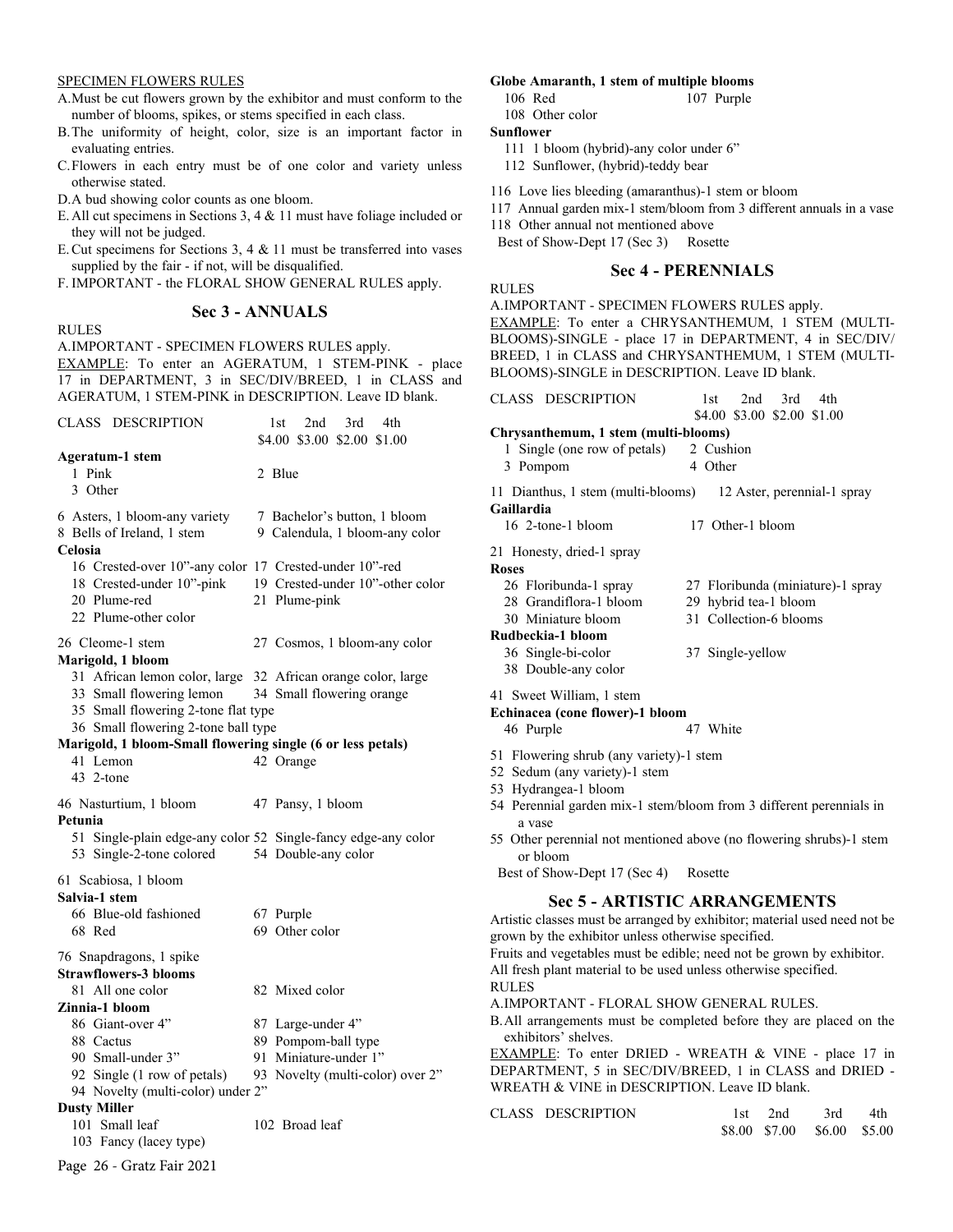- 1 Arrangement dried wreath & vine
- 2 Arrangement in pedestal container
- 3 Arrangement fruit or vegetable or combination
- 4 Arrangement featuring a candle
- 5 Arrangement Christmas
- 6 Arrangement holiday / special occasion
- 7 Arrangement all white (foliage acceptable)
- 8 Arrangement foliage (no flowers)
- 9 Arrangement cup & saucer
- 10 Arrangement coffee mug
- 11 Arrangement herbs / fragrant bouquet
- 12 Arrangement wild flower (wild flowers only, none forbidden by conservation rules)
- 13 Arrangement other (use theme: MAKING MEMORIES ONE FAIR AT A TIME)

Best of Show-Dept. 17 (Sec 5) Rosette

#### **Sec 11 - BULBS, TUBERS & RHIZOMES**

#### RULES

A.IMPORTANT - SPECIMEN FLOWERS RULES apply. EXAMPLE: To enter a DAHLIA-CACTUS-OVER 6", 1 BLOOM place 17 in DEPARTMENT, 11 in SEC/DIV/BREED, 1 in CLASS and DAHLIA-CACTUS-OVER 6", 1 BLOOM in DESCRIPTION. Leave ID blank.

| CLASS DESCRIPTION        | 2nd<br>3rd<br>4th<br>1st     |
|--------------------------|------------------------------|
|                          | \$4.00 \$3.00 \$2.00 \$1.00  |
| Dahlia-1 bloom           |                              |
| 1 Cactus-over 6"         | 2 Cactus-under 6"            |
| 3 Decorative-6-8"        | 4 Decorative-4-6"            |
| 5 Decorative-under 4"    | 6 Dinner plate-over 8"       |
| 7 Pompom (ball type)     | 8 Miniature (dwarf)-under 3" |
| 9 Single-1 row of petals |                              |
| Gladiolus-1 spike        |                              |
| 16 Large                 | 17 Small                     |
| Lily-1 stem              |                              |
| 21 Any type              | 22 Canna-large flowering     |
| 23 Canna-small flowering |                              |
|                          |                              |

- 26 Tuberous Rooted Begonia bloom (flower only)
- 27 Other
- Best of Show-Dept 17 (Sec 11) Rosette

#### **Sec 12 - CONTAINER GARDENS**

#### RULES

A.Container must be provided by exhibitor.

B.Judging will be based on design, variety of plants, attractiveness, plant health and workmanship.

EXAMPLE: To enter a MIXED HERB GARDEN - place 17 in DEPARTMENT, 12 in SEC/DIV/BREED, 1 in CLASS and MIXED HERB GARDEN in DESCRIPTION. Leave ID blank. CLASS DESCRIPTION 1st 2nd 3rd 4th

- \$8.00 \$7.00 \$6.00 \$5.00
- 1 Mixed Herb Garden (Minimum of 5 varieties)
- 2 Mixed Vegetable Garden (minimum of 5 varieties)
- 3 Fantasy/Whimsical Mini Garden (must contain a mimimum of 3 plants & any type fairies, gnomes and/or mini structures-16" & under).
- 4 Fantasy/Whimsical Mini Garden (must contain a mimimum of 3 plants & any type fairies, gnomes and/or mini structures-over 16").

*Ideas can be found at https://miniature-gardening.com/miniature\_ gardens\_fairy\_gardens\_theme/)*

# **Department 18 - NEEDLECRAFT**

#### GENERAL RULES

- A.IMPORTANT the ORDER OF EXHIBITION AND RULES AND REGULATIONS apply; Entry Form deadline, delivery, judging and release dates/times, pass, and entry fee - see last page. Bring exhibit(s) to the ARTS & CRAFTS BLDG.
- B.All entries must have been made since the last Gratz Fair by the exhibitor. No exhibits shown at the Gratz Fair in previous years may be shown again.
- C.Each entry must be on a hanger where applicable.
- D.Each article to be judged on:

Needlework - All needlework will be judged with regard to beauty, degree of perfection, amount of work, and suitability for the purpose for which it is intended. Needlecraft -All needlecraft to be judged on: Material - it's appropriateness, quality, color, and design. Design - simplicity of line, harmony of color, and appropriateness. Workmanship - method of construction, choice and execution of stitches.

Knitting and Crocheting - All knitted of crocheted articles will be judged on the worth of the article, and workmanship, execution of stitches, and/or perfection.

#### **Sec 1 - SEWING**

Marian Miller, Chairperson : Phone: (717) 692-2443

RULES

A.IMPORTANT - NEEDLECRAFT GENERAL RULES apply. EXAMPLE: To enter a CHILDREN'S APRON - place 18 in DEPARTMENT, 1 in SEC/DIV/BREED, 1 in CLASS and CHILDREN'S APRON in DESCRIPTION. Leave ID blank.

| CLASS DESCRIPTION             | 2nd<br>3rd<br>4th<br>1st     |  |
|-------------------------------|------------------------------|--|
| Apron                         | \$3.00 \$2.00 \$1.50 \$1.00  |  |
| 1 Children's                  | 2 Coverall                   |  |
| 3 Fancy                       | 4 Half                       |  |
| 5 Kitchen                     |                              |  |
| Children's garment            | \$4.00 \$3.25 \$2.50 \$1.75  |  |
| 11 Boy's or girl's suits      | 12 Coat                      |  |
| 13 Girl's dress (1-6 years)   | 14 Girl's dress (7-12 years) |  |
| 15 Shirt or blouse            | 16 Pants or slacks           |  |
| Coat                          | \$5.00 \$4.00 \$3.00 \$2.00  |  |
| 21 Blend fabric               | 22 Cotton                    |  |
| 23 Wool                       | \$8.00 \$6.50 \$5.00 \$3.50  |  |
|                               | \$4.00 \$3.25 \$2.50 \$1.75  |  |
| <b>Dress</b>                  |                              |  |
| 26 Better cotton-Short sleeve | 27 Better cotton-Long sleeve |  |
| 28 Better cotton-Sleeveless   | 29 Cotton house-Short sleeve |  |
| 30 Cotton house-Long sleeve   | 31 Cotton house-Sleeveless   |  |
| 32 Evening                    | 33 Silk or blend fabric      |  |
| 34 Synthetic fabric           | 35 Wool                      |  |
| 36 Denim                      | 37 Two-piece-blend fabric    |  |
| 38 Two-piece-cotton           | 39 Two-piece-silk            |  |
| 40 Two-piece-wool             | 41 Two-piece-house coat      |  |
| Jumper                        |                              |  |
| 46 Cotton                     | 47 Synthetic blend           |  |
| 48 Wool                       |                              |  |
| Misc.                         | \$2.00 \$1.75 \$1.50 \$1.25  |  |
| 51 Hats                       | 52 Vest-Adult kit            |  |
| 53 Vest-Adult original        | 54 Vest-Youth kit            |  |
| 55 Vest-Youth original        | 56 Necktie                   |  |
| 57 Hand bag                   | 58 Other                     |  |
| <b>Jacket-lined</b>           | \$4.00 \$3.25 \$2.50 \$1.75  |  |
| 61 Man's                      | 62 Woman's                   |  |
| Jacket-unlined                | \$3.00 \$2.50 \$2.00 \$1.50  |  |
| 66 Man's                      | 67 Woman's                   |  |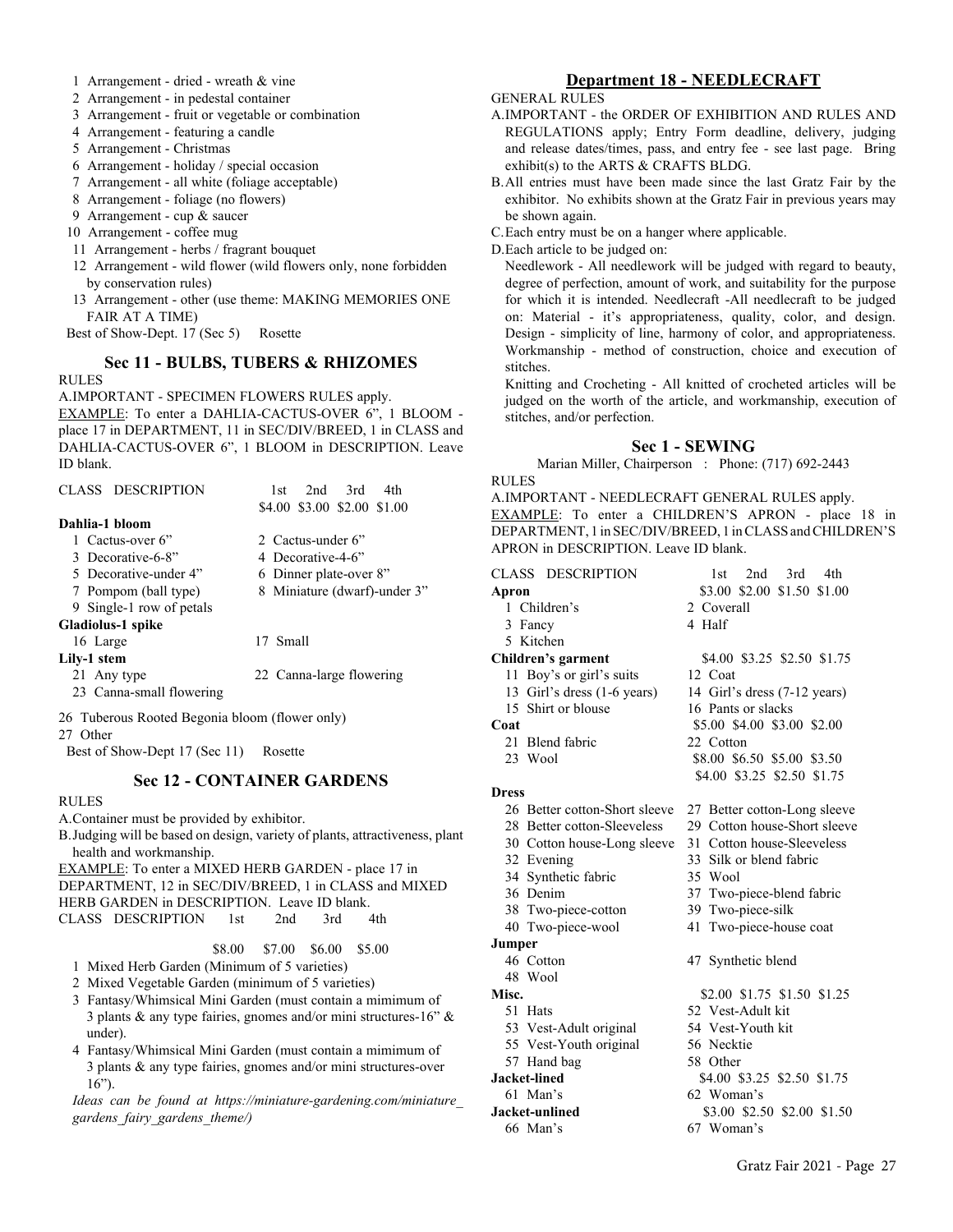|                                           | \$4.00 \$3.25 \$2.50 \$1.75 |  |
|-------------------------------------------|-----------------------------|--|
| <b>Cotton blouse</b>                      |                             |  |
| 71 With sleeves                           | 72 Sleeveless               |  |
| 73 Halter top                             |                             |  |
|                                           |                             |  |
| 76 Cotton or cotton blend skirt           | 77 Culottes                 |  |
| 78 Synthetic blouse with sleeves 79 Skirt |                             |  |
|                                           | \$4.00 \$3.00 \$2.00 \$1.00 |  |
| Slacks-any fabric tailored<br>86 Man's    | 87 Woman's                  |  |
| <b>Shorts</b>                             |                             |  |
|                                           |                             |  |
| 91 Cotton-Man's                           | 92 Cotton-Woman's           |  |
| 93 Synthetic blend-Man's                  | 94 Synthetic blend-Woman's  |  |
| 95 Wool-Man's                             | 96 Wool-Woman's             |  |
| Suit                                      | \$8.00 \$6.00 \$4.00 \$2.00 |  |
| 101 Blend fabric                          | 102 Cotton                  |  |
| 103 Synthetic fabric                      | 104 Wool                    |  |
| 105 Jumpsuit                              | 106 Swimsuit                |  |
| 107 Other                                 |                             |  |
|                                           | \$8.00 \$6.50 \$5.00 \$3.50 |  |
| 111 Wedding dress                         | 112 Bridesmaid dress        |  |
| 113 Prom dress-Long                       | 114 Prom dress-Tea length   |  |
| 115 Sweatshirt                            | 116 Sweatpants              |  |
| Men's Shirt                               | \$4.00 \$3.25 \$2.50 \$1.75 |  |
| 121 Short sleeve                          | 122 Long sleeve             |  |
|                                           | \$8.00 \$6.00 \$4.00 \$2.00 |  |
| 126 Sportswear                            |                             |  |
|                                           | \$3.00 \$2.00 \$1.50 \$1.00 |  |
| <b>Toy</b><br>131 Smocked                 | 132 Stuffed Doll/Clown      |  |
|                                           |                             |  |
| 133 Stuffed Animal                        |                             |  |
| 134 Doll Clothing-Sewn-12" & under        |                             |  |
| 135 Doll Clothing-Sewn-Over 12"           |                             |  |
| 136 Doll Clothing-Crocheted-12" & under   |                             |  |
| 137 Doll Clothing-Crocheted-Over 12"      |                             |  |
| <b>Pillow</b>                             |                             |  |
| 141 Cotton                                | 142 Synthetic blend         |  |
| 143 Pieced                                | 144 Shape                   |  |
| Costume                                   |                             |  |
| 151 Adult                                 | 152 Child                   |  |
| Best of Show-Dept 18 (Sec 1)              | Rosette                     |  |

#### **Sec 2 - NEEDLEWORK**

Marian Miller, Chairperson : Phone: (717) 692-2443 RULES

A.IMPORTANT - NEEDLECRAFT GENERAL RULES apply. EXAMPLE: To enter a CROCHETED BEDSPREAD - place 18 in DEPARTMENT, 2 in SEC/DIV/BREED, 1 in CLASS and CROCHETED BEDSPREAD in DESCRIPTION. Leave ID blank.

| CLASS DESCRIPTION          | 3rd<br>2nd<br>4th<br>1st    |  |
|----------------------------|-----------------------------|--|
|                            | \$7.00 \$6.00 \$5.00 \$4.00 |  |
| <b>Bedspread</b>           |                             |  |
| 1 Crocheted                | 2. Knitted                  |  |
| 3 Embroidered              |                             |  |
|                            | \$3.00 \$2.00 \$1.50 \$1.00 |  |
| <b>Cushion/cushion top</b> |                             |  |
| 6 Crewel work              | 7 Crochet                   |  |
| 8 Embroidered              | 9 Knitted                   |  |
| 10 Needlepoint             | 11 Novelty                  |  |
| 12. Hooked                 | 13 Ouilted                  |  |
| 14 Counted cross stitch    | 15 Candlewicking            |  |
| 16 Weaving                 | 17 Quick point              |  |
| 18 Bargello                |                             |  |
|                            |                             |  |

Page 28 - Gratz Fair 2021

**Toy** 26 Knitted 27 Crochet 28 Quilted **Useful kitchen article** 31 Knitted or crochet 32 Needlework 33 Novelty 34 Towel 35 Bread basket liner 36 Wine Bottle Tote **Useful kitchen article-Plastic canvas magnet** 41 Valentine 42 St Patrick's 43 Easter 44 4th of July 45 Halloween 46 Thanksgiving 47 Christmas 48 Other **Tablecloth** 51 Crocheted edge 52 Crocheted solid-Small (up to 36"x 36") 53 Crocheted solid-Medium (up to 50"x 50") 54 Crocheted solid-Large (up to 60"x 82") 55 Embroidered Applique 56 Embroidered Crewel work 57 Embroidered Cross stitch 58 Embroidered Eyelet 59 Embroidered Solid 66 Doily 67 Tatting edge **Hoop frame** 71 Embroidery 72 Needlepoint 73 Candlewicking 74 Folding star 75 Chicken scratching **Useful holiday article** 81 Knit or crochet-Christmas 82 Knit or crochet-Easter 83 Knit or crochet-Halloween 84 Knit or crochet-Other 85 Needlepoint-Christmas 86 Needlepoint-Easter 87 Needlepoint-Halloween 88 Needlepoint-Other 89 Novelty-Christmas 90 Novelty-Easter 91 Novelty-Halloween 92 Novelty-Other 93 Scherenschnitte-Christmas 94 Scherenschnitte-Easter 95 Scherenschnitte-Halloween 96 Scherenschnitte-Other 97 Count cross stitch-X-mas 98 Count cross stitch-Easter 99 Count cross stitch-Halloween 100 Count cross stitch-Other 101 PlasticCanvas-Valentine 102 PlasticCanvas-St Patrick's 103 PlasticCanvas-Easter 104 PlasticCanvas-4th of July 105 PlasticCanvas-Halloween 106 PlasticCanvas-Thanksgiving 108 PlasticCanvas-X-mas Ornament 109 PlasticCanvas-Other **Decorative-household** 116 Candlewicking 117 Counted cross stitch 118 Novelty 119 Plastic Canvas-Coaster (must be framed ready to hang) **Picture-original** 126 Crewel work 127 Embroidery 128 Needlepoint 129 Stitch & stuff 130 Yarn, or string art 131 Long stitch 132 Bargello 133 Counted cross stitch 134 Other **Picture-kit** 141 Crewel work 142 Embroidery 143 Needlepoint 144 Stitch & stuff 145 Yarn, or string art 146 Long stitch 147 Bargello 148 Counted cross stitch 149 Other **Pillow case** 156 Crocheted edge 157 Embroidered Applique 158 Embroidered Crewel work 159 Embroidered Cross stitch 160 Embroidered Eyelet 161 Embroidered Solid

\$3.00 \$2.50 \$2.00 \$1.50

166 Handbag-Crocheted 167 Handbag-Knitted 168 Cap-Crocheted 169 Cap-Knitted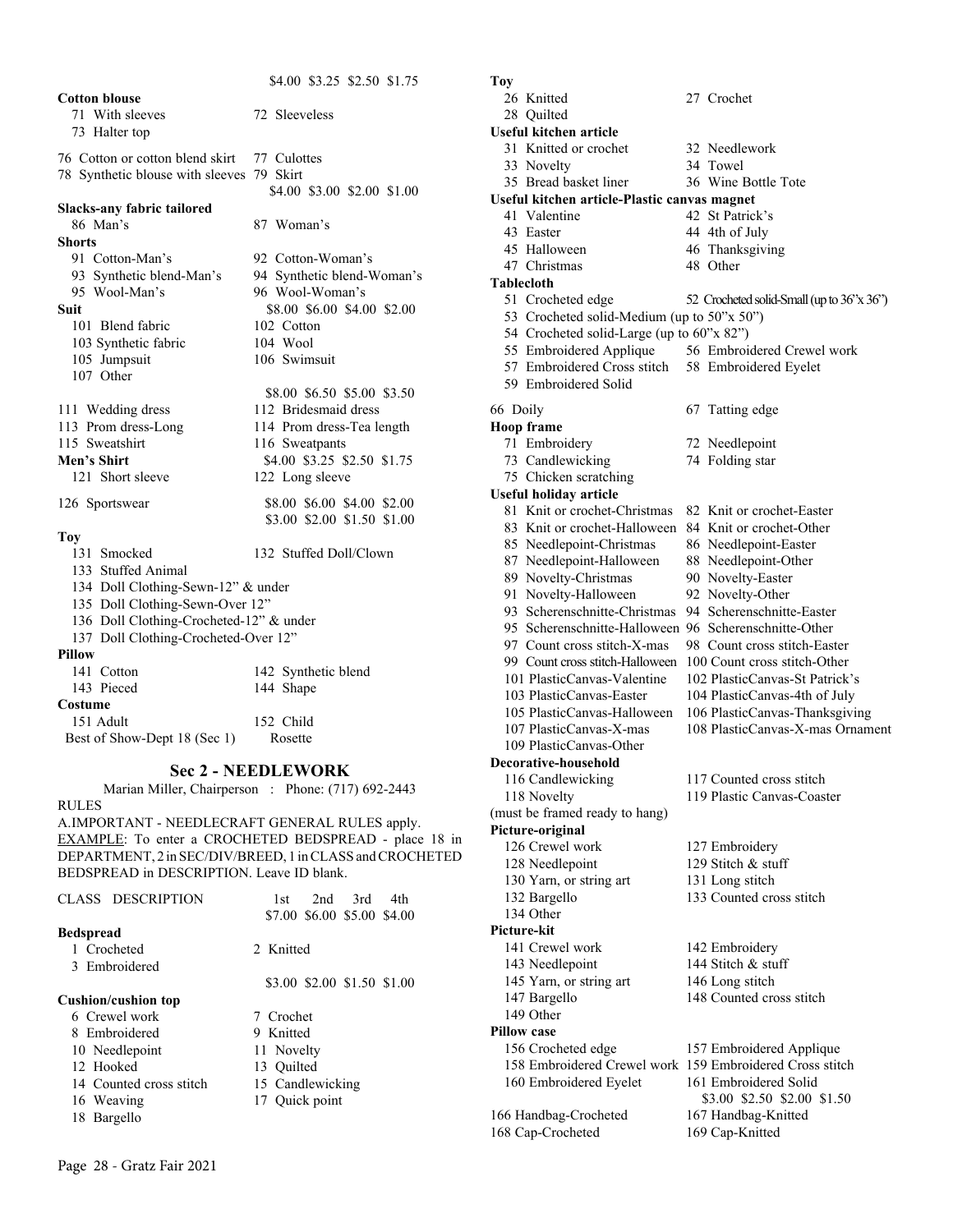| 170 Coat-Crocheted                               | φυ <i>ιο</i> ν φυιον φειον<br>171 Coat-Knitted                    |
|--------------------------------------------------|-------------------------------------------------------------------|
|                                                  | \$4.00 \$3.50 \$3.00 \$2.50                                       |
| 172 Dress-Crocheted                              | 173 Dress-Knitted                                                 |
|                                                  | \$3.00 \$2.00 \$1.50 \$1.00                                       |
| 174 Hat-Crocheted<br>176 Mittens or gloves-Adult | 175 Hat-Knitted<br>177 Mittens or gloves-Child                    |
|                                                  |                                                                   |
| 178 Socks, slippers, booties-Adult               |                                                                   |
| 179 Socks, slippers, booties-Child               |                                                                   |
| 180 Scarf-Knitted                                | 181 Scarf-Crocheted<br>\$3.00 \$2.50 \$2.00 \$1.50                |
| Sweatshirt                                       |                                                                   |
| 186 Counted cross stitch                         | 187 Embroidery                                                    |
| 188 Machine embroidery                           |                                                                   |
| Jacket                                           |                                                                   |
| 191 Counted cross stitch                         | 192 Embroidery                                                    |
| 193 Machine embroidery                           |                                                                   |
| <b>Casual shirt</b>                              |                                                                   |
| 196 Counted cross stitch                         | 197 Embroidery                                                    |
| 198 Machine embroidery                           |                                                                   |
| <b>Dress shirt</b>                               |                                                                   |
| 201 Counted cross stitch                         | 202 Embroidery                                                    |
| 203 Machine embroidery                           |                                                                   |
| Child's clothing                                 |                                                                   |
| 206 Counted cross stitch                         | 207 Embroidery                                                    |
| 208 Machine embroidery                           |                                                                   |
| Misc clothing                                    |                                                                   |
| 211 Counted cross stitch                         | 212 Embroidery                                                    |
| 213 Machine embroidery                           |                                                                   |
|                                                  | \$4.00 \$3.50 \$3.00 \$2.50                                       |
| Cardigan sweater                                 |                                                                   |
| 216 Child's-crocheted                            | 217 Child's-knitted                                               |
| 218 Man's-crocheted                              | 219 Man's-knitted                                                 |
| 220 Woman's-crocheted                            | 221 Woman's-knitted                                               |
| <b>Pullover sweater sleeveless</b>               |                                                                   |
| 226 Child's-crocheted                            | 227 Child's-knitted                                               |
| 228 Man's-crocheted                              | 229 Man's-knitted                                                 |
| 230 Woman's-crocheted                            | 231 Woman's-knitted                                               |
| <b>Pullover sweater with sleeves</b>             |                                                                   |
| 236 Child's-crocheted                            | 237 Child's-knitted                                               |
| 238 Man's-crocheted                              | 239 Man's-knitted                                                 |
| 240 Woman's-crocheted                            | 241 Woman's-knitted                                               |
| Sweater, cap & bootie set                        |                                                                   |
| 246 Crochet                                      | 247 Knitted                                                       |
| Shawl, Stole or Cape                             |                                                                   |
| 251 Child's-crocheted                            | 252 Child's-knitted                                               |
| 253 Man's-crocheted                              | 254 Man's-knitted                                                 |
| 255 Woman's-crocheted                            | 256 Woman's-knitted                                               |
| 257 Woven                                        |                                                                   |
| Scarf                                            |                                                                   |
| 261 Finger-crocheted                             | 262 Finger-knitted                                                |
| 263 Infinity-crocheted                           | 264 Infinity-knitted                                              |
| 265 Child's-crocheted                            | 266 Child's-knitted                                               |
| 267 Man's-crocheted                              | 268 Man's-knitted                                                 |
| 269 Woman's-crocheted                            | 270 Woman's-knitted                                               |
| 271 Woven                                        | 272 Arm-crocheted                                                 |
|                                                  | \$3.00 \$2.00 \$1.50 \$1.00                                       |
| <b>Tatting</b>                                   |                                                                   |
| 276 Collars                                      | 277 Seasonal/other                                                |
| <b>Table runner</b>                              |                                                                   |
| 281 Embroidered                                  | 282 Crocheted                                                     |
| 283 Antique (25 years or older)                  |                                                                   |
| <b>Re-Use-It</b>                                 | \$4.00 \$3.50 \$3.00 \$2.50                                       |
|                                                  | Show an innovative way and turn something old into something new. |
|                                                  |                                                                   |

| 286 Wearable                 | 287 Non-wearable |
|------------------------------|------------------|
| Best of Show-Dept 18 (Sec 2) | Rosette          |

#### **Sec 3 - FIBER ARTS**

Marian Miller, Chairperson : Phone: (717) 692-2443

# RULES

\$3.50 \$3.00 \$2.50 \$2.00

#### A.IMPORTANT - NEEDLECRAFT GENERAL RULES apply.

B.Fiber Arts - Skeins must be finished (ie. washed, steamed) and securely tied in four places using a figure eight tie. Skeins must be 1 to 2 yards in circumference. Skeins must be at least 50 yards in total length of yarn, except Handspun classes 11 and 12 where only 20 yards are necessary for each skein. Skeins should be a balanced yarn, single or plied. May be natural colored or dyed. All fiber arts entries must have been made within the past year and must be the work of the entrant. For classes 1 through 9, attach a 3x5 card that includes fibers used, method of processing and spinning, what the skein will be used for, and how finished product will be created (knit, crochet, woven). DO NOT PUT NAME ON CARD. For class 11, write fibers used and methods for creating project.

EXAMPLE: To enter ANGORA YARN - place 18 in DEPARTMENT, 3 in SEC/DIV/BREED, 4 in CLASS and ANGORA YARN in DESCRIPTION. Leave ID blank.

|                                                                                                                              |                    | CLASS DESCRIPTION     |                                                                    |         | 1st 2nd 3rd<br>\$3.00 \$2.50 \$2.00 \$1.50 |  | 4th                                                              |
|------------------------------------------------------------------------------------------------------------------------------|--------------------|-----------------------|--------------------------------------------------------------------|---------|--------------------------------------------|--|------------------------------------------------------------------|
|                                                                                                                              |                    |                       |                                                                    |         |                                            |  |                                                                  |
| 1 Any Fiber Handspun On And Displayed On The Drop Spindle                                                                    |                    |                       |                                                                    |         |                                            |  |                                                                  |
| 2 Wool Or Wool Blend Yarn (must be 50% sheep wool)                                                                           |                    |                       |                                                                    |         |                                            |  |                                                                  |
| 3 Novelty Yarn (using any technique such as, but not limited to,<br>crepe, corespun, spiral, boucle, slub and beaded)        |                    |                       |                                                                    |         |                                            |  |                                                                  |
|                                                                                                                              |                    |                       | 4 Angora Yarn (must be 75% or more Angora)                         |         |                                            |  |                                                                  |
|                                                                                                                              |                    |                       | 5 Mohair Yarn (must be 75% or more Mohair)                         |         |                                            |  |                                                                  |
|                                                                                                                              |                    |                       |                                                                    |         |                                            |  | 6 Camelid Yarn (no other fiber [Alpaca, Llama, Camel, Vicuna])   |
|                                                                                                                              |                    |                       | 7 Silk Yarn (must be 100% Silk)                                    |         |                                            |  |                                                                  |
|                                                                                                                              |                    |                       |                                                                    |         |                                            |  | 8 Yarn, Any Other Fiber (Cotton, Hemp, Bamboo, Seacell, Flax)    |
|                                                                                                                              |                    |                       |                                                                    |         |                                            |  | 9 Spinners Basket (a basket containing no less than 3 skeins and |
|                                                                                                                              |                    |                       | no more than 5skeins may be different colors, fibers and           |         |                                            |  |                                                                  |
| techniques, but must coordinate to create a pleasing effecteach                                                              |                    |                       |                                                                    |         |                                            |  |                                                                  |
|                                                                                                                              |                    |                       | skein should be at least 20 yards)                                 |         |                                            |  |                                                                  |
|                                                                                                                              |                    |                       | 10 Breeders Flock Display (at least 2 skeins, each skein [at least |         |                                            |  |                                                                  |
|                                                                                                                              |                    |                       |                                                                    |         |                                            |  | 20 yards in length] and one handmade item made by the breeder    |
|                                                                                                                              |                    |                       |                                                                    |         |                                            |  | entirely from fiber from his or her own flockmust be displayed   |
|                                                                                                                              |                    |                       |                                                                    |         |                                            |  |                                                                  |
| attractively with $photo(s)$ of the animal(s) that produced the<br>fibersspace limit of 2' wide x $14$ " long x $16$ " high) |                    |                       |                                                                    |         |                                            |  |                                                                  |
|                                                                                                                              |                    |                       |                                                                    |         |                                            |  | 11 Wearable Item Made With Handspun Yarn (hat, scarf, mittens,   |
| sweater, shawl)                                                                                                              |                    |                       |                                                                    |         |                                            |  |                                                                  |
|                                                                                                                              |                    |                       | 12 Handspun, Hand Woven Item                                       |         |                                            |  |                                                                  |
|                                                                                                                              | 13 Wet Felted Item |                       |                                                                    |         |                                            |  |                                                                  |
|                                                                                                                              |                    | 14 Needle Felted Item |                                                                    |         |                                            |  |                                                                  |
|                                                                                                                              |                    |                       | Best of Show-Dept 18 (Sec 3)                                       | Rosette |                                            |  |                                                                  |

# **Sec 4 - AFGHANS AND QUILTS**

Beverly Koppenhaver, Chairperson : Phone: (717) 365-3950 RULES

A.IMPORTANT - NEEDLECRAFT GENERAL RULES apply. EXAMPLE: To enter a SMALL CROCHETED AFGHAN - place 18 in DEPARTMENT, 4 in SEC/DIV/BREED, 6 in CLASS and SMALL CROCHETED AFGHAN in DESCRIPTION. Leave ID blank.

| CLASS DESCRIPTION              | $1st$ $2nd$ $3rd$ $4th$     |
|--------------------------------|-----------------------------|
| Afghan                         |                             |
| Baby, $36$ " x $42$ " or less  | \$5.00 \$4.00 \$3.00 \$2.00 |
| 1 Crocheted                    | 2. Knitted                  |
| Small, $48$ " x $60$ " or less | \$6.00 \$5.00 \$4.00 \$3.00 |
| 6 Crocheted                    | 7 Crocheted with embroidery |
| 8 Knitted                      | 9 Woven                     |
|                                |                             |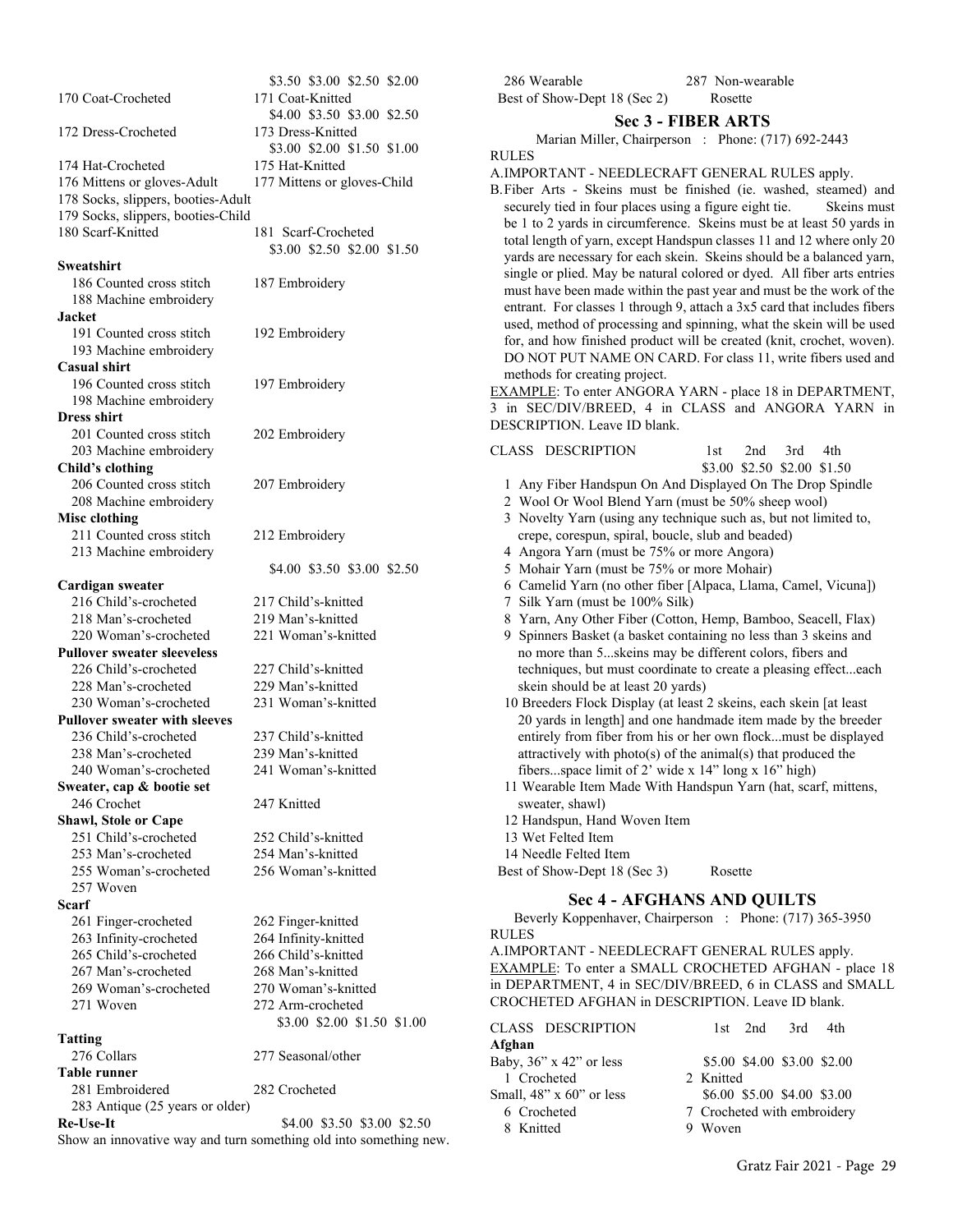10 Patriotic-croch Medium, 60" x 72" or 16 Crocheted 18 Knitted 20 Patriotic-croch Large, over  $60$ "  $\times$  72 26 Crocheted 28 Knitted 30 Patriotic-croch **Quilt** Handmade 36 Conventional 38 Novelty applic 40 Knotted \$8.00 \$6.00 \$5.00 \$4.00 46 Baby's applique \$12.00 \$11.00 \$10.00 \$9.00 51 Conventional 53 Novelty embro \$8.00 \$6.00 \$5.00 \$4.00 56 Baby's embroi \$12.00 \$11.00 \$10.00 \$9.00 61 Conventional 63 Novelty pieced \$8.00 \$6.00 \$5.00 \$4.00 66 Baby's pieced 71 Antique  $(25$  ye \$12.00 \$11.00 \$10.00 \$9.00 76 Quilted fully 78 Other Machine 81 Applique 83 Pieced 85 Knotted 91 Baby 92 Other 96 Quilt (handmade **Quilt-Wall Hanging** 101 Handmade \$8.00 \$7.00 \$6.00 \$5.00 102 Handmade& machine \$7.00 \$6.00 \$5.00 \$4.00 103 Machine \$6.00 \$5.00 \$4.00 \$3.00

#### **Quilt Block**

Theme is "sampler" (your favorite quilt patch). Each Block must be 12 1/2" x 12 1/2" including seam allowance. Must be 100% cotton, prewashed and trreated to prevent bleeding. NO buttons, charms or paint. Each Block will become the property of the Gratz Fair Association. When enough blocks are received, the blocks will be made into a quilt and auctioned at the next year's fair. Benefits the Gratz Fair Scholarship Program.

#### \$10.00 \$9.00 \$8.00 \$7.00

106 Quilt Block-hand sewn 107 Quilt Block-machine sewn 108 Quilt Block-applique-hand sewn 109 Quilt Block-applique-machine sewn Best of Show-Dept 18 (Sec 4)-Afghan Rosette Best of Show-Dept 18 (Sec 4)-Quilt Rosette

#### **RUGS**

Beverly Koppenhaver, Chairperson : Phone: (717) 365-3950 RULES

A.IMPORTANT - NEEDLECRAFT GENERAL RULES apply.

B.Same classifications apply to each size rug.

| .<br><b>DIVISION CODE</b> |          | 1st 2nd 3rd 4th                                             |      |
|---------------------------|----------|-------------------------------------------------------------|------|
| 5 Small, under 30"        |          | S <sub>6</sub> S <sub>4</sub> S <sub>3</sub> S <sub>2</sub> |      |
| 6 Medium, $30" - 60"$     | S8 S6 S5 |                                                             | - S4 |

Page 30 - Gratz Fair 2021

| ıeted          | 11 Patriotic-knitted                    |
|----------------|-----------------------------------------|
| or less        | \$7.00 \$6.00 \$5.00 \$4.00             |
|                | 17 Crocheted with embroidery            |
|                | 19 Woven                                |
| ieted          | 21 Patriotic-knitted                    |
| יי             | \$8.00 \$7.00 \$6.00 \$5.00             |
|                | 27 Crocheted with embroidery            |
|                | 29 Woven                                |
| ıeted          | 31 Patriotic-knitted                    |
|                | \$12.00 \$11.00 \$10.00 \$9.00          |
| applique       | 37 Floral applique                      |
| que            | 39 Made by group (2 or more)            |
|                |                                         |
|                | \$8.00 \$6.00 \$5.00 \$4.00             |
| ue             | 47 Child's applique                     |
|                | \$12.00 \$11.00 \$10.00 \$9.00          |
| oidered        | embroidered 52 Floral embroidered       |
|                | \$8.00 \$6.00 \$5.00 \$4.00             |
| idered         | 57 Child's embroidered                  |
|                | \$12.00 \$11.00 \$10.00 \$9.00          |
| pieced         | 62 Floral pieced                        |
| d              |                                         |
|                | \$8.00 \$6.00 \$5.00 \$4.00             |
|                | 67 Child's pieced                       |
| ears or older) | \$8.00 \$6.00 \$5.00 \$4.00             |
|                | \$12.00 \$11.00 \$10.00 \$9.00          |
|                | 77 Patriotic                            |
|                |                                         |
|                | \$10.00 \$8.00 \$6.00 \$4.00            |
|                | 82 Embroidered                          |
|                | 84 Made by group (2 or more)            |
|                | 86 Quilted                              |
|                | \$6.00 \$5.00 \$4.00 \$3.00             |
|                | & machine) \$11.00 \$9.00 \$7.00 \$5.00 |
|                |                                         |

# **7 Large, 60" & over \$10 \$8 \$7 \$6**

EXAMPLE: To enter a SMALL BRAIDED COTTON RUG - place 18 in DEPARTMENT, 5 in SEC/DIV/BREED, 1 in CLASS and SMALL BRAIDED COTTON RUG in DESCRIPTION. Leave ID blank.

# CLASS DESCRIPTION

# **Rug**

| Kug                                       |                            |  |  |  |
|-------------------------------------------|----------------------------|--|--|--|
| Braided cotton                            | 2. Braided man-made fibers |  |  |  |
| 3 Braided wool                            | 4 Crocheted cotton         |  |  |  |
| 5. Crocheted man-made fibers              | 6. Crocheted mixed fibers  |  |  |  |
| 7 Knitted cotton                          | 8 Knitted man-made fibers  |  |  |  |
| 9 Knitted mixed fibers                    | 10 Knitted wool            |  |  |  |
| 11 Hooked cotton                          | 12. Hooked man-made fibers |  |  |  |
| 13 Hooked mixed fibers                    | 14 Hooked wool             |  |  |  |
| 15 Latch hook                             | 16 Wall hanging            |  |  |  |
| 17 Recycled material (plastic, etc.)      |                            |  |  |  |
| 18 Other                                  |                            |  |  |  |
| Best of Show-Dept 18 (Div 5-7)<br>Rosette |                            |  |  |  |
|                                           |                            |  |  |  |

# **Department 19 - ART, PHOTOGRAPHY, CRAFTS**

Linda Koppenhaver, Chairperson : Phone: (717) 365-3746 GENERAL RULES

- A.IMPORTANT GENERAL ORDER OF EXHIBITION AND RULES AND REGULATIONS apply; Entry Form deadline, delivery, judging and release dates/times, pass, and entry fee - see last page. No work shown at a previous Gratz Fair may be submitted again. Bring exhibit(s) to the ARTS & CRAFTS BLDG.
- B.YOUTH UNDER 19 SOME CLASSES HAVE BEEN ESTABLISHED IN DEPARTMENT 169 FOR YOU TO ENTER AND BE JUDGED SEPARATELY FROM ADULTS. MAKE YOUR ENTRY THERE IN THE "YOUTH" SHOW UNLESS WHAT YOU WANT TO ENTER IS ONLY IN THE "OPEN" SHOW BELOW - THEN ENTER IN THE "OPEN" SHOW.

# **Sec 1 - AMATEUR, SEMI-PROFESSIONAL, PROFESSIONAL ART**

RULES

- A.IMPORTANT ART, PHOTOGRAPHY, CRAFTS GENERAL RULES apply.
- B.Restricted to those who have received recognition in previous juried art shows for their art work and/or earn whole or part of living expenses with their artistic talent and/or anyone over the age of 18.
- C.Exhibitors must submit original work only. No numbered painting will be accepted.
- D.All work must be suitably mounted, matted, or framed and ready for display. If framed, must have wiring or fasteners suitable for hanging. Size must be at least 8" x 10".
- E.Pastels and water colors should be framed under glass.
- F.Judging basis: originality, composition, media handling, complexity, relationship of frame or matte to subject matter.

EXAMPLE: To enter a REALISTIC OIL - place 19 in DEPARTMENT, 1 in SEC/DIV/BREED, 1 in CLASS and REALISTIC OIL in DESCRIPTION. Leave ID blank.

# CLASS DESCRIPTION 1st 2nd 3rd 4th 5th \$25.00 \$20.00 \$15.00 \$10.00 \$5.00 1 Oils (realistic) 2 Oils (nonobjective) 3 Watercolor (realistic) 4 Watercolor (nonobjective) 5 Acrylic (realistic) 6 Acrylic (nonobjective) 7 Pen/ink 8 Pencil 9 Colored Pencil 10 Print - etching

- 11 3-D 12 Charcoal & pastels
- 13 Tempra 14 Mixed Media
- 15 Other

Best of Show-Dept 19 (Sec 1-AMATEUR…PROFESSIONAL ART) Rosette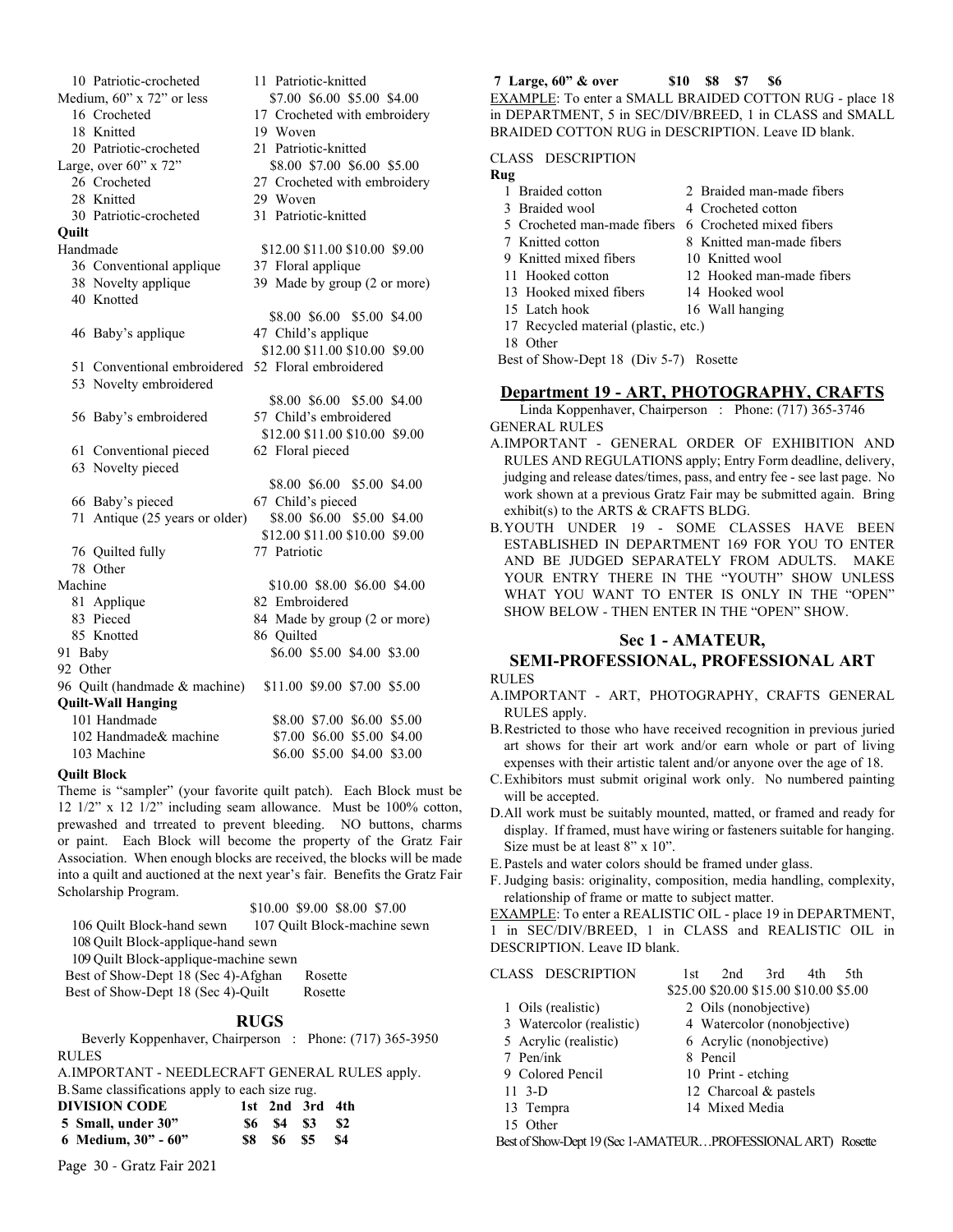# **PHOTOGRAPHY**

| <b>RULES</b>                                                            |  |  |  |  |  |
|-------------------------------------------------------------------------|--|--|--|--|--|
|                                                                         |  |  |  |  |  |
| A.IMPORTANT - ART, PHOTOGRAPHY, CRAFTS GENERAL                          |  |  |  |  |  |
| RULES apply. Limit one entry per class.                                 |  |  |  |  |  |
| B. All photos must be 8" x 10" only.                                    |  |  |  |  |  |
| C. Images are to be produced on photographic papers, ink-jet papers and |  |  |  |  |  |
| other similar photo processes. Images produced on paper, computer       |  |  |  |  |  |
| paper, etc. are ineligible.                                             |  |  |  |  |  |
| D. Mounting, mattes or frames will not be accepted.                     |  |  |  |  |  |
| E. Titles and/or lettering is not permitted.                            |  |  |  |  |  |
| F. A Non-Professional is defined as anyone not owning/not operating a   |  |  |  |  |  |
| studio and/or not earning whole/part of their income from photography.  |  |  |  |  |  |
| G.A Professional is defined as anyone owning/operating a studio and/or  |  |  |  |  |  |
| earning whole/part of their income from photography.                    |  |  |  |  |  |
| H.Digital images are not to be altered or modified.                     |  |  |  |  |  |
| <b>DIVISION CODE:</b>                                                   |  |  |  |  |  |
| 2 - Non-Professional Color (film) 3 - Non-Professional B&W              |  |  |  |  |  |
| (film)                                                                  |  |  |  |  |  |
| 4 - Non-Professional Color (digital) 5 - Non-Professional B&W           |  |  |  |  |  |
| (digital)                                                               |  |  |  |  |  |
|                                                                         |  |  |  |  |  |
| 6 - Professional Color (film)<br>7 - Professional B&W (film)            |  |  |  |  |  |
| 8 - Professional Color (digital)<br>9 - Professional B&W (digital)      |  |  |  |  |  |
| EXAMPLE: To enter an Non-Professional Color (film) ANIMAL-              |  |  |  |  |  |
| DOMESTIC - place 19 in DEPARTMENT, 2 in SEC/DIV/BREED, 1                |  |  |  |  |  |
| in CLASS and ANIMAL-DOMESTIC in DESCRIPTION. Leave ID                   |  |  |  |  |  |
| blank.                                                                  |  |  |  |  |  |
|                                                                         |  |  |  |  |  |
| CLASS DESCRIPTION<br>$2nd$ $3rd$<br>4th<br>5th<br>1st<br>6th.<br>7th    |  |  |  |  |  |
| \$5.00 \$4.00 \$3.00 \$2.50 \$2.00 \$1.50 \$1.00                        |  |  |  |  |  |
| 2 Animal-wild<br>1 Animal-domestic                                      |  |  |  |  |  |
| 3 Night lighting<br>4 Still life-floral                                 |  |  |  |  |  |
| 5 Still life-other<br>6 Building portrait                               |  |  |  |  |  |
| 8 Landscape-other<br>7 Landscape-mountain                               |  |  |  |  |  |
| 9 Sunrise-sunset<br>10 Portrait-child                                   |  |  |  |  |  |
| 12 Object<br>11 Portrait-adult                                          |  |  |  |  |  |
| 14 Insects<br>13 Action<br>15 Gratz Fair (2019)                         |  |  |  |  |  |

 Best of Show-Dept 19 (NON-PROF. PHOTO.) Rosette Best of Show-Dept 19 (PROF. PHOTO.) Rosette

# **Sec 10 - CRAFTS**

#### RULES

- A.IMPORTANT ART, PHOTOGRAPHY, CRAFTS GENERAL RULES apply.
- B.This section includes articles made of leather, cone, bead, shell, wood and/or etc.
- C.All exhibits must have been made by the exhibitor since the last Gratz Fair - no commercial articles accepted.
- D."Traditional" means authentic reproduction.
- E.Ceramic articles should have identification marks to indicate that they are originals.

EXAMPLE: To enter CONE AND SEED WORK - place 19 in DEPARTMENT, 10 in SEC/DIV/BREED, 1 in CLASS and CONE AND SEED WORK in DESCRIPTION. Leave ID blank.

| CLASS DESCRIPTION             | 2nd<br>3rd<br>1st.           |
|-------------------------------|------------------------------|
|                               | \$5.00 \$4.00 \$3.00         |
| 1 Cone and seed work          | 2 Creative&traditional dolls |
| 3 Creative Christmas articles | 4 Basket weaving             |
| 5 Scherenschnitte             | 6 Stenciling                 |
| 7 Tin punching                | 8 Quilling                   |
| 9 Dough work                  | 10 Stationary                |
| 11 Computer art               | 12 Decoupage                 |
| 13 Potpourri-homemade         | 14 Candles                   |

| 15 Paint by number                                               | 16 Gourd art                       |
|------------------------------------------------------------------|------------------------------------|
| 17 Stained glass                                                 | 18 Button                          |
| 19 Bookmark-Christmas                                            | 20 Diamond Painting                |
| 21 Hand built or thrown pottery or stone work                    |                                    |
| 22 Experimental art (techniques that don't involve a paintbrush) |                                    |
| <b>Bead work</b>                                                 |                                    |
| 26 Christmas                                                     | 27 Necklace-small                  |
| 28 Necklace-medium                                               | 29 Earrings                        |
| <b>Creative or dried flowers</b>                                 |                                    |
| 36 Centerpiece/arrangement                                       | 37 Other                           |
| Designs in straw work                                            |                                    |
| 41 Weaving                                                       | 42 Other                           |
| <b>Leather work</b>                                              |                                    |
| 46 Hand bag                                                      | 47 Other                           |
| Wood work                                                        |                                    |
| 51 Furniture                                                     | 52 Small Item                      |
| 53 Carving                                                       | 54 Chain saw                       |
| 55 Scrolling                                                     | 56 Burning                         |
| 57 Bird house                                                    |                                    |
| Ceramic                                                          |                                    |
| 61 Animal                                                        | 62 Figurine                        |
| <b>Tole painting</b>                                             |                                    |
| 66 Painting cloth-Sweatshirt                                     | 67 Painting cloth-T-shirt          |
| 68 Painting cloth-Holiday                                        | 69 Painting cloth-Other            |
| 70 Wood-Kitchen                                                  | 71 Wood-Holiday                    |
| 72. Wood-Other                                                   |                                    |
| Macrame                                                          |                                    |
| 76 Wallhanging                                                   | 77 Other                           |
| Wreath                                                           |                                    |
| 81 Cone & nut                                                    | 82 Straw                           |
| 83 Grapevine                                                     | 84 Evergreen(artificial)           |
| 85 Dried flowers                                                 | 86 Corn husk                       |
| 87 Netting                                                       | 88 Fabric                          |
| 89 Other                                                         |                                    |
| <b>Dolls</b>                                                     |                                    |
| 96 Christmas                                                     | 97 Angels                          |
| 98 Other holiday                                                 | 99 Traditional                     |
| <b>Stamping</b>                                                  |                                    |
| Greeting Card                                                    |                                    |
| 106 Birthday-Child                                               | 107 Birthday-Adult                 |
| 108 Holiday                                                      | 109 Christmas                      |
| 110 Wedding                                                      | 111 Sympathy                       |
| 112 Other                                                        |                                    |
| Scrapbook (min. 6 pages)                                         |                                    |
| 116 Special occassion                                            | 117 Vacation                       |
| 118 Family                                                       | 119 Graduation                     |
| 120 Wedding                                                      | 121 Other                          |
| Item                                                             |                                    |
| 126 Useful                                                       | 127 Decorative                     |
| 128 Other                                                        |                                    |
| <b>Jewelry</b>                                                   |                                    |
| 136 Bracelet-small bead                                          | 137 Bracelet-medium bead           |
| 138 Pins (hamdmade)                                              | 139 Necklace-18"                   |
| 140 Necklace-24"                                                 | 141 Necklace-Chocker [16" & under] |
|                                                                  |                                    |
| Repurposed<br>146 Wood                                           | 147 Pallet                         |
|                                                                  |                                    |
| 148 Plastic bottle(s)                                            | 149 Glass bottle(s)                |
| 150 Wire hanger(s)                                               | 151 Pop $tab(s)$                   |
| 152 Tin can(s)                                                   | 153 Tote-Small                     |
| 154 Tote-Medium                                                  | 155 Tote-Large                     |
| <b>Decorative painting</b>                                       |                                    |
| 161 Metal                                                        | 162 Wood                           |
| 163 Slate                                                        | 164 Canvas                         |
| 165 Glass                                                        | 166 Other                          |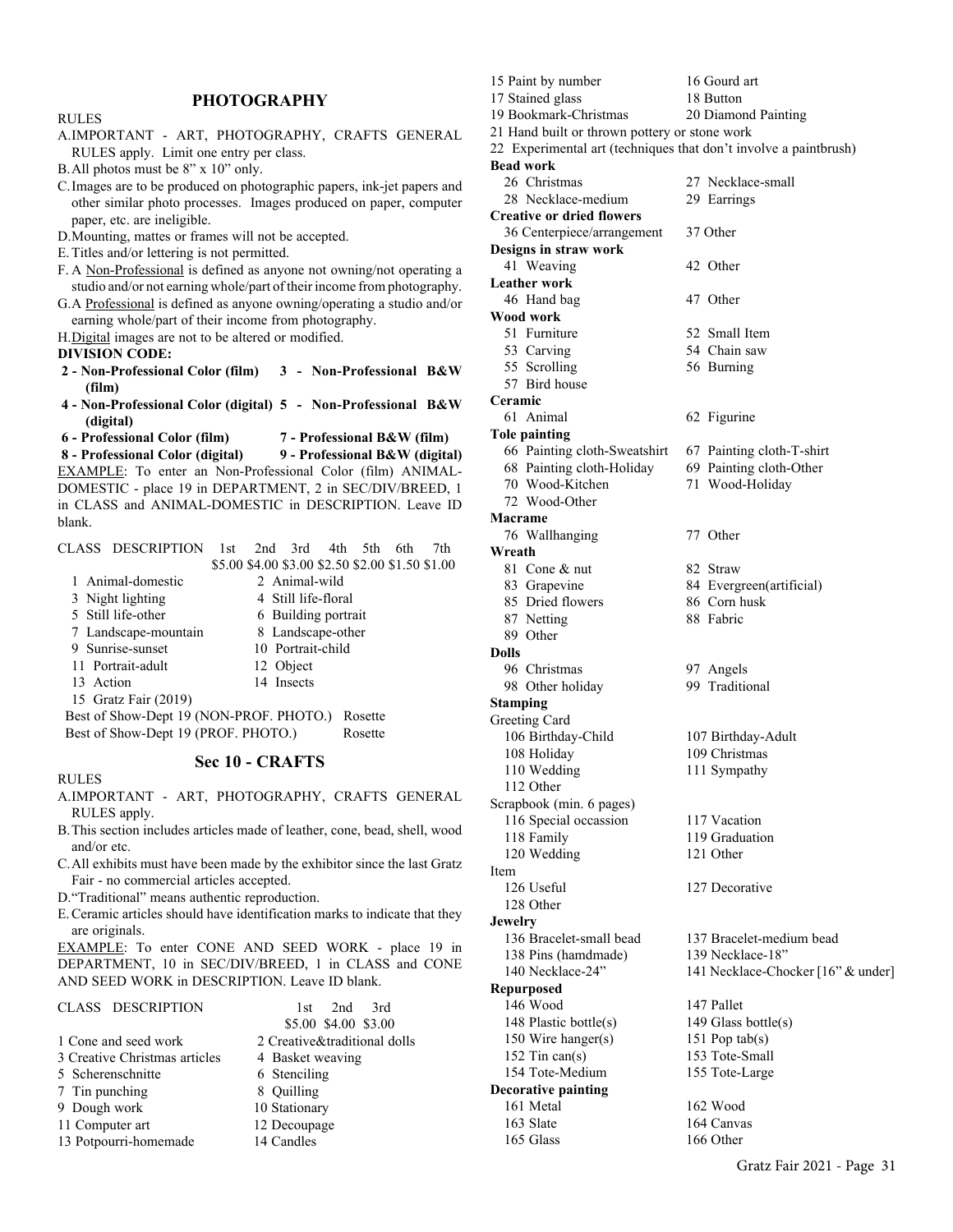#### 171 **Misc.-Other Gift Box**

Box can be made of any material (no longer 12" x 12" x 8" tall). Theme: MAKING MEMORIES ONE FAIR AT A TIME. Box can be embellished with manmade materials as well as natural. One entry per exhibitor.

176 Wrapped gift box

#### **Aluminum Can**

Must be recycled aluminum cans only. Nothing requiring electricity to operate. Must be at least 80% recyclable cans. No perishable material. Maximum of 16" long by 16" wide and 20" high. One entry per exhibitor.

- 
- 181 Garden decoration 182 Wall decoration (ready to hang)
- 183 Table decoration 184 Holiday theme
- 

#### **Jazzy Jar**

Quart jar can be decorated on the inside or outside. It can be painted, decoupaged, decorated on top. A ring and top must be on the jar. Nothing electrical can be attached to the jar. One entry per exhibitor. 191 Jazzy jar \$7.00 \$5.00 \$4.00

Best of Show-Dept 19 (Sec 10) Rosette

# **Department 20 - Section 2 - GROUP EXHIBITS**

Georgine Wert, Chairperson : Phone: (717) 692-4670 GENERAL RULES

- A.IMPORTANT GENERAL ORDER OF EXHIBITION AND RULES AND REGULATIONS apply; Entry Form deadline, delivery, judging and release dates/times, pass, and entry fee - see last page. Bring exhibit(s) to the AGRICULTURAL HALL.
- B.As there are many group exhibits, we are making this a broad classification to include groups, organizations, and clubs that may exhibit at our fair for premiums. Due to "on a space available basis", be sure to include contact person and phone number. An exhibitor that enters in Department 20 may not enter in Department 119.
- C. The size of the space to be filled is as follows:  $5\frac{1}{2}$  ft wide by  $6\frac{1}{2}$  ft deep. The sides and rear of the display are comprised of pegboard. Use hooks, adhesive, etc. that don't remove paint -- please no duct tape. Any such damage will be the responsibility of the exhibitor. If the entire space is not filled, the premium will be adjusted accordingly. Please describe your display on the Entry Form.

D.A sale of items, in itself, shall not be considered a part of any exhibit. E.The fair reserves the right to reject an exhibit not in good taste.

NOTE: Size of exhibits is to be determined by each individual fair. Judging of exhibits may be done according to any plan devised by the fair, provided it calls for a graduated scale of awards. A scoring system that may be useful follows:

ATTRACTS ATTENTION . . . . . . . . . . . .20

Use of color, motion, light, figures. While attention getting is important, the reaction should be favorable. Unfavorable attention defeats its purpose.

AROUSES INTEREST . . . . . . . . . . . . . .10

Encourages additional study. Personal appeal to the type of viewer for whom the exhibit was designed.

CONVEYS MESSAGE . . . . . . . . . . . . . .30

The message should be understandable to the viewer for whom the exhibit was intended.

DESIGN . . . . . . . . . . . . . . . . . . . . . . . . . .20

Elements of the exhibit should be pleasingly placed to give a sense of unity to the whole. The message should be a part of the design and not something apparently added as an afterthought.

Simplicity is the key here.

WORKMANSHIP . . . . . . . . . . . . . . . . . . 10

Neat, well constructed for the purpose. This does not imply that expensive material be used.

#### ORIGINALITY . . . . . . . . . . . . . . . . . . . .10 TOTAL 100

EXAMPLE: To enter COMMUNITY SERVICE GROUP - place 20 in DEPARTMENT, 2 in SEC/DIV/BREED, 1 in CLASS and COMMUNITY SERVICE GROUP in DESCRIPTION. Leave ID blank.

# CLASS DESCRIPTION 1st 2nd 3rd

\$100 \$95 \$90

\* all others \$85

- 1 Community service group (open i.e. historical society)
- 2 Farm group 3 Industrial
- 4 Service, Group, or Club adult (age 19 and over)
- 5 Service, Group, or Club youth (under age 19)

# **Department 21 - HOME MADE WINES**

Rachel Savidge, Chairperson : Phone: (570) 809-6177

#### RULES

- A.IMPORTANT GENERAL ORDER OF EXHIBITION AND RULES AND REGULATIONS apply; Entry Form deadline, delivery, judging and release dates/times, pass, and entry fee - see last page. Bring exhibit(s) to the AGRICULTURAL HALL.
- B.Wines entered for competition in this Department must be amateur wine, home produced under regulations of Part 540 of the Code of Federal Regulations.
- C.All wines must be produced and bottled by the exhibitor. Wines produced and bottled may be from any years' grapes, grape concentrate, fruit, fruit juice, honey, or other fermentable.
- D.**All bottles must be clear glass and hold from 16 to 32 ounces.**
- E.All bottles entered must be labeled as follows (type or print): year of fermentation; name of wine (if applicable); name(s) of grape(s), fruit(s), honey, or other fermentable. Do not place your name on the label.

F. The same wine(s) may not be entered in subsequent years.

EXAMPLE: To enter GRAPE RED - DRY - place 21 in DEPARTMENT, 1 in SEC/DIV/BREED, 2 in CLASS and GRAPE RED - DRY in DESCRIPTION. Leave ID blank.

|                   | Sec 1 - DRY |  |                             |  |
|-------------------|-------------|--|-----------------------------|--|
|                   |             |  | \$5.00 \$4.00 \$3.00 \$2.00 |  |
| CLASS DESCRIPTION |             |  | $1st$ $2nd$ $3rd$ $4th$     |  |

| 1 Grape White        | 2 Grape Red   |
|----------------------|---------------|
| 3 Grape Pink or Rose | 4 Stone Fruit |
| 5 Non-Stone Fruit    | 6 Other       |

# **Sec 2 - SWEET**

1 Grape White 2 Grape Red 3 Grape Pink or Rose 4 Stone Fruit 5 Non-Stone Fruit - Berry 6 Non-Stone Fruit - Other 7 Other Best of Show-Dept 21 Rosette

# **Department 22 - MAJOR CONTESTS**

# **Sec. 1 - ANTIQUE TRACTOR PULLS**

**Gratz Fair / Gratz Area Antique Machinery Association**

September 25, 2021, 10:00 AM Pulls Start (9:00 AM Gates Open) \$5 per hook & \$5 Club Membership Fee

# **FEES WILL BE COLLECTED THE DAY OF THE PULL**

Contacts:

Andrew Adams; 570-274-5504 or AAA6@pct.edu Dave Marshall 717-943-4796

#### General Rules:

1. ALL DRIVERS AND TRACK HELPERS MUST SIGN A WAIVER OF LIABILITY.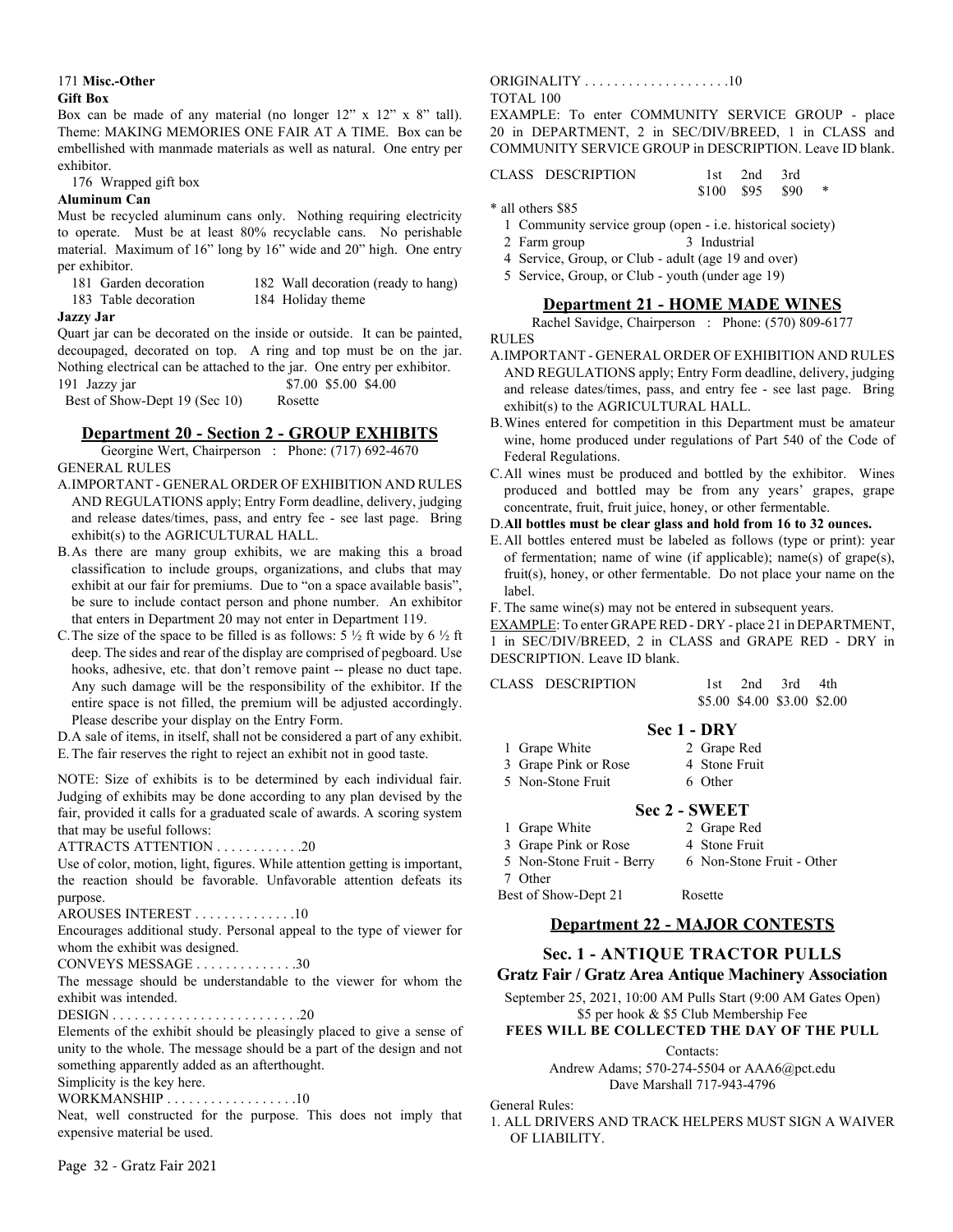- 2. Those under eighteen (18) years of age must have written parental/ guardian permission for each pull. Drivers MUST be fourteen (14) years of age or older.
- 3. Any tractor or driver found to be unsafe or illegal will be disqualified or barred from hooking.
- 4. The Rules Committee will interpret all rules. The Rules Committee will rule on any unforeseen problems or oversights with their decision being final. Anything stated the day of the event will supersede the written Rules of the pull for that day.
- 5. Tractors will be limited to entry in two (2) regular classes unless determined differently the day of the pull by the committee based on tractor count/weather conditions/time constraints.
- 6. The order of the pull will be determined by sign-up order.
- 7. A tractor can only be entered once in each class.
- 8. Any year tractor will be permitted to pull.
- 9. Engines must be agricultural or industrial type engines for all stock tractors and classes. No automotive type of engine permitted (EXCEPT FOR THE OPEN CLASS).
- 10. The only fuels permitted are gasoline, diesel, kerosene and LP gas.
- 11. Exhaust pipes must extend above steering wheel except for factory stock rear/side exhaust systems.
- 12. NO WEIGHT ALLOWANCES FOR SCALE VARIATIONS. CLASS WEIGHTS ARE STRAIGHT UP.
- 13. Hitch plate or clevis (min. 3" hole) for chain hook. Plate thickness (min.  $\frac{1}{2}$ ") & (max. 1"). Distance from hole to back of plate (min. 1") & (max. 2").
- 14. Tractors with rubber tires only, no duals, no 4-wheel drive, no tire studs or chains allowed.
- 15. Tire size limitations:
	- a. 3,500 4,000; 13.6 x 38
	- b. 4,500 5,500; 15.5 x 38 or 16.9 x 34
	- c. 6,000 7,000; 16.9 x 38
	- d. 7,500 12,000+; 18.4 x 38
- 16. No weights may extend more than six (6) inches beyond the rear tires except orchard or utility style tractors; front weights may not exceed more than eleven (11) feet forward from the center of the rear axle; wheel weights are not to extend more than twelve (12) inches outside of rear tire. NO weights permitted on driver's platform area.
- 17. Start all pulls with a tight chain. NO JERKING.
- 18. All re-hooks/start attempts will be within the first seventy-five (75) feet of the pull, and the sled will be reset. ONLY ONE (1) RE-HOOK/RE-START PER TRACTOR PER CLASS.
- 19. If the speed limit horn blows three (3) times your done. Horn may blow three (3) seconds per blow, any longer it will be counted as another blow or disqualification.
- 20. Drivers must stay on the seat of the tractor, hands must be on the steering wheel, hand brakes, hand clutch, and/or throttle at all times during the pull. Tractor must be in neutral when hooking/unhooking.
- 21. Any part(s) falling off the tractor after being hooked and until the tractor is unhooked will result in disqualification unless breakage occurs.
- 22. First puller has the option to drop their hook and come back for a re-hook last in the class. All decisions on re-pulls must be made before pulling away from the sled by notifying the track official.
- 23. All contestants must pull in the position assigned unless there is a mechanical problem and an official drop them out of their assigned position.
- 24. WEIGHT CHECK WILL OCCUR IMMEDIATELY AFTER YOUR PULL BY GOING TO THE SCALE RIGHT FROM THE TRACK AND GOING ACROSS TO VERIFY WEIGHT CLASS AND HITCH HEIGHT. (THESE TRACTORS WILL TAKE PRIORITY AT THE SCALE)

EXAMPLE: To enter MODIFIED 4,500 - place 22 in DEPARTMENT,

1 in SEC/DIV/BREED, 12 in CLASS and MODIFIED 4,500 in DESCRIPTION. Leave ID blank.

Classes: 1st-\$45, 2nd-\$25, & 3rd-\$10

Stock:

1. 3,500 2. 4,000 3. 4,500 4. 5,000 5. 5,500

6. 6,000 7. 7,000

- -3.5 mph -Non-cut tires (NO EVIDENCE OF ALTERED TIRES) -Hitch 18" high and 24" back from center of rear axle -Max. engine RPM allowed is 10 % over factory rated 8. 8,500 9. 10,000 10. 12,000+ -6 mph -Non-cut tires (NO EVIDENCE OF ALTERED TIRES) -Hitch 20" high and 24" back from center of rear axle -Max. engine RPM allowed is 10 % over factory rated Modified:
- 
- 11. 3,500 12. 4,500 13. 5,500 14. 6,500 -6 mph

-Cut tires allowed

-Hitch 20" high and 24" back from center of rear axle -Wheelie bars required

Open:

#### 15. 6,000

- -No speed limits
- -Any tire cut allowed
- -Wheelie bars required
- -V8 engines allowed

PRE-REGISTRATION IS ENCOURAGED (NOT REQUIRED) TO SAVE TIME ON DAY OF EVENT AND PROVIDE A HOOK COUNT FOR ORGANIZERS (PRIORITY WILL BE GIVEN TO THOSE THAT PRE-REGISTERED IN THE EVENT THAT EVENT TURNOUT EXCEEDS PERMITTED FAIR TIME SLOT)

# **Sec 3 - KIDS KORNER CONTESTS**

Jane Shade, Chairperson : Phone: (717) 364-6574

RULES

- A.IMPORTANT GENERAL ORDER OF EXHIBITION AND RULES AND REGULATIONS apply.
- B.**NO PREREGISTRATION is required.** ENTRY FEE see last page.
- C.Contestant must be an individual who is a Pennsylvania resident.
- D.All kids contests to be held on Saturday, Sept. 25, starting at 1:00PM. Please arrive at least 15 minutes prior to the first contest.
- E.Each contest run by age grouping.
- F. Free admission to participant entering contest(s); add rides for \$4.00.
- G.Each participant in a contest will receive a drawing ticket. Following the final contest, 3 bicycles will be awarded from those drawing tickets. Must be present to win.

#### **PEDAL TRACTOR PULL CONTEST**

# RULES

- A.IMPORTANT KIDS CONTESTS RULES apply.
- B.The Fair will provide the pedal tractor and sled.
- C.When forward motion of the tractor stops, the pull will be considered complete and the pull distance measured from that spot.
- D.Jerking of the tractor or sled will not be allowed.
- E.In case of a tie the contestants will re-pull.
- F. Contestants will not be allowed to stand while on the tractor and cannot use their hands or body to help push the rear tires.

EXAMPLE: To enter PEDAL TRACTOR PULL CONTEST AGES 3 - 5 - place 22 in DEPARTMENT, 3 in SEC/DIV/BREED, 1 in CLASS and PEDAL TRACTOR PULL CONTEST AGES 3 - 5 in DESCRIPTION. Leave ID blank.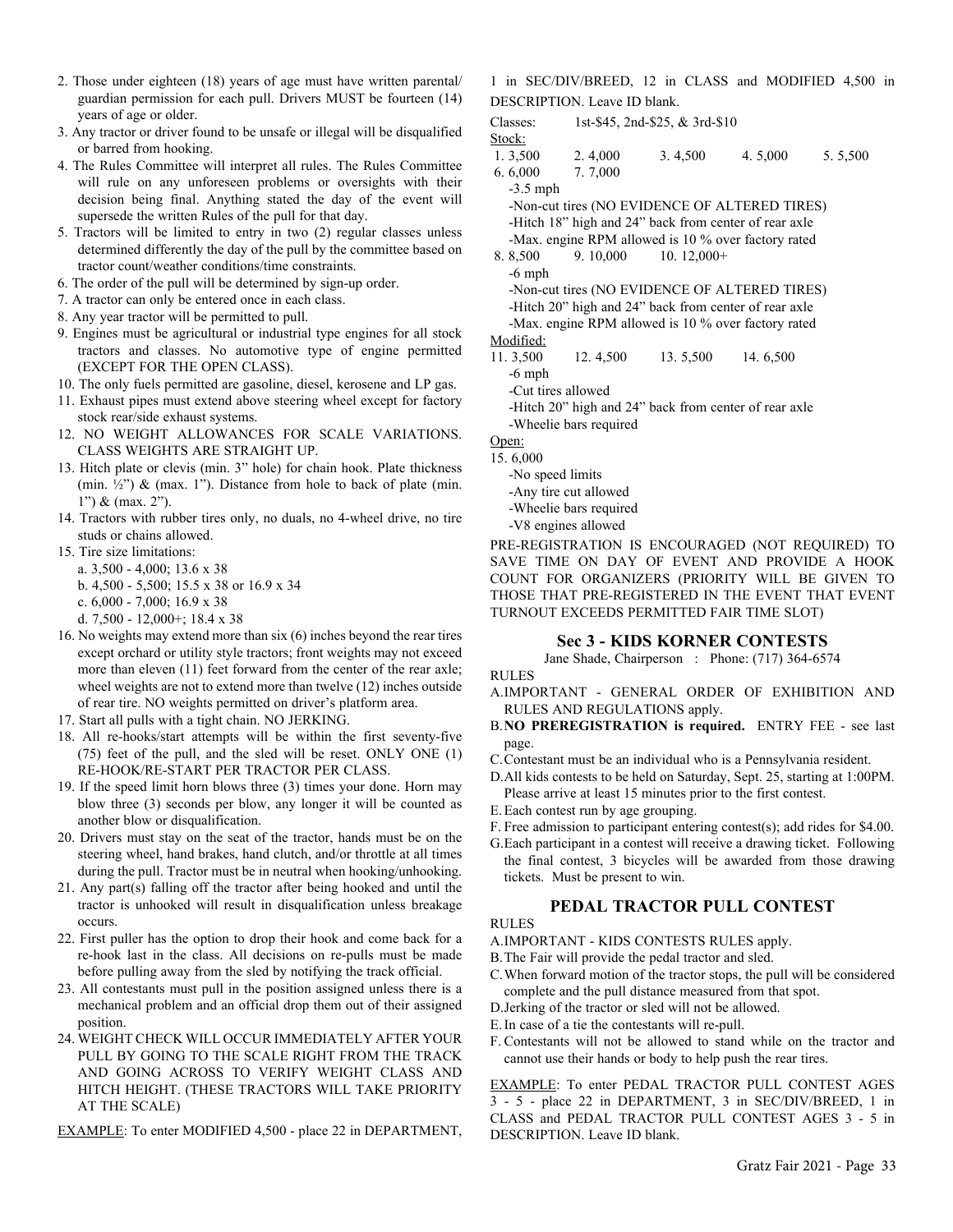| CLASS DESCRIPTION | 1st<br>S <sub>20</sub> | 2nd<br>S15     | - S10 | 3rd All Others<br>Ribbon |
|-------------------|------------------------|----------------|-------|--------------------------|
| 1 Ages $3 - 5$    |                        | 2 Ages $6 - 8$ |       |                          |

3 Ages 9 - 11

#### **EGG AND SPOON CONTEST**

#### RULES

A.IMPORTANT - KIDS CONTESTS RULES apply.

B.Participants will line up, holding a spoon with an egg on it with one hand. The other hand must be behind your back/not used. Race to the finish line, not dropping your egg. Drop your egg, retrieve it and start over.

C.In the case of a tie, there will be a run-off.

EXAMPLE: To enter EGG AND SPOON CONTEST AGES 3 - 5 place 22 in DEPARTMENT, 3 in SEC/DIV/BREED, 11 in CLASS and EGG AND SPOON CONTEST AGES 3 - 5 in DESCRIPTION. Leave ID blank.

| CLASS DESCRIPTION | 1st  | 2nd             | 3rd  | All Others |
|-------------------|------|-----------------|------|------------|
|                   | \$20 | \$15            | \$10 | Ribbon     |
| 11 Ages $3 - 5$   |      | 12 Ages $6 - 8$ |      |            |
| 13 Ages $9 - 11$  |      |                 |      |            |

# **TOILET PAPER TOSS CONTEST**

#### RULES

A.IMPORTANT - KIDS CONTESTS RULES apply.

B.Each participant will toss 5 rolls.

C.In the case of a tie, there will be a toss-off.

EXAMPLE: To enter TOILET PAPER TOSS CONTEST AGES 3 - 5 - place 22 in DEPARTMENT, 3 in SEC/DIV/BREED, 21 in CLASS and TOILET PAPER TOSS CONTEST AGES 3 - 5 in DESCRIPTION. Leave ID blank.

| CLASS DESCRIPTION | 1st  | 2 <sub>nd</sub> | 3rd  | All Others    |
|-------------------|------|-----------------|------|---------------|
|                   | \$20 | \$15            | \$10 | <b>Ribbon</b> |
| 21 Ages $3 - 5$   |      | 22 Ages $6 - 8$ |      |               |
| 23 Ages $9 - 11$  |      |                 |      |               |

# **MOOING CONTEST**

RULES

A.IMPORTANT - KIDS CONTESTS RULES apply.

B.Give us your best "mooooooooo"!.

EXAMPLE: To enter MOOING CONTEST AGES 3 - 5 - place 22 in DEPARTMENT, 3 in SEC/DIV/BREED, 31 in CLASS and MOOING CONTEST AGES 3 - 5 in DESCRIPTION. Leave ID blank.

| CLASS DESCRIPTION | 1st  | 2nd             | 3rd  | All Others |
|-------------------|------|-----------------|------|------------|
|                   | \$20 | \$15            | \$10 | Ribbon     |
| 31 Ages $3 - 5$   |      | 32 Ages $6 - 8$ |      |            |
| 33 Ages 9 - 11    |      |                 |      |            |

# **Sec 4 - QUEEN CONTEST**

Paula Davis, Chairperson : Phone: (717)579-3107

Each Fair Queen contestant must:

- 1. Be a female who is a U.S. citizen, a resident of Pennsylvania and for the local contest: a resident of Dauphin, Northumberland or Schuylkill County.
- 2. Be at least age 16, but no older than 20, years of age as of June 1 of the year entering the local contest.
- 3. In order for the crowned Gratz Fair Queen to participate in the state competition she must be certified as the winner by the Gratz Fair Queen Committee and Gratz Fair Board.
- 4. Have not been a former local Fair Queen winner, nor a former PA State Fair Queen contestant.
- 5. Not hold any other title (city, county or state) for any other commodity group or pageant during the year of contest and if

crowned of her reign.

- 6. Have her parent(s)' or guardian(s)' consent to enter the competition. If crowned Fair Queen or Alternate, parent(s) or guardian(s) will again be asked to sign a behavior policy.
- 7. Be single, have never been married, have not been pregnant nor given birth to a child.
- 8. Act in accordance with the PA Fair Queen "Behavior Policy".
- 9. Meet all time commitments, Fair Queen obligations and "Dress Code" as set forth by the PA State Fair Queen Program.

For complete application, which includes Rules, Behavior Policy, Dress Code, Obligations and Overview, go to www.gratzfair.net/queen Deadline to enter: August 1, 2021.

Queen - \$500, Alternate - \$250

#### **Sec 101-103 - TALENT**

Thomas Whitcom, Chairperson : Phone: (717)362-3295 RULES

- A.IMPORTANT GENERAL ORDER OF EXHIBITION AND RULES AND REGULATIONS apply, and NO ENTRY FEE required. Must enter (register) no later than noon Monday, Sept. 20.
- B.Contest to take place on Tuesday, Sept. 21 at 7PM on the Midway Stage. Report by 6:30PM to the Chairperson (contest chairperson) to be eligible for competition.
- C.Contest will be conducted in categories and age groupings as listed below.
- D.Provide name of act and which class you will perform. Attach info containing names, ages, and background information of contestants, and a description of the act (include props used and type accompaniment). [Online, use Description field and/or email gratzfair@comcast.net, subject TALENT - name of act with info].
- E. 1 to 6 participants may compose one act.
- F. If mixed age group, enter act in Adult class.

G.No professionals.

- H.Length of act not to exceed 5 minutes.
- I. PA system will be available; however, contestant/group shall provide all other equipment/props.
- J. Anticipating 15 acts (contestants/groups).
- K.A participant may enter no more than two divisions/classes.
- L.No changes accepted after deadline.
- M. Scoring will be based on: Talent (40%), Showmanship (10%), Audience Reception (15%), Costume (10%), Materials Chosen (10%), Creativity (15%).
- N.Sponsored by: Bigfoot Country.

**DIVISION CODE:**

**103 - Instrumental**

EXAMPLE: To enter MUSICAL-YOUTH AGES 13 YEARS AND UNDER - place 22 in DEPARTMENT, 101 in SEC/DIV/BREED, 1 in CLASS and MUSICAL-YOUTH AGES 13 YEARS AND UNDER in DESCRIPTION. Leave ID blank.

**101 - Musical 102 - Performance**

CLASS DESCRIPTION 1st 2nd 3rd

- \$50 & trophy \$30 \$20 All Others \$10<br>
ader
2 Teen Age 14-19
	-
- 1 Youth Age  $13 &$  under  $3$  Adult Age  $20-49$ 3 Adult Age 20-49 4 Adult Age 50 & older

# **Department 23 - APIARY**

Kaitlyn Stauffer, Chairperson : Phone: (717) 884-1312

#### GENERAL RULES

A.IMPORTANT - GENERAL ORDER OF EXHIBITION AND RULES AND REGULATIONS apply; Entry Form deadline, delivery, judging and release dates/times, pass, and entry fee - see last page. Bring exhibit(s) to the AGRICULTURAL HALL.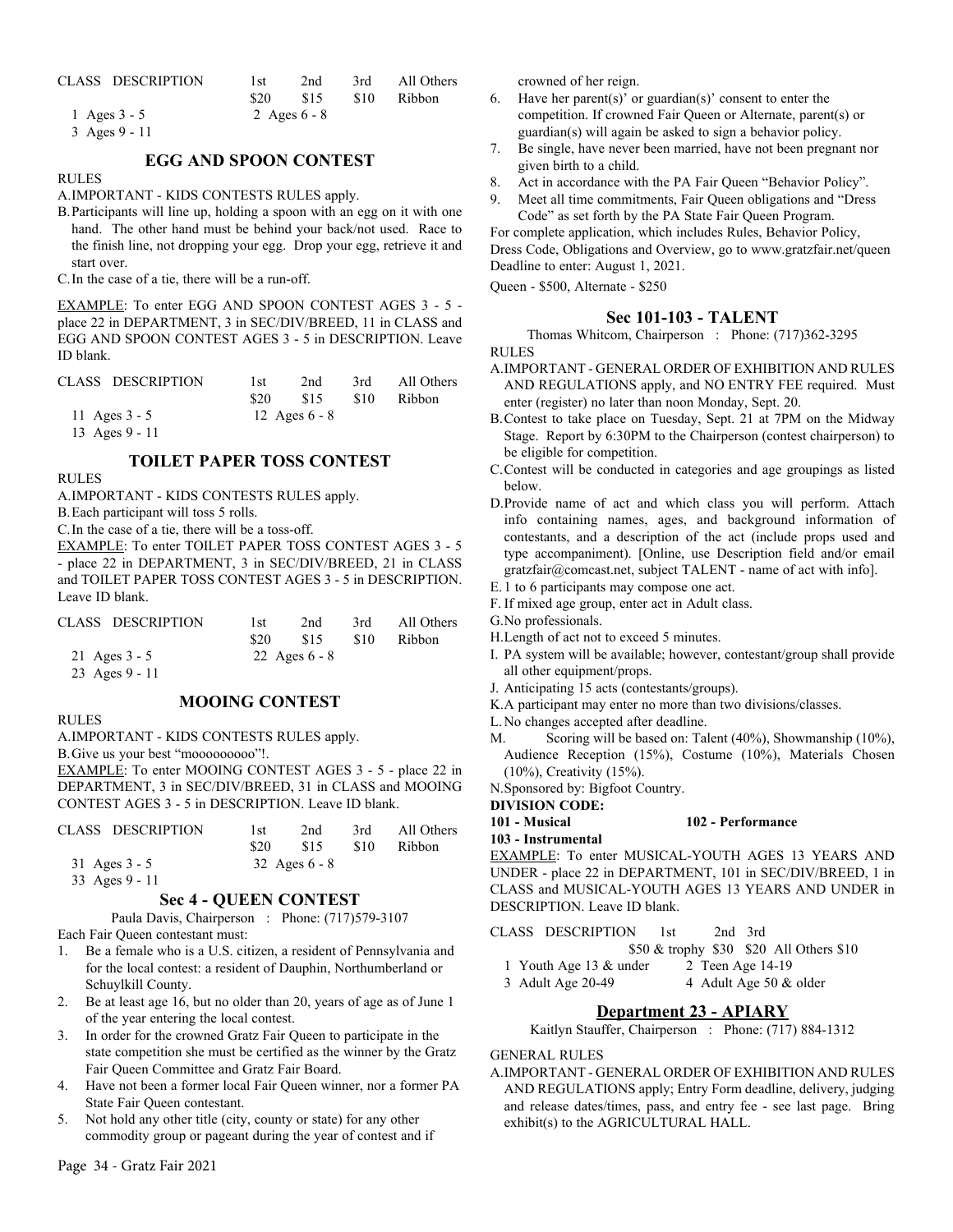#### **Section 1 - HONEY & WAX**

#### RULES

- A.Comb honey is to be judged on perfection in filling, uniformity of capping, neatness and cleanliness of section.
- B.Extracted honey is to be judged on body, clarity and cleanliness.

C.Beeswax is to be judged on color and purity.

D.Bees judged on uniformity of color bees, presence of queen, brood and honey, cleanliness and appearance of observation hive.

EXAMPLE: To enter AMBER EXTRACTED HONEY - place 23 in DEPARTMENT, 1 in SEC/DIV/BREED, 2 in CLASS and AMBER EXTRACTED HONEY in DESCRIPTION. Leave ID blank.

| CLASS DESCRIPTION |                             | 1st $2nd$ 3rd $4th$ |  |
|-------------------|-----------------------------|---------------------|--|
|                   | \$4.00 \$3.00 \$2.00 \$1.00 |                     |  |

Honey

1 Light extracted honey (3 one-pound or 2 five-pound jars)

- 2 Amber extracted honey (3 one-pound or 2 five-pound jars)
- 3 Light comb (3 sections) 4 Dark comb (3 sections)

Beeswax

11 Molded or designed (one-pound block)

12 Molded candles (tapered), 1 pair judged on color and purity \$10.00 \$9.00 \$7.00 \$5.00

16 Collective exhibit (collection of classes 1 - 12)

Bees \$12.00 \$10.00 \$8.00 \$6.00 21 Any race, one frame observation hive

#### **Department 24 - Section 1 - ANTIQUES**

Tamara Seiler, Chairperson : Phone: (717) 364-8570 GENERAL RULES

- A.IMPORTANT the GENERAL ORDER OF EXHIBITION AND RULES AND REGULATIONS apply; Entry Form deadline, delivery, judging and release dates/times, pass, and entry fee - see last page. Bring exhibit(s) to the ARTS & CRAFTS BLDG.
- B.All articles exhibited should be in good condition. The Fair will handle all articles carefully, but will not stand responsible for any damages.

C.Sets (more than one item) will receive only one (1) entry tag.

- D.All photographs MUST be framed, wired and ready to hang, or will not be accepted. (No saw tooth or triangle plastic hangers.)
- E.All articles MUST be a minimum 60 years old (i.e., vintage 1961 or earlier), or will not be accepted.
- F. The Fair will NOT be responsible for articles entered without proper tags. All entries must have a listed class.

EXAMPLE: To enter LUSTER WARE – place 24 in DEPARTMENT, 1 in SEC/DIV/BREED, 2 in CLASS and LUSTER WARE in DESCRIPTION. Leave ID blank.

| CLASS DESCRIPTION                                          |  | $1st$ 2nd 3rd               | 4th                          |
|------------------------------------------------------------|--|-----------------------------|------------------------------|
|                                                            |  | \$4.00 \$3.00 \$2.00 \$1.00 |                              |
| <b>Old China and Pottery</b>                               |  |                             |                              |
| 1 Transfer ware                                            |  | 2 Lustre ware               |                              |
| 3 Gaudy dutch-spatter ware or sponge ware                  |  |                             |                              |
| 4 German stein with lid, any height                        |  |                             |                              |
| 5 Standard size cup and saucer 6 Demi-tasse cup and saucer |  |                             |                              |
| 7 Handeless cup and saucer 8 Teapot-china                  |  |                             |                              |
| 9 Mustache cup or shaving mug 10 Bisque figurine           |  |                             |                              |
| 11 Calendar plate                                          |  |                             | 12 Wedgewood (no dinnerware) |
| 13 Chocolate pots                                          |  |                             |                              |
| $\Omega$ d Classware                                       |  |                             |                              |

# **Old Glassware**

- 21 Early american pressed glass 22 Historical cup or plate
- 23 Milk glass white 24 Milk glass colored
- 25 Fire king, fruit motif 26 Fire king, any other pattern
- 27 Quart size milk bottle embossed
- 28 Quart size milk bottle pyro (colored printing)
- 29 Pint size milk bottle any type
- 30 Creamer 31 Any other dairy bottle
- 32 Baby bottle 33 Canning jar pint
- 34 Canning jar quart 35 Commercial bottle beer
- 36 Commercial bottle any other 37 Royal ruby glass 38 Ruby flash glass
- 
- 
- 39 Pink glass 40 Green glass<br>41 Yellow or amber glass 42 Vaseline glass 41 Yellow or amber glass 43 Cobalt glass 44 Cut glass
- 
- 45 Carnival orange color 46 Carnival other color
- 47 Souvenir glass 48 Cranberry glass
- 49 Hobnail 50 Heisey
- 51 Manhattan glass 52 Candlewick
- 53 Fenton
- **Pottery** 61 Ironstone 62 Jug, bowl or crock 63 Yellow ware 64 Stangl 65 McCoy 66 Shawnee 67 Majolica 68 Cookie jar 69 Czech pottery 70 Roseville pottery 71 Jadite 72 Pottery – hall 73 Pottery – hull 74 Pottery – watt

#### **Farm and Household Tools and Utensils**

items in this category must include an attached and printed description of the item

- 81 Wooden tool, implement farm
- 82 Wooden tool, implement household
- 83 Iron tool industrial 84 Iron tool other
- 85 Advertising cloth feedbag 86 Painted tole ware
- 87 Copper, brassware, bronze or gold
- 88 Basketry
- 89 Thermometer –advertising non-medical
- 90 Paperweight pictorial 91 Paperweight advertising
- 92 Paperweight any shape 93 Bucket
- 94 Chicken waterer glass 95 Chicken waterer metal
- 96 Cowbell 97 Feed scoop metal
- 98 Lantern clear globe 99 Lantern colored glass
- 100 Milk can 101 Milk stool metal
- 102 Milk stool wooden 103 Milking pail
- 104 Sleigh bells 105 Egg basket
- 106 Basket woven 107 Bonnet
- 
- 108 Broom 109 Clothes wringer
- 110 Washboard any 111 Lamp kerosene
- 112 Match box holder 113 Milk box
- 114 Wash bowl and pitcher set 115 Fire equipment 116 Other farm or household item

#### **Kitchen Utensils**

- 121 Butter mold 122 Cookie cutter 123 Wire (all wire makeup) 124 Wooden
- 125 Candy mold 126 Metal (not tin)
- 127 Agateware 128 Tin container spice or baking
- 129 Tin container –tobacco 130 Tin container candy
- 131 Tin container other (not medicine)
- 132 Butter churn 133 Beaters
- 134 Mixer 135 Red handle
- 
- 136 Green handle 137 Rolling pin
- 138 String holder 139 Tea kettle
- 140 Cookbook 141 Cast iron cookware
- 142 Other kitchen utensil
- **Candy Containers**
	- 151 Paper mache
	- 152 Tin specialty (ie small houses or figurines, no cans)
	- 153 Glass 154 Cardboard
- **Antique Furniture**
	- 161 Chair standard size 162 Chair child's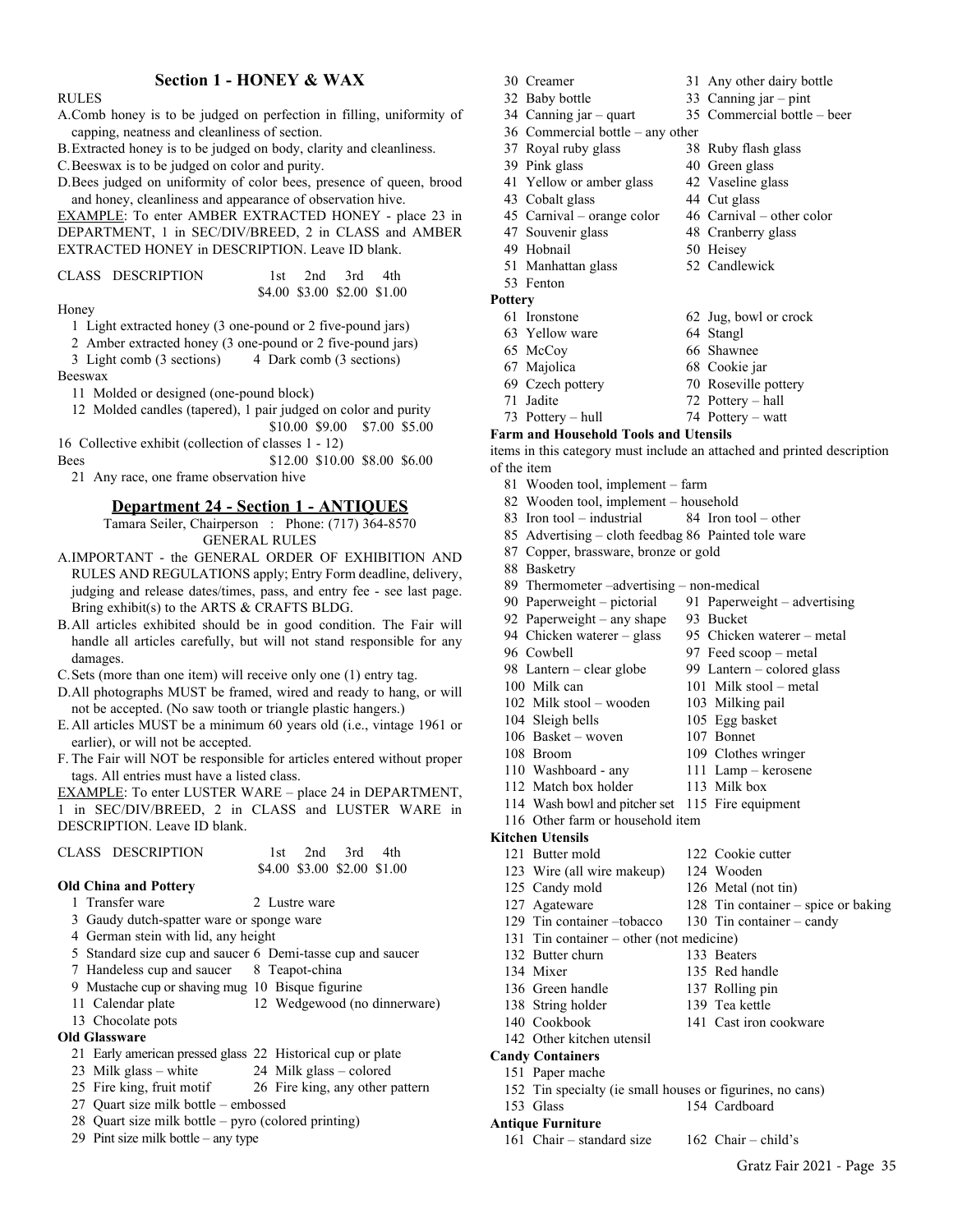| 163 Chair - child's rocker                          | 164 Trunk                                              |                                                                              |
|-----------------------------------------------------|--------------------------------------------------------|------------------------------------------------------------------------------|
|                                                     |                                                        |                                                                              |
| 165 Other furniture                                 |                                                        | <b>GRATZ FAIR</b>                                                            |
| <b>Prints</b>                                       |                                                        |                                                                              |
| 171 Print – People                                  |                                                        |                                                                              |
| 172 Print – Historic (include title or description) |                                                        | Sept. 19 - 25, 2021                                                          |
| 173 Photo – People                                  | 174 Photo - Family                                     |                                                                              |
| 175 Photo - Group                                   | 176 Photo – Children                                   |                                                                              |
| 177 Photo – Wedding                                 | 178 Other prints/photos                                | 601 E. Market St., Gratz PA 17030                                            |
| <b>Certificates</b>                                 |                                                        |                                                                              |
| 191 Scouting - Cub Scouts/Boy Scouts                |                                                        | (717) 365-3441 • www.gratzfair.net                                           |
|                                                     |                                                        |                                                                              |
| 192 Scouting - Brownies/Girl Scouts                 |                                                        | Admission \$8 (seniors [60 & over] and active military with ID \$4 [no       |
| 193 Birth                                           | 194 Marriage                                           |                                                                              |
| 195 Religious                                       | 196 Diploma                                            | rides]) - includes parking, midway stage & midway shows, carnival            |
| 197 Deed                                            | 198 Other                                              | rides & all main stage shows except as noted below. Gates Open Sun.          |
| <b>Antique Clothing</b>                             |                                                        | & Mon. at 11AM, Tues. thru Thurs. at 4PM, Fri. and Sat. at 10AM; close       |
| 211 Grooming equipment                              | 212 Clothing                                           | daily between 10PM and 11PM.                                                 |
| 213 Dress                                           | 214 Coat                                               |                                                                              |
| 215 Kitchen apron                                   | 216 Purse                                              | <b>SUNDAY - Sept. 19</b>                                                     |
| 217 Hankie                                          | 218 Gloves                                             | 1PMHarness Horse Racing (free)                                               |
|                                                     |                                                        | 6PMDOUBLE FIGURE 8 DEMO DERBY and Kid's Power Wheels, Mini-                  |
| 219 Fur                                             | 220 Hat                                                | Van & Pick-up Truck/SUV Demo (grandstand & bleachers-\$6)                    |
| 221 Shoes                                           | 222 Muffs                                              |                                                                              |
| 223 Other                                           |                                                        | MONDAY - Sept. 20                                                            |
| <b>Antique Handiwork</b>                            |                                                        | FREE ADMISSION all seniors [60 & over] and active military with ID until 4PM |
|                                                     | 231 Antique Coverlet and Quilt 232 Centerpiece, doilie |                                                                              |
| 233 Sampler                                         | 234 Other                                              | 1PMHarness Horse Racing (free)                                               |
| Accessories                                         |                                                        | 7:30PMOLE 97 JOHNNY CASH/JUNE CARTER TRIBUTE BAND (free)                     |
| 241 Flat iron                                       |                                                        | <b>TUESDAY - Sept. 21</b>                                                    |
|                                                     |                                                        |                                                                              |
| 242 Clock – standing only no wall mounted           |                                                        | 7:30PMDEMO DERBY, Youth & Compact Demo (grandstand &                         |
| 243 Typewriter                                      | 244 Adding machine                                     | bleachers-\$6)                                                               |
| 245 Walking stick                                   | 246 Radio                                              | <b>WEDNESDAY - Sept. 22</b>                                                  |
| 247 Music box                                       | 248 Record player                                      | HALF PRICE DAY\$4 admission                                                  |
| 249 Eyeglasses                                      | $250$ Fan – advertising                                |                                                                              |
| $251$ Fan – other                                   | 252 Inkwell                                            | 7:30PMTHE AMERICAN BANDSTAND REVIEW (free)                                   |
| 253 Sewing kit                                      | 254 Sewing accessories                                 | <b>THURSDAY - Sept. 23</b>                                                   |
| 255 TV lamp                                         | 256 Jewelry box                                        | 7PMTRACTOR & TRUCK PULL (grandstand & bleachers-\$8)                         |
| 257 Camera                                          |                                                        |                                                                              |
|                                                     | 258 Hatpins                                            | FRIDAY - Sept. 24                                                            |
| Medicine                                            |                                                        | 1PMHIGH SCHOOL BANDS (free)                                                  |
| 261 Physician's Tool/Instrument                     |                                                        | 7:30PMGREEN RIVER CREEDENCE CLEARWATER REVIVAL TRIBUTE                       |
| $262$ Bottle – clear                                | 263 Bottle - colored                                   |                                                                              |
| 264 Box                                             | $265$ Tin                                              | <b>BAND</b> (free)                                                           |
| 266 Mortar & Pestle                                 | 267 Other                                              | <b>SATURDAY - Sept. 25</b>                                                   |
| Gratz Fair Memorabilia                              |                                                        | 10AMFarm Stock Tractor Pull (free)                                           |
| 271 Photograph                                      | 272 Printed Material                                   | 7:30PMDEMO DERBY FINALS (grandstand & bleachers-\$10)                        |
| 273 Artifact                                        | 274 Other                                              |                                                                              |
|                                                     | Dauphin/Northumberland/Schuylkill County Memorabilia   |                                                                              |
|                                                     |                                                        |                                                                              |
| 281 Store                                           | 282 Manufacturing                                      |                                                                              |
| 283 Business                                        | 284 Photograph                                         | <b>GROUNDS ACTS (all week)</b>                                               |
| 285 Railroad                                        | 286 Grange                                             | AUSSIE KINGDOM (kangaroos, wallabies, walleroos and other native             |
| 287 4-H                                             | 288 FFA                                                | Australian wildlife)                                                         |
| 289 Political memorabilia                           | 290 Other                                              | ONE MAN SIDESHOW (mix of magic, humor, and Vaudevillian charm)               |
| <b>Children Toys</b>                                |                                                        |                                                                              |
| 301 Mechanical                                      | 302 Tin                                                |                                                                              |
| 303 Iron                                            | 304 Wooden                                             | <b>MIDWAY STAGE</b>                                                          |
|                                                     |                                                        | <b>SUNDAY - Sweet Harmony</b>                                                |
| 305 Handmade doll/bear                              | 306 China doll                                         | <b>MONDAY - Shannon with Tom &amp; Randy</b>                                 |
| $307$ Doll – other                                  | 308 Board game                                         |                                                                              |
| 309 Wooden puzzle                                   | 310 Metal truck                                        | <b>TUESDAY - Talent Contest</b>                                              |
| 311 Metal car                                       | 312 Cast iron bank                                     | <b>WEDNESDAY - Memory Lane</b>                                               |
| 313 Other toy bank                                  | 314 Furniture - doll/play size                         | <b>THURSDAY - Shotgunn</b>                                                   |
| 315 Celluloid                                       | 316 Metal figures                                      |                                                                              |
| 317 Child tea set                                   | 318 Doll house                                         | <b>FRIDAY - The New Individuals</b>                                          |
| 319 Marbles                                         | 320 Other                                              | SATURDAY - TBA                                                               |
|                                                     |                                                        |                                                                              |
| Military and Veteran's Memorabilia                  |                                                        |                                                                              |
| 331 Civil War                                       | 332 World War I                                        | VENDOR COUPON DAYS - Tues, & Thurs, on food and more                         |
| 333 World War II                                    | 334 Korea                                              |                                                                              |
| 335 Vietnam                                         | 336 Any other                                          |                                                                              |

Page 36 - Gratz Fair 2021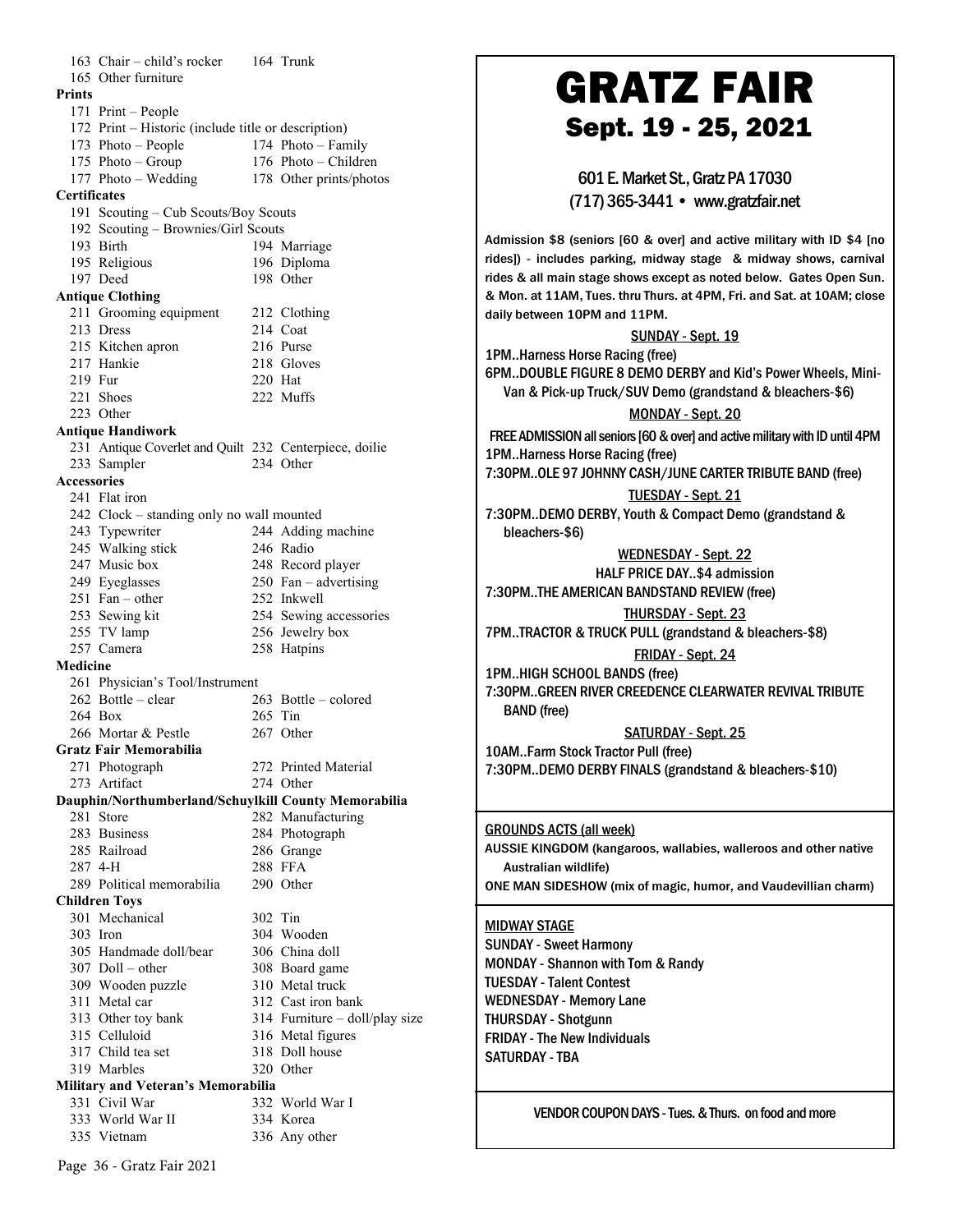#### **ENTRY FORM - GRATZ AGRICULTURAL & HORTICULTURAL ASSN. Gratz, Pennsylvania 17030 Phone: (717)365-3441 Mail to: Bruce Koppenhaver, PO Box 217, Gratz, PA 17030**

*See last page for registration process and fee(s). The Gratz Fair Association will not be responsible for loss or theft of any item exhibited at the fair. Exhibitors should use the same entry blank for all entries in all departments. If more than one is needed, attach them together. This will assure that only one exhibitor number is assigned to you. Read carefully the rules at the beginning of each department. Please print all information; be sure to enter correctly. The Department, Section/Div/Breed, Class, Description and ID must be entered for every entry unless specified to "Leave Blank".* **Name\_\_\_\_\_\_\_\_\_\_\_\_\_\_\_\_\_\_\_\_\_\_\_\_\_\_\_\_\_\_\_\_\_\_\_\_\_\_\_\_\_\_\_\_\_\_\_\_\_\_\_\_\_\_\_ Street \_\_\_\_\_\_\_\_\_\_\_\_\_\_\_\_\_\_\_\_\_\_\_\_\_\_\_\_\_\_\_\_\_\_\_\_\_\_\_\_\_\_\_\_\_\_\_\_\_\_\_\_ City \_\_\_\_\_\_\_\_\_\_\_\_\_\_\_\_\_\_\_\_\_\_\_\_\_\_\_\_\_\_\_\_\_\_\_\_\_\_\_\_\_\_\_\_\_\_\_\_\_\_\_\_\_\_\_\_ State \_\_\_\_\_ Zip\_\_\_\_\_\_\_\_\_\_ Phone\_\_\_\_\_\_\_\_\_\_\_\_\_\_\_\_\_\_\_\_\_\_\_\_\_\_\_\_ Email \_\_\_\_\_\_\_\_\_\_\_\_\_\_\_\_\_\_\_\_\_\_\_\_\_\_\_\_\_\_\_\_\_\_\_\_\_\_\_\_\_\_\_\_\_\_\_\_\_\_\_\_\_\_ Grade (if student) Age (if 4-H member) I make, subject to your rules, the following entries: exhibitor signature Entry Deadline (BY MAIL): AUGUST 25, 2021 Entry Deadline (ONLINE): SEPTEMBER 8, 2021** LIVESTOCK - # OF ANIMALS # OF PENS **DAIRY CATTLE \_\_\_\_\_\_\_\_\_\_\_ N/A BEEF CATTLE \_\_\_\_\_\_\_\_\_\_\_ N/A SHEEP \_\_\_\_\_\_\_\_\_\_\_ \_\_\_\_\_\_\_\_\_\_\_\_ LIVESTOCK - # OF ANIMALS # OF PENS SWINE \_\_\_\_\_\_\_\_\_\_\_ \_\_\_\_\_\_\_\_\_\_\_\_ GOATS \_\_\_\_\_\_\_\_\_\_\_ \_\_\_\_\_\_\_\_\_\_\_\_ RABBITS \_\_\_\_\_\_\_\_\_\_\_ \_\_\_\_\_\_\_\_\_\_\_\_ PLACE ENTRIES ON FRONT/REVERSE SIDE(S) ENTRY FEE MUST BE ENCLOSED -- \$ \_\_\_\_\_\_\_\_\_\_\_\_ Rabbit Exhibitors: I attest and affirm that a "veterinarian consultation relationship" – as that phrase is defined in the Animal Exhibition Sanitation Law found at 3 Pa.C.S.A. § 2501 et seq. and any amendments thereto – "exists with regard to any animals I will be exhibiting." Rabbit Exhibitor Signature \_\_\_\_\_\_\_\_\_\_\_\_\_\_\_\_\_\_\_\_\_\_\_\_\_\_\_\_\_\_\_\_\_\_\_\_\_\_\_\_\_\_\_\_\_\_\_\_\_\_\_\_\_\_\_\_\_\_\_\_\_\_\_\_** DEPT SEC/DIV/ CLASS I DESCRIPTION ID 1 2 3 4 5 6 7 8 9 10 11 12 13 14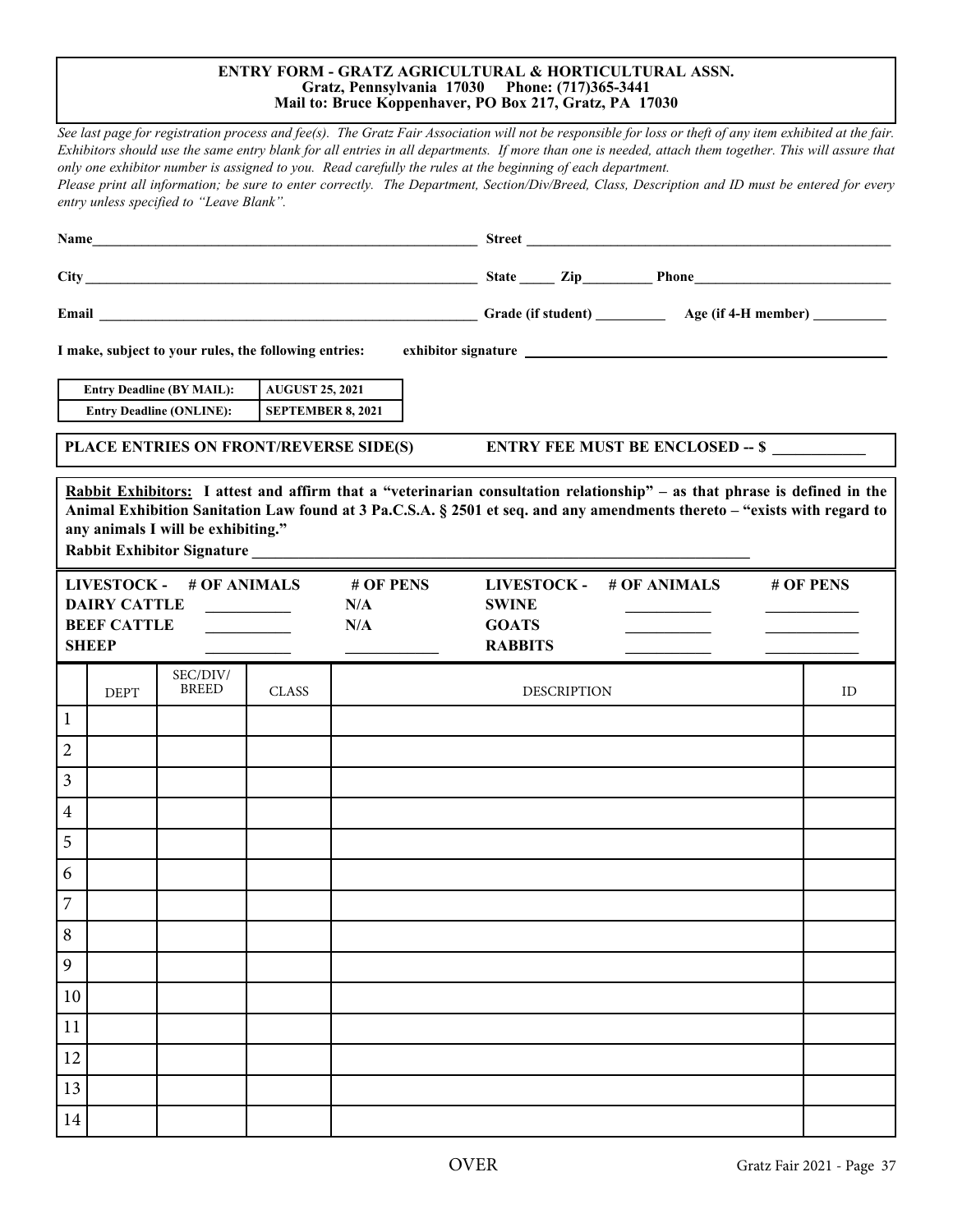|             | $\ensuremath{\mathsf{DEPT}}$ | $\frac{\mathrm{SEC/DIV}}{\mathrm{BREED}}$ | CLASS | <b>DESCRIPTION</b> | ${\rm ID}$ |
|-------------|------------------------------|-------------------------------------------|-------|--------------------|------------|
| $15\,$      |                              |                                           |       |                    |            |
| $16\,$      |                              |                                           |       |                    |            |
| $17\,$      |                              |                                           |       |                    |            |
| $18\,$      |                              |                                           |       |                    |            |
| $19\,$      |                              |                                           |       |                    |            |
| $20\,$      |                              |                                           |       |                    |            |
| $21\,$      |                              |                                           |       |                    |            |
| $22\,$      |                              |                                           |       |                    |            |
| $23\,$      |                              |                                           |       |                    |            |
| $24\,$      |                              |                                           |       |                    |            |
| $25\,$      |                              |                                           |       |                    |            |
| $26\,$      |                              |                                           |       |                    |            |
| $27\,$      |                              |                                           |       |                    |            |
| $28\,$      |                              |                                           |       |                    |            |
| $29\,$      |                              |                                           |       |                    |            |
| $30\,$      |                              |                                           |       |                    |            |
| 31          |                              |                                           |       |                    |            |
| $32\,$      |                              |                                           |       |                    |            |
| 33          |                              |                                           |       |                    |            |
| $34\,$      |                              |                                           |       |                    |            |
| 35          |                              |                                           |       |                    |            |
| 36          |                              |                                           |       |                    |            |
| 37          |                              |                                           |       |                    |            |
| $38\,$      |                              |                                           |       |                    |            |
| 39          |                              |                                           |       |                    |            |
| $40\,$      |                              |                                           |       |                    |            |
| 41          |                              |                                           |       |                    |            |
| $42\,$      |                              |                                           |       |                    |            |
| $43\,$      |                              |                                           |       |                    |            |
| $\bf 44$    |                              |                                           |       |                    |            |
| 45          |                              |                                           |       |                    |            |
| $\sqrt{46}$ |                              |                                           |       |                    |            |
| $47\,$      |                              |                                           |       |                    |            |
| $\bf 48$    |                              |                                           |       |                    |            |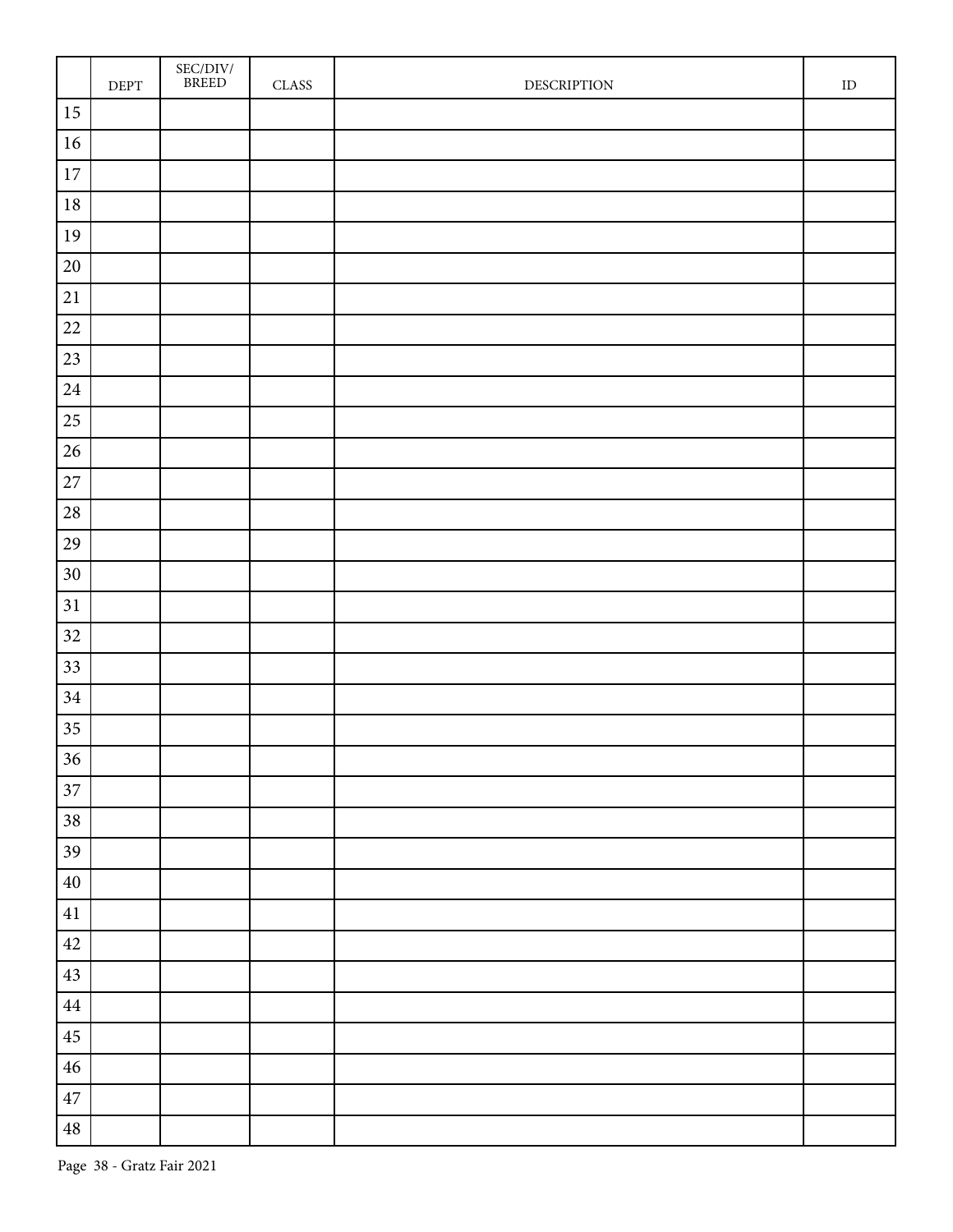# **2021 GRATZ FAIR COMMITTEES**

**EXECUTIVE:** David Wiest\*, Bill Reed, Rodger Stine, Tamara Seiler **FINANCE & INSURANCE:** Executive Committee **BUILDING & GROUNDS:** David Wiest\*, Steve Klinger, Marlin Shade, Rick Grosser, Doug Williard, Ray Belack Jr **ENTERTAINMENT:** Executive Committee\*, Brandon Davis, Bruce Klouser **ADVERTISING:** David Deppen\* **CORPORATE SPONSOR:** Bruce Koppenhaver\*, Bruce Klouser, David Deppen, Wes Weymers **OUTDOOR/INDOOR:** (outdoor) Henry Ney\*, Bill Reed; (indoor) Tim Leitzel\*, Bruce Klouser **COMPETITIVE EXHIBITS:** Bruce\* & Linda Koppenhaver, Virginia Teter, Beverly & Cameron Koppenhaver, Marian Miller, Rodger Stine, Emily & Andrew Adams, Michele Morgan, Ann Scatena, Tamara Seiler, Georgine Wert, Kaitlyn Stauffer, Matthew Dunn, Rachel Savidge **LIVESTOCK:** Jeremy Dobbin\*, Earl Campbell, William Landis, Tracy Wertz **GATE & SECURITY:** Gary A. Shade\* **OFFICE:** Bill Reed\*, Tanya Schadel **TRANSPORTATION:** Rodger Stine\*, David Deppen **INFORMATION TECHNOLOGY:** Bruce Koppenhaver\*, Gary Shade, Rodger Stine **CONTESTS-TRACTOR PULL:** Ray Belack Jr\*, Doug Williard **KIDS KORNER:** Jane Shade\*, Paula Davis **QUEEN:** Paula Davis\* **BANDS:** Rodger Stine\*, Edward Dobbin **TALENT:** Tom Whitcom\*, Scott West **HARNESS RACING:** Donald Wiest\*, David Wiest, Todd Schadel, Paul Adams, Tanya Schadel **GRANDSTAND: [Sales]** Dorothy Klouser\*, Tanya Schadel **[Grandstand]** Tom Herb\*, Paul Adams, Jon Adams, Bruce Klouser **NON-FAIR RENTAL:** David Wiest\*, Gary A. Shade, Bill Reed, Jeremy Dobbin **AUDITORS:** Gary A. Shade\*, Paul Adams, Jane Shade, Georgine Wert **FARM:** Tom Herb\*, Jeremy Dobbin, William Landis, David Wiest, Ray Belack Jr **WAYS & MEANS:** Tom Herb\*, Brandon Davis, Bill Reed, Ray Belack Jr, David Wiest \* denotes committee chairperson unless otherwise noted.

# **2020 YOUTH SALE OF CHAMPIONS**

**Grand Champion Dairy Steer:** Raised by: Briden Lehman, Halifax Purchased by: Mid Atlantic Farm Credit, Lancaster **Grand Champion Market Swine:** Raised by: Grady Stewart, Halifax Purchased by: Nationwide Insurance-Agribusiness Ins, Lebanon **Grand Champion Rabbit Meat Pen:** Raised by: Chesney Romberger, Millersburg Purchased by: MidPenn Bank, Millersburg **Grand Champion Market Lamb:** Raised by: Larissa Sweigard, Halifax Purchased by: Lebo's Lawn Care, Halifax **Grand Champion Market Steer:** Raised by: Bryen Foraker, Halifax Purchased by: Grosser Excavating Inc, Halifax **Grand Champion Market Goat:** Raised by: Larissa Sweigard, Halifax Purchased by: Mid Atlantic Farm Credit, Lancaster **Reserve Grand Champion Dairy Steer:** Raised by: Brooke Motter, Dalmatia Purchased by: Show Stopper Farm, Herndon **Reserve Grand Champion Market Swine:** Raised by: Hunter Updegrave, Klingerstown Purchased by: Wenger Feeds LLC, Rheems **Reserve Grand Champion Rabbit Meat Pen:** Raised by: Chesney Romberger, Millersburg Purchased by: Jesse Romberger Auctioneers, Millersburg **Reserve Grand Champion Market Lamb:** Raised by: Madison Dobbin, Halifax Purchased by: Miller Services, Halifax **Reserve Grand Champion Market Steer:** Raised by: Kelsey Dobbin, Halifax Purchased by: M. Kevin Ricker Builder, Harrisburg and Warwick Hotel & Restaurant, Hummelstown **Reserve Grand Champion Market Goat:** Raised by: Ashley Dobbin, Halifax Purchased by: Long Farms & Hubner Seed, Halifax

# *Thank You Buyers!*

# **IN RECOGNITION OF THOSE THAT HAVE PASSED IN RECENT YEARS**

# Gerald Paul - November 5, 2018

- Placed local directional signage
- Distributed brochures in the Tri-County area

Beverly Wiest - October 17, 2019

- Director(1982-2010)
- Chairperson for Hay & Grain(1987-2000), Vegetables(1984-2000), Floral(1984-1988)

Doris Shade - September 28, 2020

- Director(1994-2018) & Assn Secretary(2004-2007)
- Chairperson for Grandstand Tickets(1998-2016)

Robert "Bob" Leitzel - November 17, 2020

- Director(2003-2020) & Assn Secretary(2009-2009)
- Chairperson for Indoor Vendors(2005-2018)

Jeff Snyder - December 15, 2020

- Exhibitor(many years) & Premier Exhibitor(2012)
- Chairperson for Floral(1989-2007)

A brief recognition ceremony will take place on Sunday, Sept. 19th, following the Queen Contest at the Midway Stage